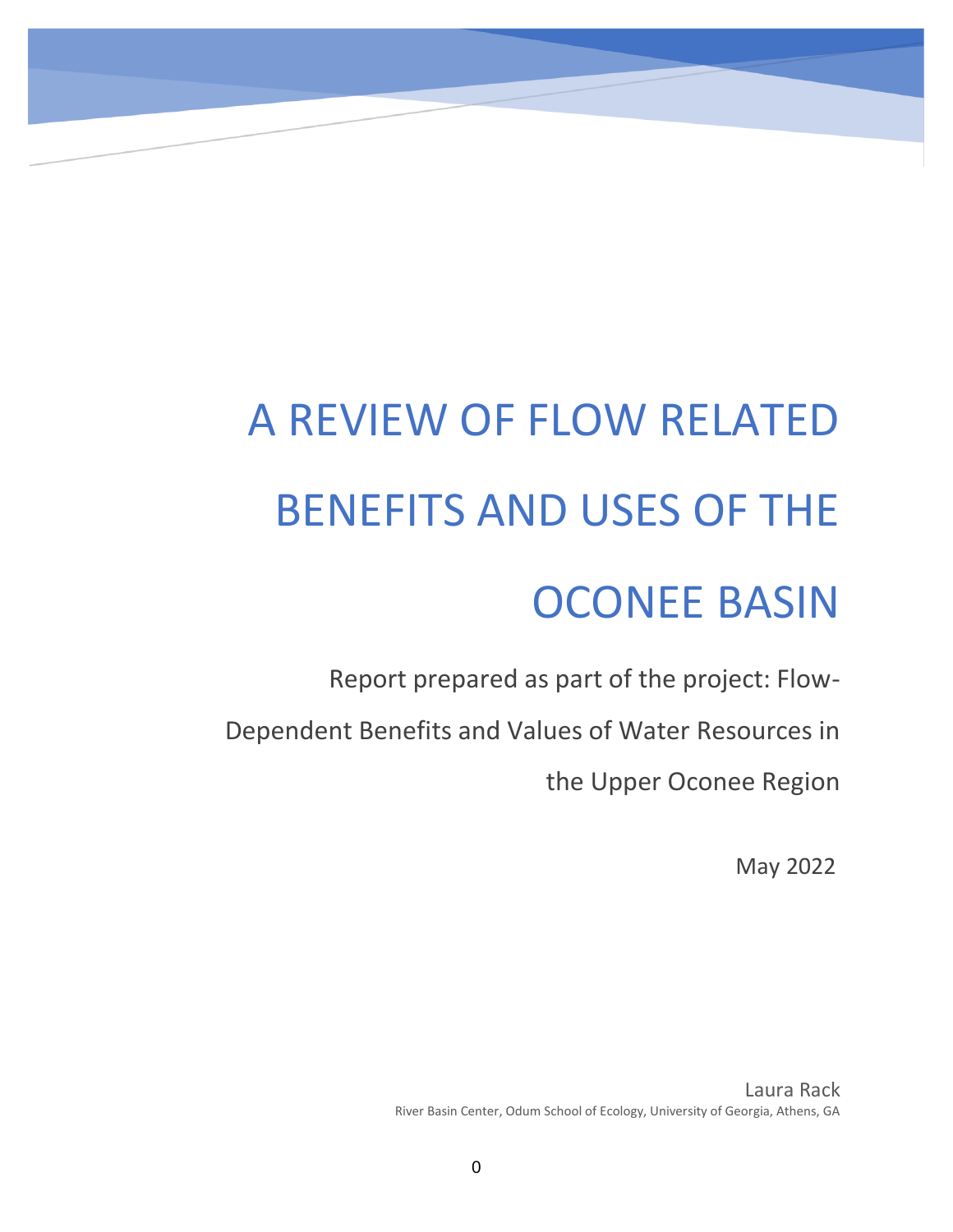# <span id="page-1-0"></span>Acknowledgements

This report has been significantly improved through the contributions of Mary Freeman, who provided thoughtful discussion, insights, and content for the biodiversity section and functional flows table as well as editorial comments throughout the process. I also appreciate review comments provided by Seth Wenger that helped with the development of the document. Gail Cowie provided the original vision for the document and substantial intellectual and editorial contributions throughout the process.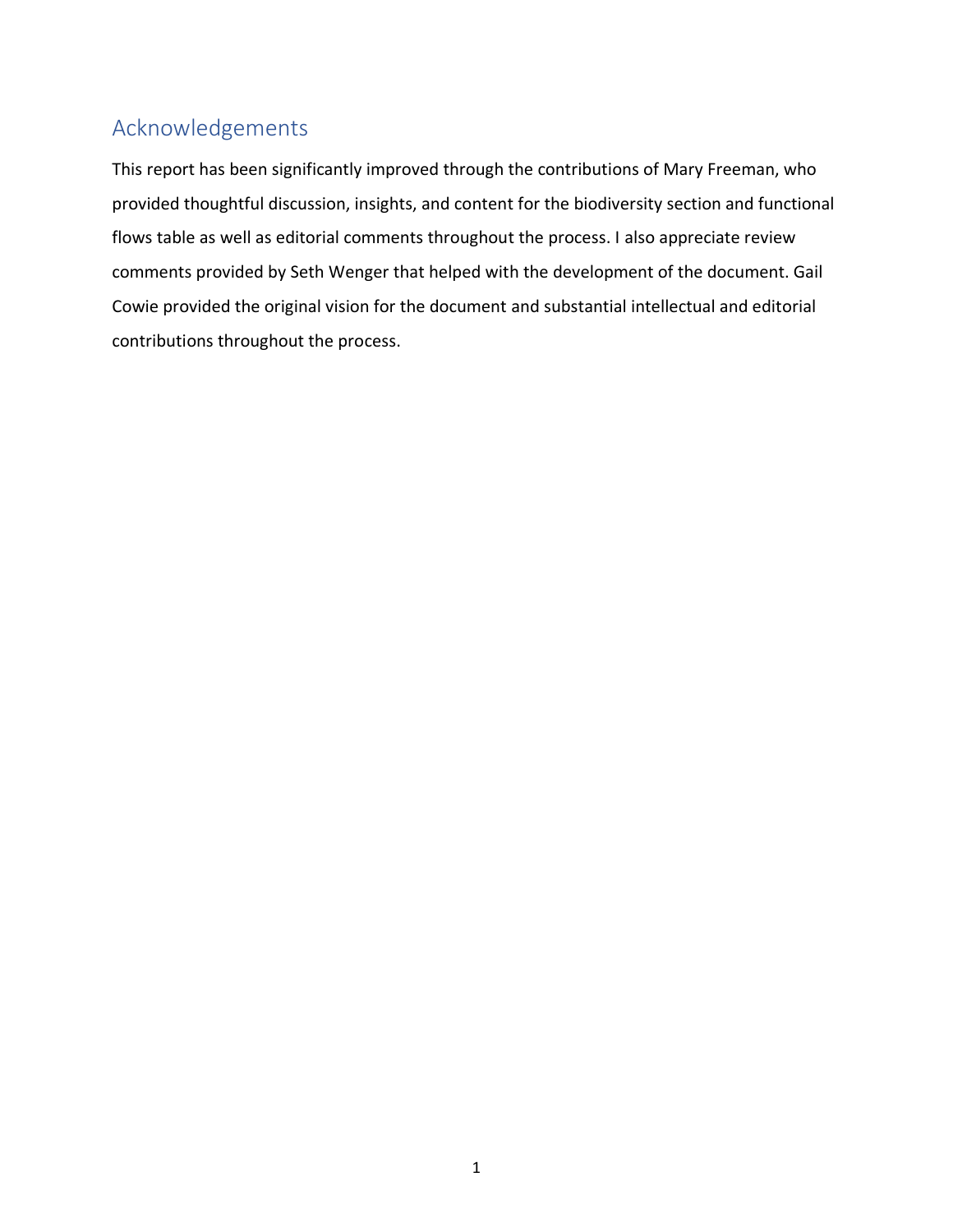# **Table of Contents**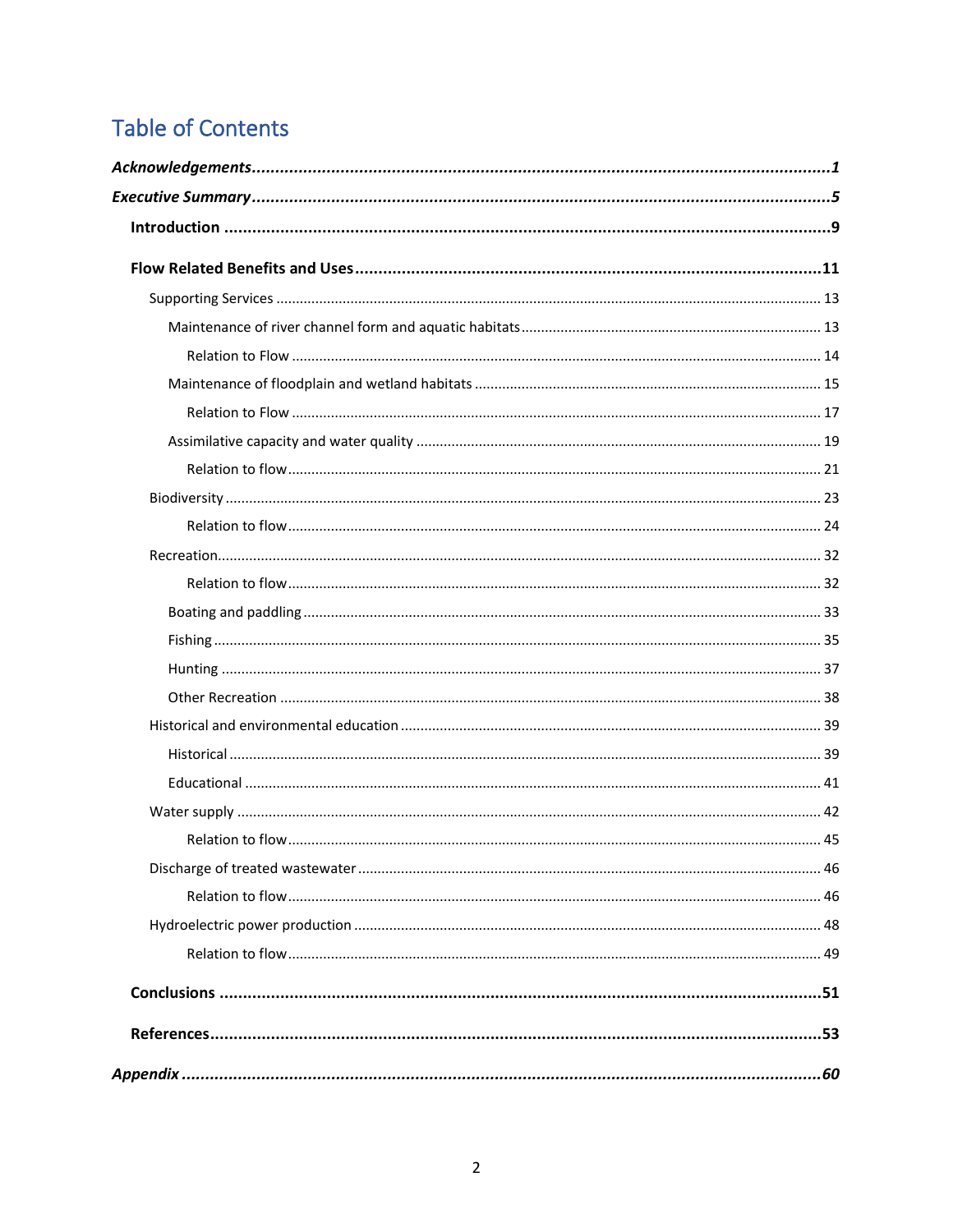# **Tables**

[Table 1. Functional flows \(flows for species and habitats\) proposed for the Oconee River basin. Five](#page-27-0)  [components of the flow regime and the associated indicators of ecological function and maintenance of](#page-27-0)  [supporting services have been identified for use in analysis of water availability at locations in the](#page-27-0)  [Oconee River basin. Example metrics allow comparison with historical values to assess changes that](#page-27-0)  [could compromise ecological functions or supporting services. The gage associated with location of](#page-27-0)  metrics is in parentheses. [............................................................................................................................27](#page-27-0)

[Table 2. Flow relationships for paddling \(kayaking and canoeing\) and motor boating that could be used](#page-34-0)  [as indicators under scenarios of future flows at locations in the Oconee River basin. Activities and](#page-34-0)  [locations without specific flow levels identified in the literature are noted as Not Identified.](#page-34-0) .................34

| Table 3. Season and location specific information on popular riverine sport fishes (Wildlife Resources                                                                                        |  |
|-----------------------------------------------------------------------------------------------------------------------------------------------------------------------------------------------|--|
| Table 4. Season and location specific information on popular Lake Oconee sport fishes (Wildlife                                                                                               |  |
| Table 5. Season and location specific information on popular Lake Sinclair sport fishes (Wildlife                                                                                             |  |
| Table 6. Permitted maximum withdrawal and low flow limit for municipal and industrial water<br>withdrawals from the mainstem North Oconee, Middle Oconee, Oconee Rivers, and Lakes Oconee and |  |

[Table 7. Active hydropower operations on the mainstems of the Middle Oconee and Oconee Rivers.](#page-49-1) ...49

[Table 8. The minimum flow or lake levels for operation and the minimum outflow requirements for the](#page-50-0)  [three active hydropower projects in the Middle Oconee and Oconee Rivers............................................50](#page-50-0)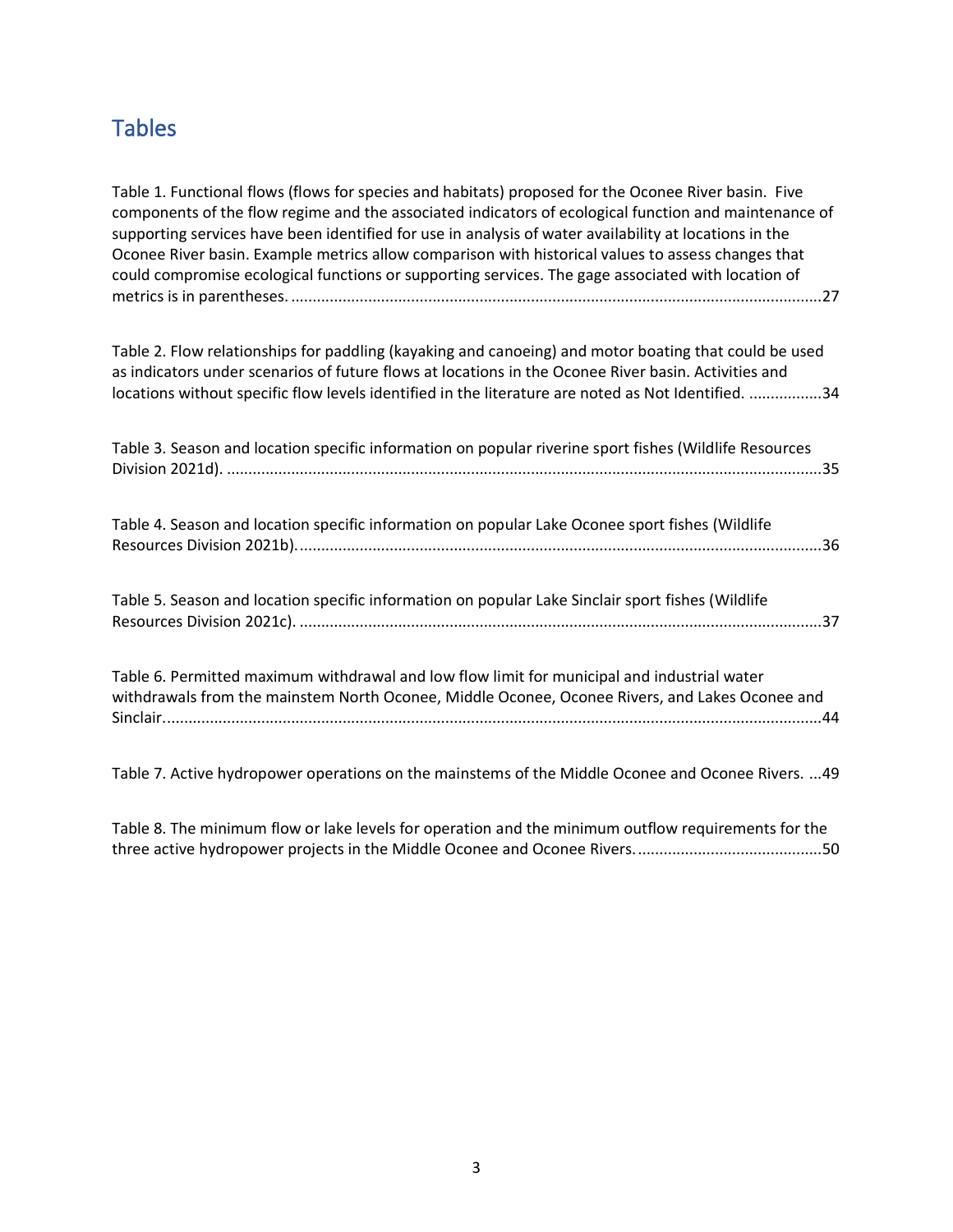# Boxes

[Box 1. Flows for species and habitat in a Piedmont shoal. Evidence and rationale for application of](file://///Users/laurarack/Desktop/A%20Review%20of%20Flow%20Related%20Benefits%20and%20Uses%20of%20the%20Oconee%20Basin.docx%23_Toc102736346)  [functional flows for shoals in the upper Oconee River, with a drought example.......................................30](file://///Users/laurarack/Desktop/A%20Review%20of%20Flow%20Related%20Benefits%20and%20Uses%20of%20the%20Oconee%20Basin.docx%23_Toc102736346)

[Box 2. Coastal Plain flows for species and floodplain, oxbow lakes, and in-channel habitat. Evidence and](file://///Users/laurarack/Desktop/A%20Review%20of%20Flow%20Related%20Benefits%20and%20Uses%20of%20the%20Oconee%20Basin.docx%23_Toc102736347)  [rationale for application of functional flows for the lower Oconee River.](file://///Users/laurarack/Desktop/A%20Review%20of%20Flow%20Related%20Benefits%20and%20Uses%20of%20the%20Oconee%20Basin.docx%23_Toc102736347) .................................................31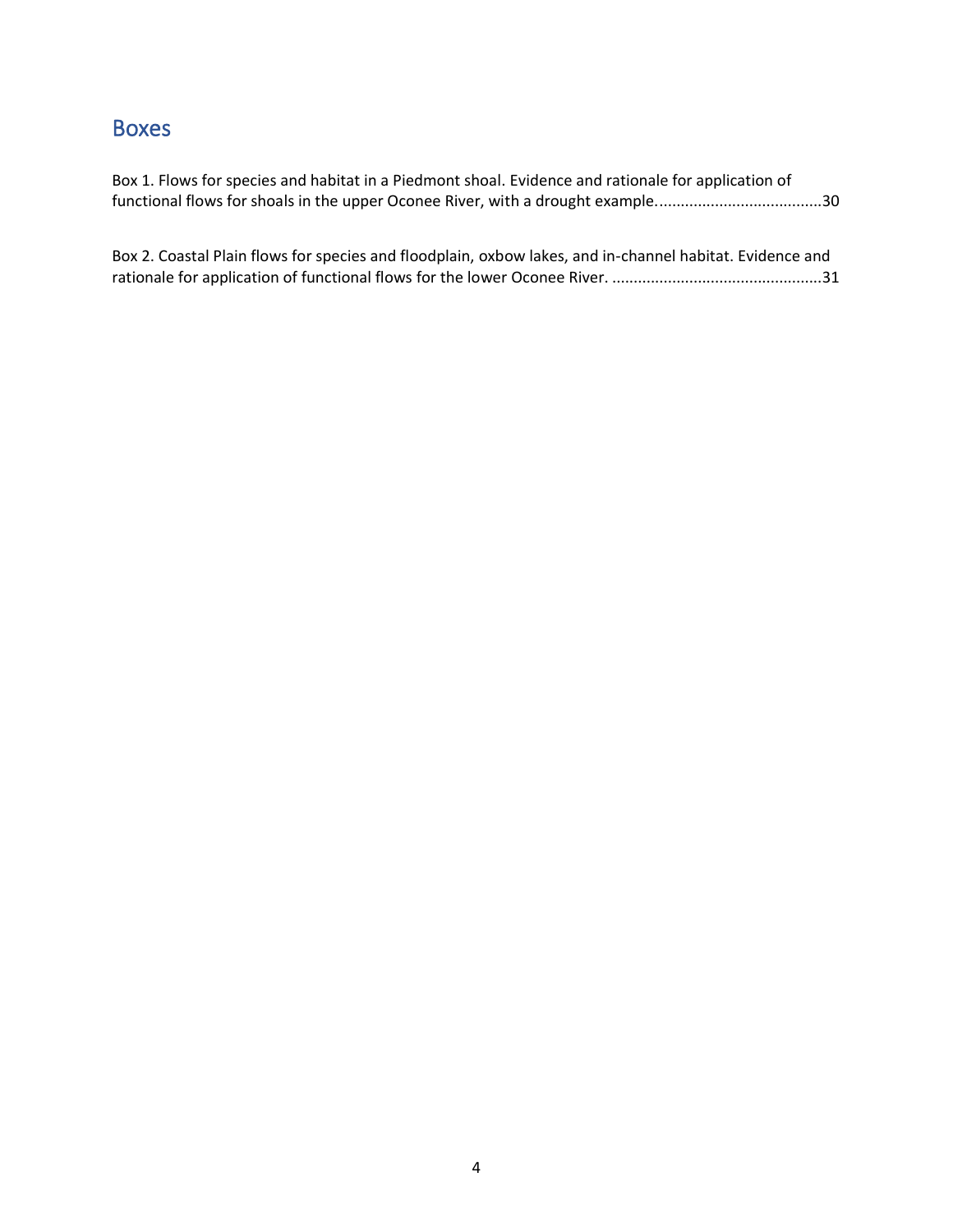# <span id="page-5-0"></span>Executive Summary

The Oconee River basin provides numerous benefits and uses for the residents of the basin and people in Georgia. These benefits and uses depend to various degrees on the amount of water flowing in the basin's streams and rivers and the reservoirs over time, i.e., the benefits and uses are "flow-dependent". This report aims to expand the information available to support water planning and management in the Oconee basin by summarizing flow-dependent benefits and uses, including supporting services (flow-dependent processes that support or enhance other uses), biodiversity, recreation, and the direct uses such as water supply, discharge of treated wastewater, and hydroelectric power production.

Supporting services provided by the Oconee River are flow-dependent processes that support other uses and benefits and include maintenance of (1) river channel form and aquatic habitats, (2) floodplain and wetland habitats, and (3) assimilative capacity and water quality. A "functional flows" framework was used to identify flow components, and specific flow levels, durations and timing, needed to sustain supporting services. High-flow events that mobilize and transport sediment are generally needed to maintain river channels and aquatic habitats and flows sufficiently high to inundate and connect to riparian floodplains, including wetlands and oxbows, are essential for maintaining ecological function of those habitats. Flow magnitudes that support channel maintenance and floodplain habitat functions have been identified for the mainstem Oconee River downstream from Sinclair Dam; channel-maintenance and floodplain habitat flows needed in the more upstream portion of the basin represent an information gap. Low flows, which occur during periods of reduced rainfall and seasonally during summertime, may limit a third supporting service – maintenance of assimilative capacity and water quality. In addition to waste-water assimilation, these flow-dependent supporting services enable and enhance other basin uses and benefits including riverine and riparian biodiversity and recreation.

The Oconee basin is home to biologically diverse aquatic ecosystems that support multiple species of conservation concern (including fishes, mussels, and crayfishes), as well as sportfishing, bird-watching, and general nature enjoyment. Habitats for biodiversity in the upper,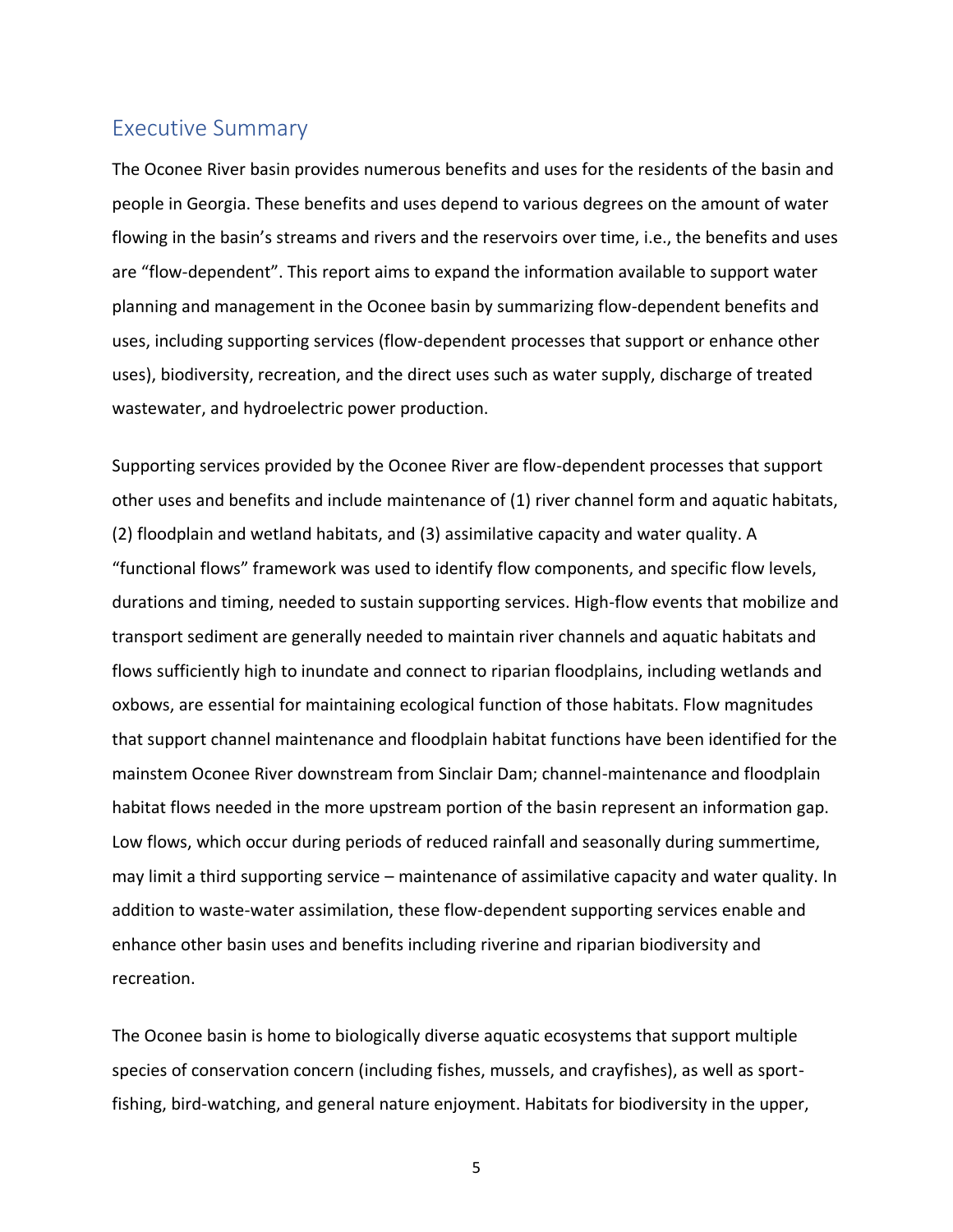Piedmont portion of the basin include headwater streams, rocky shoals in larger streams and rivers, human-made reservoirs (Lakes Oconee and Sinclair), and bottomland hardwood communities in river floodplains. Habitats in the lower, Coastal Plain portion of the basin include oxbow lakes, sand and gravel bars, pools, complexes of large wood (snags), and seasonally inundated floodplain forests and wetlands. The variety of plants and animals – representing diverse modes of living and reproducing – associated with the basin's riverine and floodplain habitats potentially complicates identifying flows needed to support this biodiversity. One approach to this challenge entails using the functional flow framework to identify flow levels, durations and timing needed for processes key to supporting biodiversity generally. This report identifies five "functional flows" that together address supporting services and biodiversity: (1) Channel maintenance flows, (2) floodplain habitat connectivity flows, (3) Spring pulse flows, (4) Spring and early summer ('reproductive season') baseflows, and (5) Summer and fall (dry season) baseflows. Site-specific flow levels associated with particular functional flows are provided where available from previous studies. The relative emphasis placed on a functional flow may differ between the Piedmont and Coastal Plain. For example, there is greater floodplain and wetland connectivity in the Coastal Plain, and the wetland community present in the lower basin may be more reliant on maintaining the connections between the river and floodplain overtime than some sites along Piedmont floodplain. The context within functional flows also differs between the upper and lower basin (e.g., Piedmont and Coastal Plain provinces). In the Piedmont, extreme low flows can dry out shoal habitats and impair connectivity within and between shoals, while in the Coastal Plain connectivity within the channels and access to oxbow lakes may be lost during extreme low flows.

Recreation includes a wide range of activities in Oconee basin rivers and lakes, and along the riparian lands beside the rivers. Recreational opportunities available throughout the basin include hunting, fishing, paddling (kayaking and canoeing), and motorized boating, as well as enjoyment of parks and natural areas located along the basin's tributary streams, rivers, and reservoirs. Recreation activities in the basin are enabled by flows that maintain the river channels, habitats, and water quality (i.e., supporting services) provided by the river systems. Some recreational activities may be directly limited or enhanced by specific streamflow or lake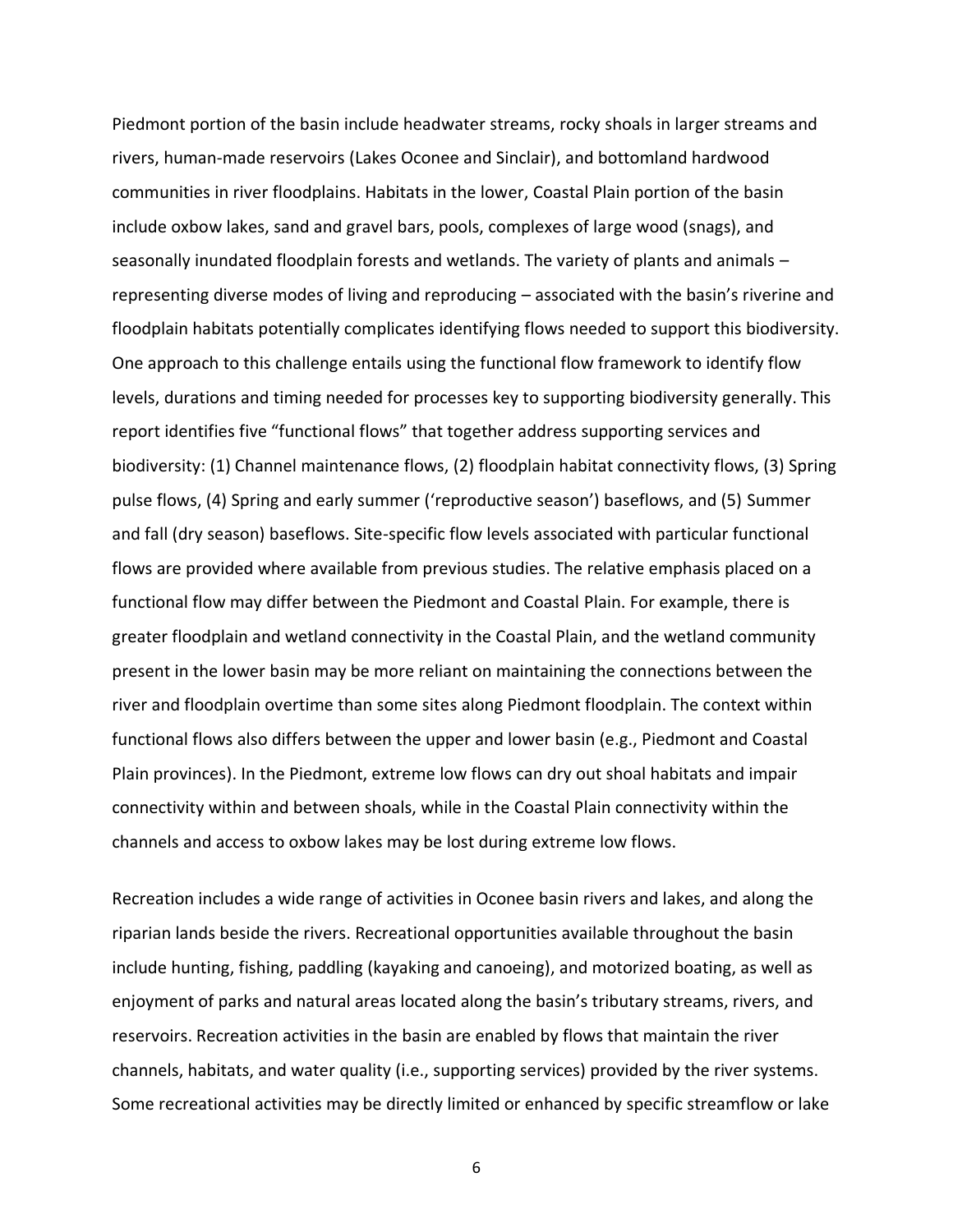levels. Some thresholds for paddling were identified in the literature, and summarized in the report, however, information relating to seasonal use and flow levels were not available in the literature across many of the recreational activities and was identified as a gap for this report. Historical and environmental education activities and opportunities associated with Oconee basin rivers, streams and floodplains are also noted.

Direct, flow-dependent uses include water supply, discharge of treated wastewater, and hydroelectric power production. Water-supply uses support municipal, industrial, and agricultural sectors, which vary geographically in water-demand and may be limited by low river flows that preclude operation of water withdrawal systems or that do not meet low-flow requirements associated with site-specific permits. Municipal and industrial water demands generally are higher in the upper basin where there is more urbanization. As of 2020, there were 34 permitted surface water withdrawals for municipal and industrial use in the Oconee Basin, with 16 on the mainstem of the North, Middle, and Oconee Rivers and in Lakes Oconee and Sinclair. Treated wastewater is discharged along the North, Middle, and Oconee mainstems as well as multiple locations on tributary streams and can also be limited by low flows. Three active hydropower dams, all located in the upper portion of the basin, have project-specific minimum flows or lake levels required for operations. Information on the flow requirements for these direct water uses in the Oconee basin (summarized in the final sections of the report) have improved over time and are currently used in the water planning process.

The information presented in this report was developed from available literature, including scientific studies, reports, and government documents that provide information on flow-related benefits and uses in the Oconee basin or from similar river basins. The information has provided a strong foundation to develop linkages, both qualitative and quantitative, between flow and these benefits and uses. There are, however, many areas that would be strengthened through additional information, with gaps identified with respect to specific benefits or uses. In many cases, site-specific studies could be used to inform understanding while also providing information useful for estimating flow needs at other, similar sites. Flow indicators presented in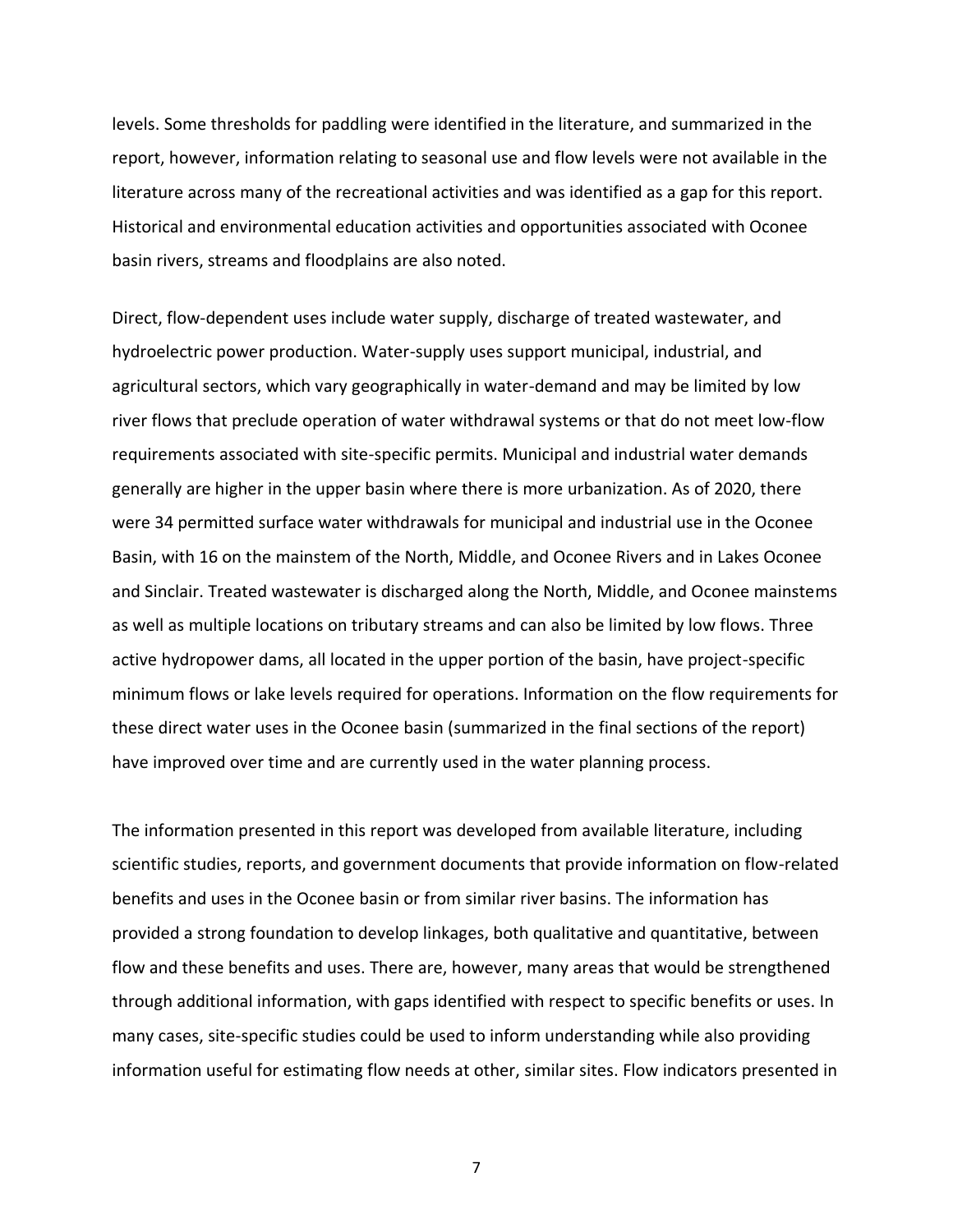this report may be viewed a starting point for incorporating relations between flows and valued uses and benefits in water planning for the Oconee basin.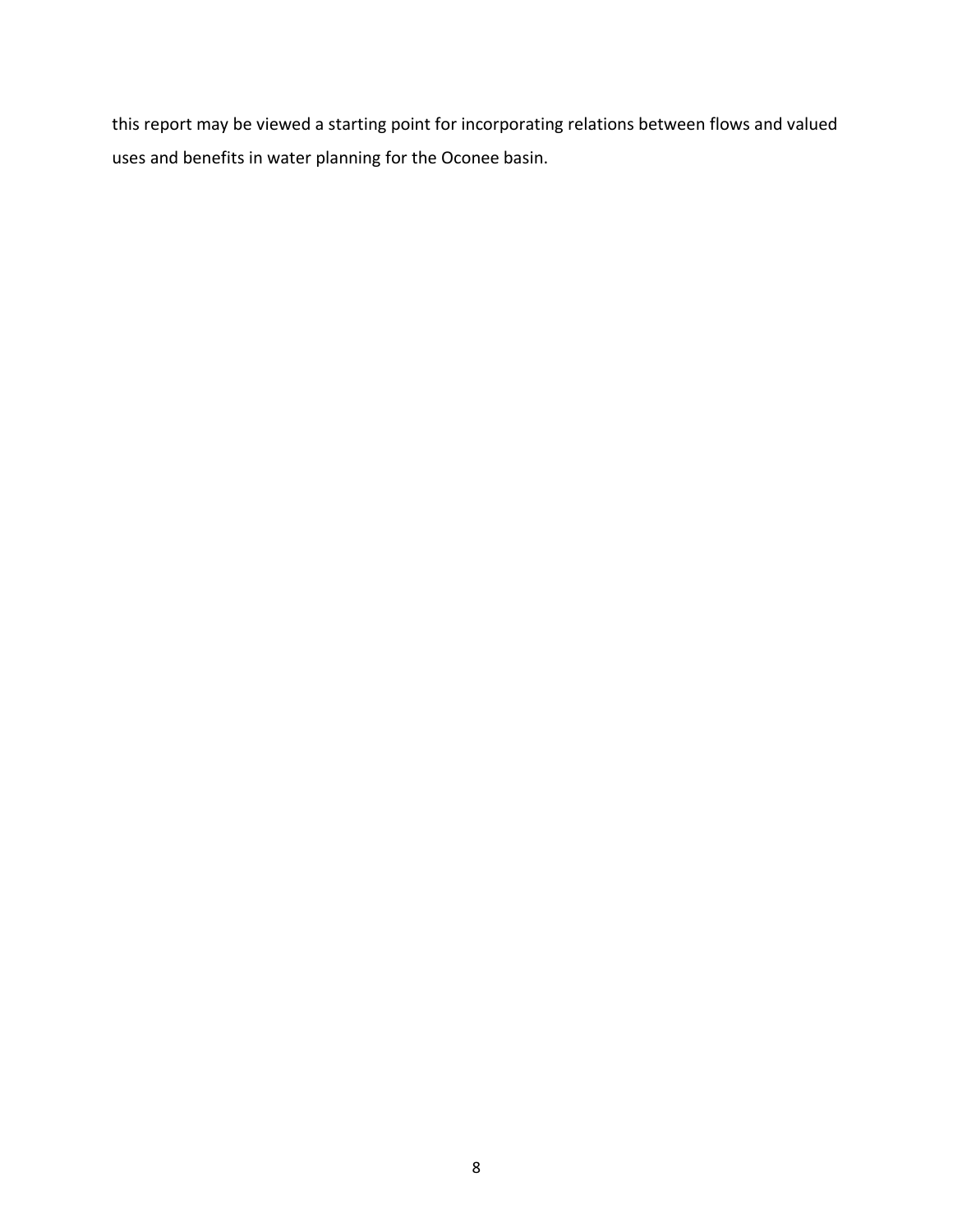## <span id="page-9-0"></span>Introduction

Georgia's comprehensive State Water Plan, adopted in 2008, created ten water planning regions across the state. A council appointed for each region develops a Regional Water Plan, which is then approved by the Director of the Georgia Environmental Protection Division (GAEPD). Plans are revised or updated every 5 years, drawing projections of demand for water withdrawal and wastewater discharge as well as assessments of current and projected water availability (Council 2017, CDM Smith 2017). The plans specify goals for the region's water resources; identify resources with potential shortfalls, given projected demands; and recommend practices to address potential shortfalls and meet regional goals. The Upper Oconee Regional Water plan was last revised in 2017 and one of the stated goals of the plan is to "Identify and plan measures to ensure sustainable, adequate water supply to meet current and predicted long-term population, environmental, and economic needs" (Council 2017).

The regional water planning process depends on information about the freshwater uses and benefits in the basin and the streamflow levels ("flow") needed to support those. Detailed information on current and projected withdrawals to meet demands for water and wastewater discharge across multiple sectors (municipal, industrial, agricultural, power generation) has been incorporated in regional water plans. Information on other uses, such as recreation and natural resource conservation, have been incorporated to various degrees, however gaps in the types and extent of information available have limited planning for some uses. In particular, information on site-specific flows needed to support recreation and the environment (including ecological functions that maintain or enhance other uses) have not readily been available for use in water planning.

This literature review is part of a larger project drawing on the knowledge of Oconee basin water users and on currently available research to develop basin-specific information on water uses important to stakeholders, with a focus on flow-dependence. The review summarizes information from scientific and technical sources on the flow-dependent benefits and uses in the Oconee basin. Site-specific flow relationships are identified where possible. Sources include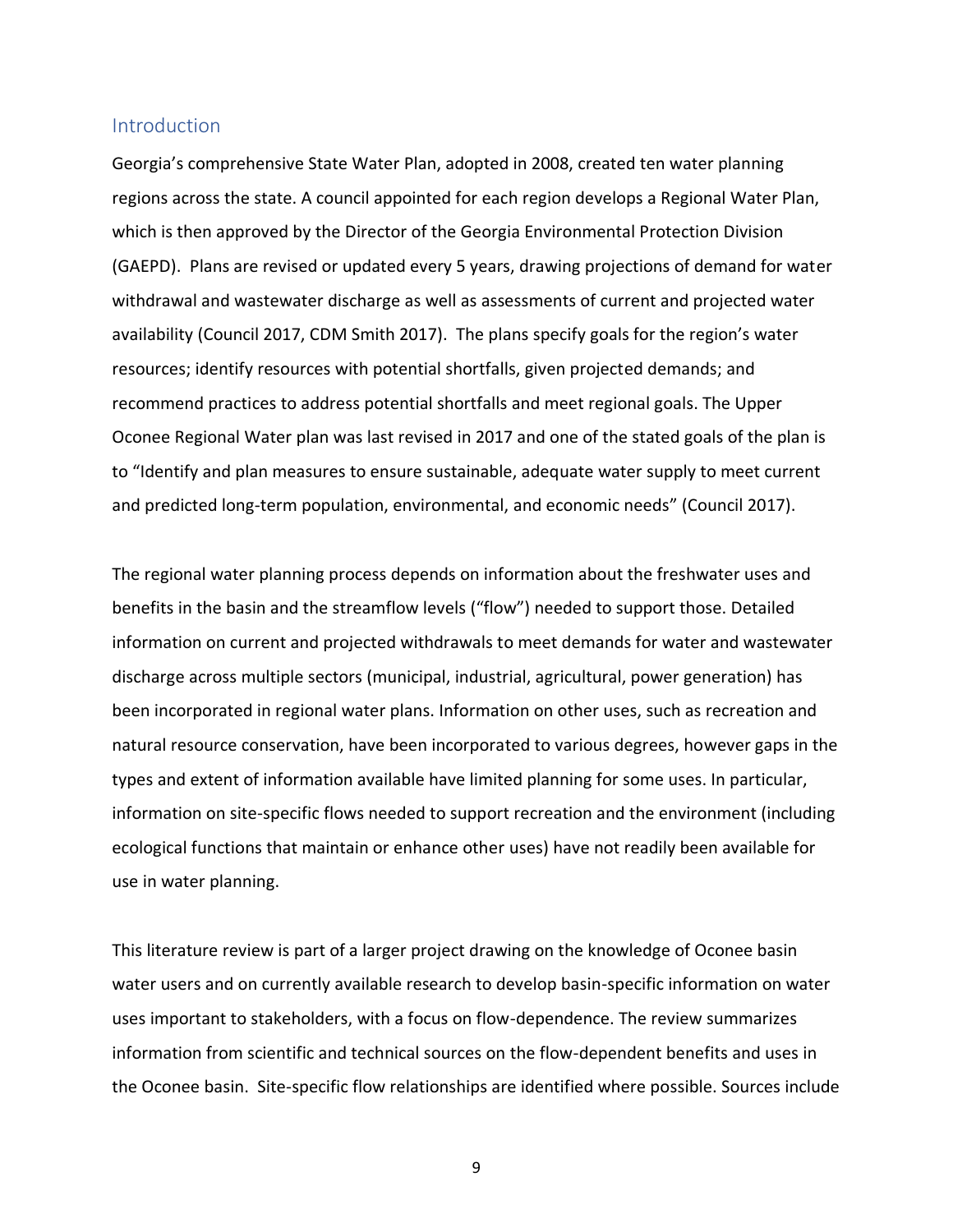relevant empirical and modeling studies and provide information on how these uses, and benefits vary with water levels (streamflow or lake level). One specific aim is to expand the information available to support water planning and management in the Oconee basin. A second objective is to provide a framework for examining how flows relate to the uses and benefits of water resources.

The sections below provide examples, and quantitative relationships where possible, of how flow relates to different types of benefits, uses, and activities in the basin. Each section explicitly defines the relationship between the use or benefit and water levels or flows. In addition to direct uses such as water supply withdrawal, hydropower generation, and wastewater discharge, river systems also provide supporting services that maintain or enhance those direct uses and benefits that people derive from the river. Supporting services also maintain ecological functions that enhance other valued uses including recreation (e.g., fishing), water quality, and biodiversity. Analogous flow relationships are identified across uses to provide indicators that may be suitable for assessing future water use scenarios.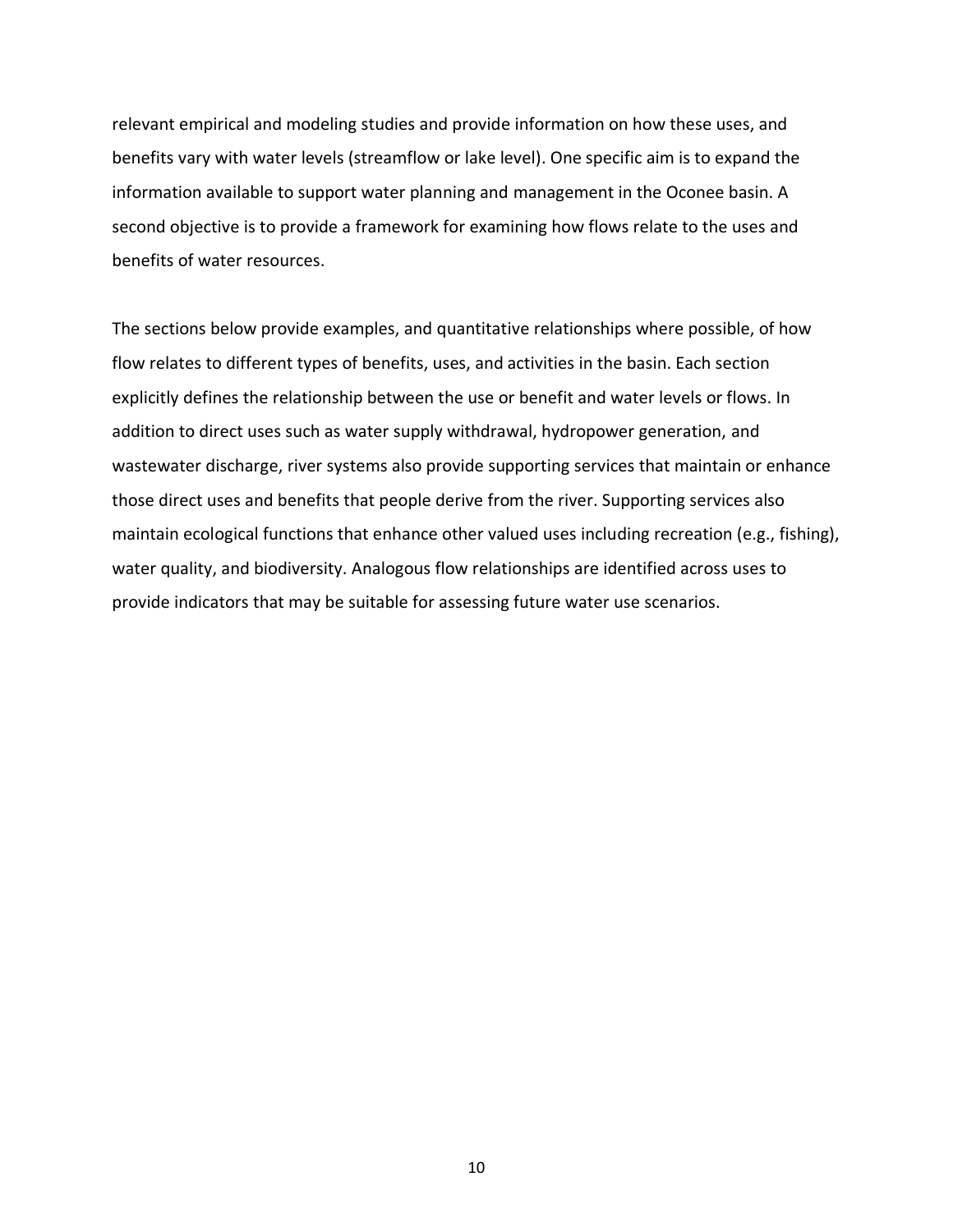# <span id="page-11-0"></span>Flow Related Benefits and Uses

The area covered under the Upper Oconee Regional Water Planning Council encompasses much of the Oconee basin and in this report, we focus on the mainstem Oconee and major tributaries. The Oconee basin comprises two catchments defined by 8-digit Hydrologic Units Codes as delineated by the U.S. Geological Survey (Seaber et al. 1987). The upper Oconee River basin (HUC 03070101) has the North and Middle Oconee rivers and their major tributaries (e.g., Mulberry River). The North and Middle Oconee rivers join to form the Oconee River in the Piedmont physiographic province. The upper Oconee basin also covers the majority of the two reservoirs in the middle part of the basin, with inflow from the major tributaries in this section (e.g., Apalachee River, Hard Labor Creek). The lower Oconee River basin (HUC 03070102) is bounded upstream by Sinclair Dam (which impounds Lake Sinclair, the downstream-most mainstem reservoir) and is where the Oconee River enters the Coastal Plain physiographic province. The lower Oconee River basin extends downstream across the Coastal Plain to the Oconee's confluence with the Ocmulgee River. The Piedmont and the Coastal Plain portions of the Oconee basin each encompass several ecoregions, however these two physiographic provinces define general differences in the form of the rivers and surrounding landscape. These differences result, for example, in differing flow-dependent environmental relations, as highlighted below. Overall, the flow-related benefits and uses discussed in this report make the entire Oconee basin a valuable economic resource through the direct uses, recreation opportunities that bring people to the basin, and the property values along lakes and rivers (Sklarz and Miller 2018), which are enhanced by a functioning river system that sustains good water quality and wildlife habitat.

The supporting services for the Oconee basin are discussed first, including the maintenance of river channel form and aquatic habitat, floodplain and wetland habitat, and assimilative capacity and water quality. Next, aquatic biodiversity in the Oconee basin is introduced with information on the functional flows that support biota and the supporting services. Flows that support different types of recreation are discussed in the recreation section, followed by historical flow relationships and watershed connections to education (historical and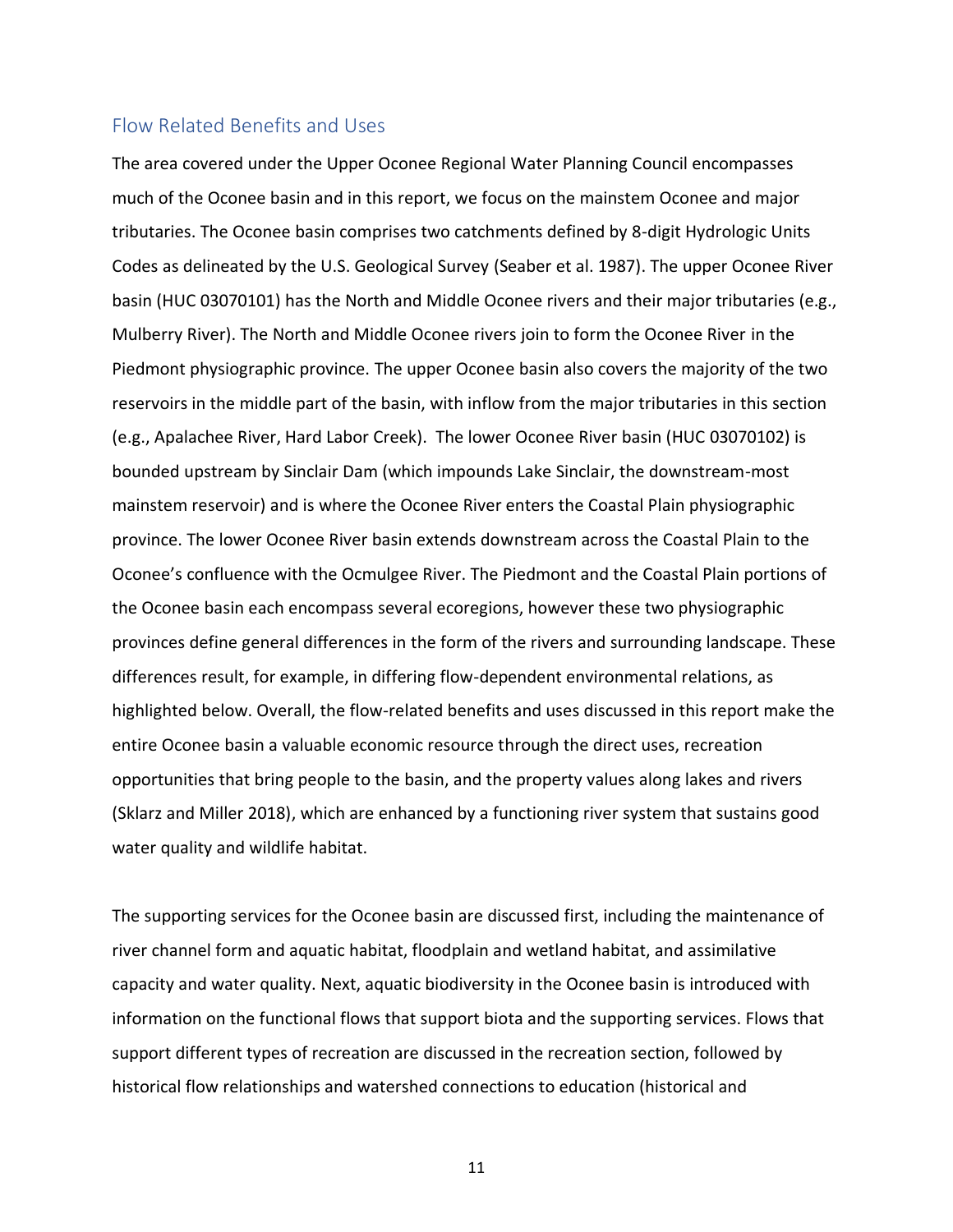environmental education section). The finals sections cover water supply, discharge of treated wastewater, and hydroelectric power production, which are currently used for water planning and have the most robust information already developed. All sections start by giving an overview of the use and/or benefit in the Oconee basin and then discuss the qualitative, and where possible the quantitative, relations to flow.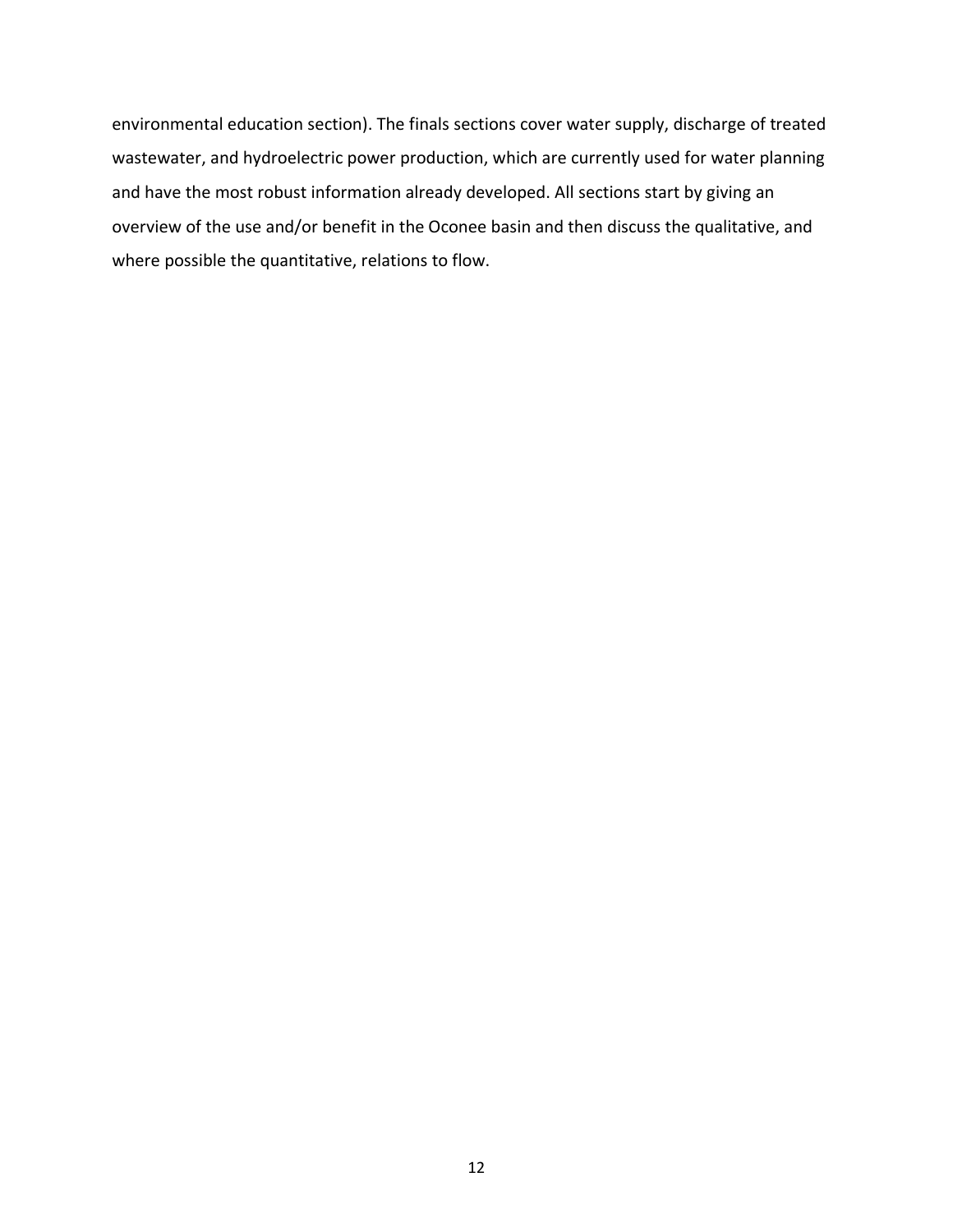#### <span id="page-13-0"></span>Supporting Services

This section introduces three supporting services that are not considered direct uses of the river, but that relate to and support many of the benefits and uses in the Oconee basin discussed in the following sections. These three supporting services are maintenance of (1) river channel form and aquatic habitats, (2) floodplain and wetland habitats, and (3) assimilative capacity and water quality. As a starting point to develop site-specific environmental flow relationships for the Oconee basin (i.e., flows needed to maintain supporting services and biodiversity), we present a "functional flows" framework (Yarnell et al. 2015). Functional flows aim to identify flow components necessary to maintain and provide key habitats, including inchannel and floodplain habitats, and ecological processes such as aquatic organism reproduction, growth and survival in differing seasons (Dephilip and Moberg 2010, Grantham et al. 2020). Each functional flow can be described by one or more indicators (e.g., seasonal flow levels) with site-specific thresholds identified as appropriate to achieve stakeholder objectives. [Table 1](#page-27-0) presents functional flows and indicators for maintenance of river channel form, aquatic habitat, floodplain and wetland habitat, assimilative capacity, water quality and biodiversity in the Oconee River basin [\(Table 1\)](#page-27-0).

#### <span id="page-13-1"></span>*Maintenance of river channel form and aquatic habitats*

Rivers are dynamic systems shaped by climate, physiography, and biogeography (Lubinski and Barko 2003, Jacobson and Galat 2008), and high flows (i.e., capable of mobilizing and transporting sediment) are the main driver of channel form. The balance between the slope and discharge of a river and the sediment load and characteristics of bed and bank material are the physical processes driving the shape and movement of the channel (Alvarez 2005, Robert 2014). The river channels in the Piedmont portion of the basin are more confined (i.e., within narrower valleys) than in the Coastal Plain and tend to have less lateral movement within the floodplain compared to the portion in the Coastal Plain (Yearwood 2010). The two physiographic provinces also produce different types of aquatic habitats. The Piedmont sections of the rivers have reaches with rocky shoal habitat. The Coastal Plain sections of the river have greater connectivity with the floodplain and lateral channel movement, with meanders and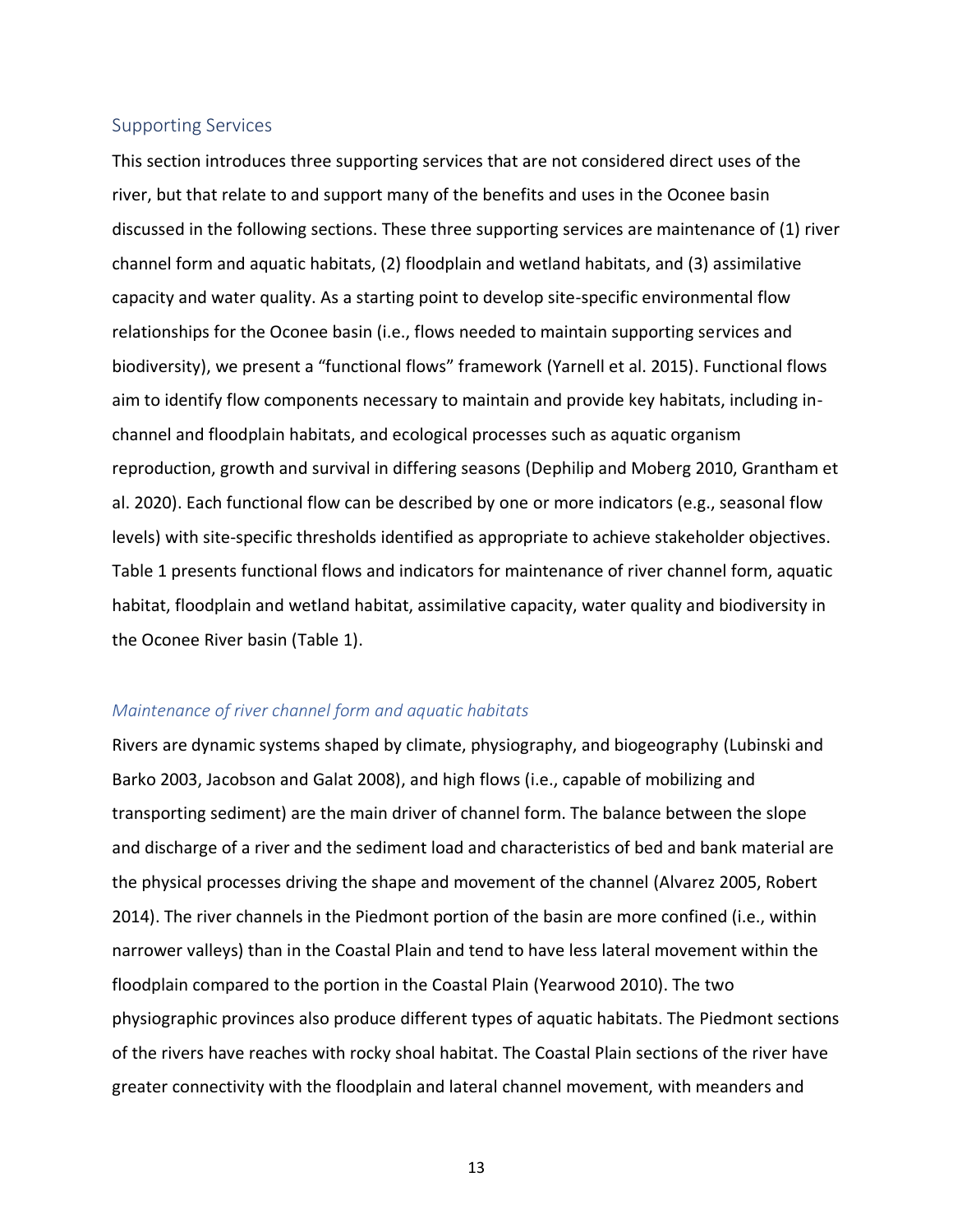bends that result in oxbow lakes and sloughs as the channel shifts (Yearwood 2010). The two reservoirs near the middle of the basin are in the lower portion of the Piedmont and act as a sediment trap between the upstream and downstream portions of the river, and have altered the magnitude and timing of flows downstream of Sinclair Dam through hydropeaking operations and channel movement downstream of the reservoirs (Evans 1994, Yearwood 2010).

Historical land use has also significantly affected the river channel in the Piedmont. Farming practices during the 19<sup>th</sup> and 20<sup>th</sup> centuries resulted in significant sediment buildup in rivers and along the floodplain, which has led to high sediment yields in many Piedmont rivers, including the Oconee (Trimble 1969, Ruhlman and Nutter 1999, Mukundan et al. 2011). Based on studies in other Georgia Piedmont rivers, these changes to sediment dynamics have been shown to have significant and long-term impacts on the river channels and dynamics in terms of sediment movement and channel stability (Jackson et al. 2005, Mukundan et al. 2011). Many stream and river channels in the Piedmont are likely unstable, based on sediment yield and a channel stability index, with greater sediment entering stream channels during high flows, through erosion of the historically deposited bank sediment, and with accretion occurring downstream (Mukundan et al. 2011). The headwaters and tributaries of the Oconee River, which received the greatest amount of sediment, have experienced severe channel erosion and subsequent expansion due to the process described above (Trimble 1969, Ruhlman and Nutter 1999). The most recent surveys of channel morphology and evolution in the upper Oconee were conducted in 1994 by (Ruhlman and Nutter 1999).

#### <span id="page-14-0"></span>Relation to Flow

Flows high enough to mobilize and transport sediment, which may occur during winter and early spring or may be associated with rainfall from hurricanes in late summer and fall, are important generally for the maintenance of channel form and for shaping riverine habitat. However, the effects of historic land-clearing and farming may dominate present-day sediment and channel dynamics in the Piedmont portion of the basin where there is also less lateral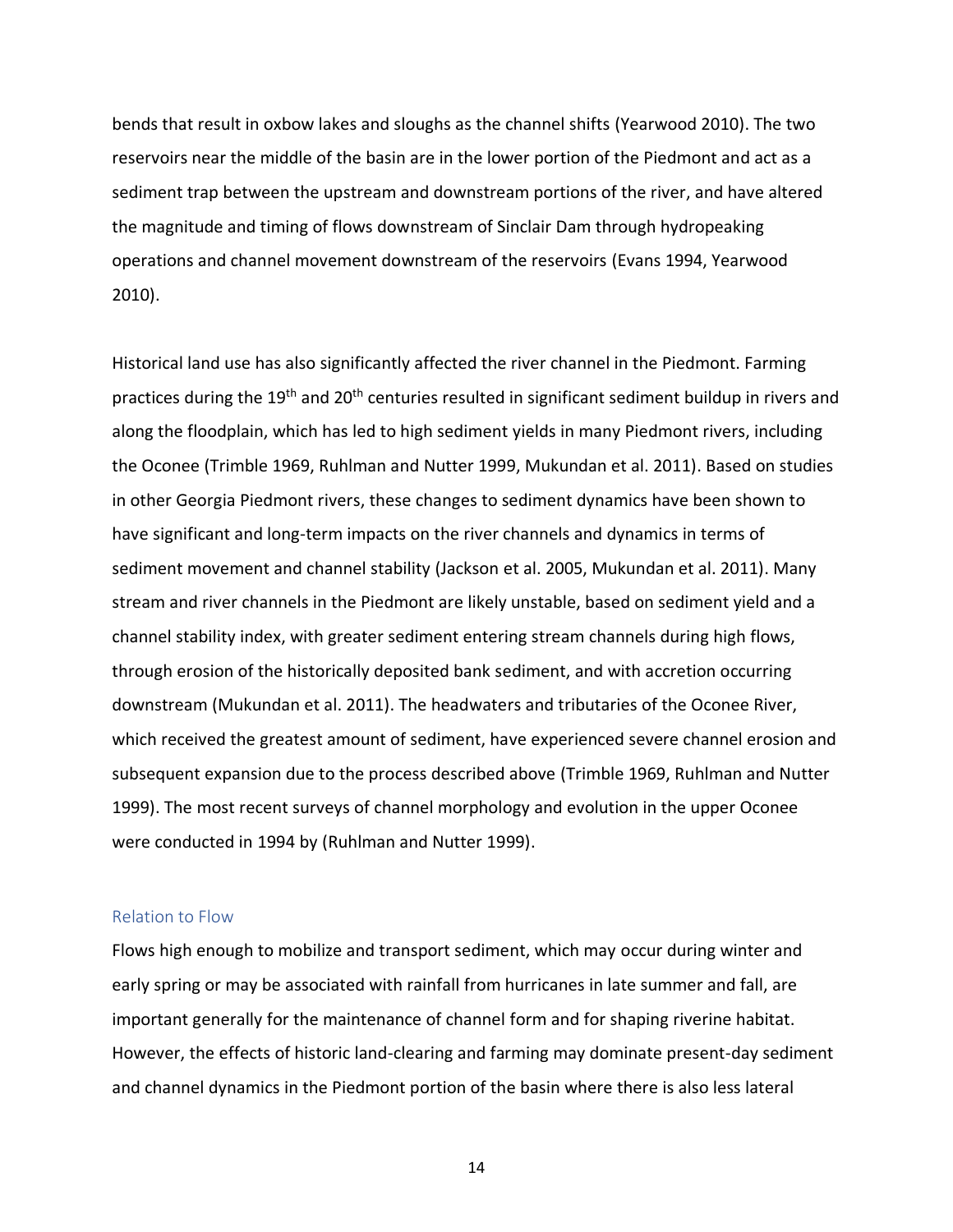channel movement along the floodplain compared to the Coastal Plain. Flow magnitudes needed to maintain channel dynamics in the Piedmont portion of the Oconee basin have not been identified and are a notable information gap, both in the context of the range of flows for channel maintenance and in how it interacts with the impacts of historical sedimentation in the Piedmont.

In the Coastal Plain, river flows control the movement of the channel within a broader floodplain than in the Piedmont. The channel becomes more sinuous and meanders across the floodplain, with more erodible bank sediments, maintaining a number of habitats and features including sandbars, snags (i.e., trees and wood that become entrained within the channel), and oxbow lakes (Evans 1994). The transition from the Piedmont to the Coastal Plain is known as the Fall Line Hills District. In this area (approximately Milledgeville to above Dublin) the river has a steeper gradient than the lower Coastal Plain (USSC 1963, Evans 1994). Channel movement and dynamics below Sinclair Dam were assessed by Yearwood (2010) to evaluate changes before (1937) and after the dam was in place (2005). They found reduced lateral movement of the river but relatively small changes in the average daily discharge and average annual peak discharge compared to changes observed in other dammed rivers. Flow values associated with channel maintenance in the Coastal Plain [\(Table 1\)](#page-27-0) reportedly occur annually despite operation of Sinclair Dam (EA Engineering 1994).

#### <span id="page-15-0"></span>*Maintenance of floodplain and wetland habitats*

Floodplains are productive ecosystems at the interface of terrestrial and aquatic systems (Naiman and Decamps 1997), and support river health through the exchange of sediment and nutrients, trapping pollutants before they enter a river or stream, stabilizing stream banks, slowing and absorbing rainfall and runoff, and providing wildlife habitat (DCA 2004, Feld et al. 2018). The floodplain and river channel are a balance of erosive and depositional forces, closely connected through hydrologic and geomorphic processes. The dynamics between the floodplain and river channel differ in the Piedmont and Coastal Plain, with greater floodplain connectivity, wetland extent, and channel meandering in the Coastal Plain (Hupp et al. 2010,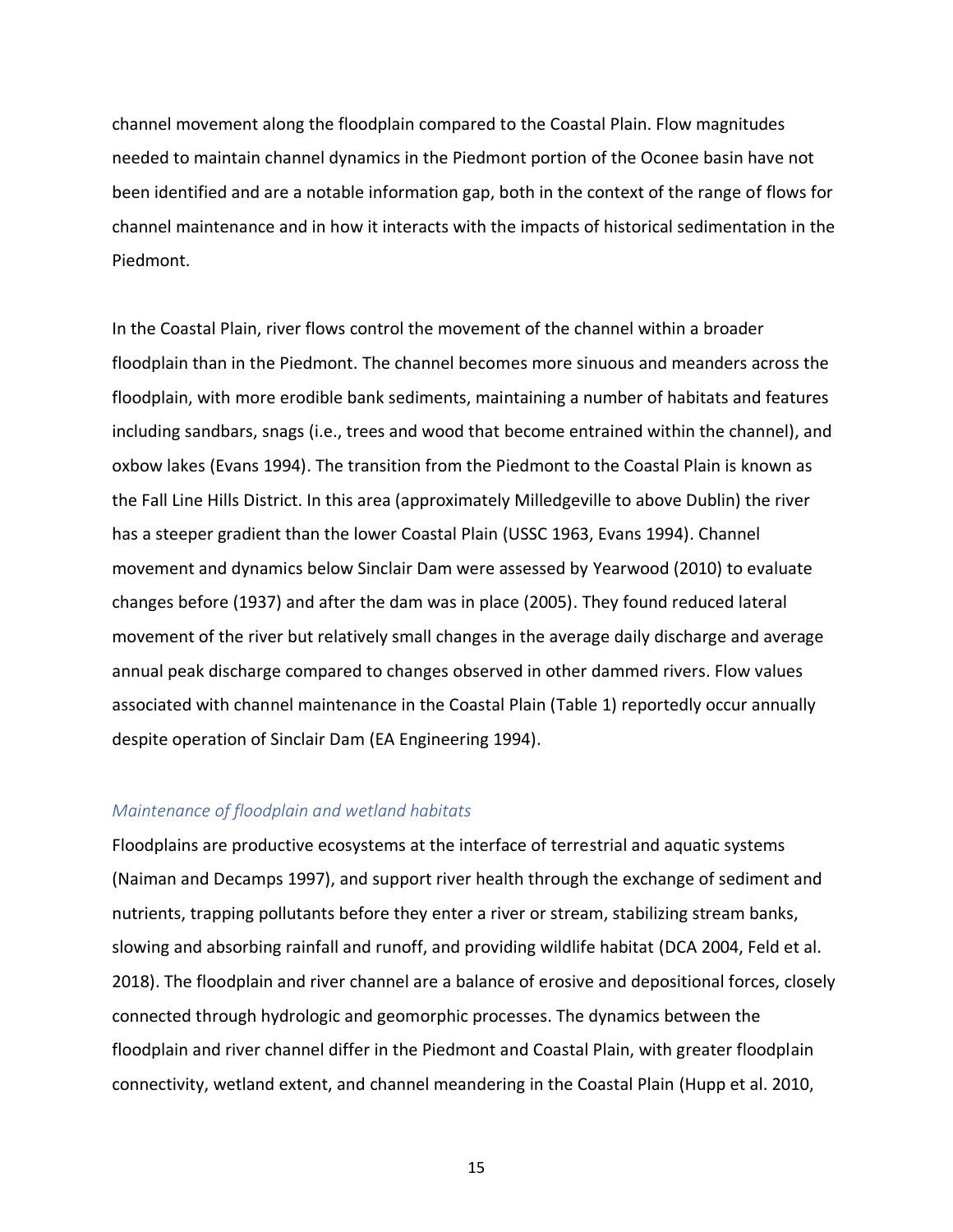Yearwood 2010). Throughout the Oconee Basin, floodplains and wetlands support biodiversity and are important sites for recreation, cultural resources, and educational activities (see the Historical and Environmental Education and Recreation sections for more information).

Floodplain functions depend on flow dynamics (discussed below) and also on the land-use and vegetative cover in these riparian lands. In Georgia, a 25-foot, vegetated buffer generally is required along rivers and streams by the Georgia Erosion and Sedimentation Control Act (OCGA 12-7-1) to maintain some of the functions of the floodplain listed above. Wider buffer zones are required on state-designated trout streams (50-foot buffers are required, however there are no designated trout stream in the Oconee basin) and by some local ordinances (DCA 2004); e.g., Athens Clarke County protects a 75-foot buffer along streams. Land-disturbing activities (excepting agricultural operations) within the protected buffer zone generally require a variance. The natural riparian zone is typically wider than 25 ft and protecting wider buffers can benefit multiple functions including biodiversity. For example, a Candidate Conservation Agreement between the Georgia Power Company (GPC) and US Fish and Wildlife Service in cooperation with the GA Department of Natural Resources specifies protection of 100-foot buffers on selected GPC properties in the Oconee basin to mitigate threats to imperiled mussels (Georgia Power Company 2017).

The floodplains in the Piedmont are typically dominated by bottomland hardwood communities, with indicator species including box elder (*Acer negundo*), river birch (*Betula nigra*), green ash (*Fraxinus pennsylvanica*), sycamore (*Platanus occidentalis*), overcup oak (*Quercus lyrata*), and black willow (*Salix nigra*) (Brinson et al. 1996, Edwards et al. 2013). Tallassee Forest on the floodplain of the Middle Oconee River near Athens is one well surveyed example of an intact Piedmont old growth floodplain forest. Athens Clarke County purchased the 310-acre parcel in 2012 and it has 7 GADNR High Priority Habitats represented (Porter 2014). It also has high species diversity with at least 65 bird species, 58 butterfly species, 22 reptile and amphibian species, 13 aquatic invertebrate families, and 137 spring wildflowers and plants (Porter 2014).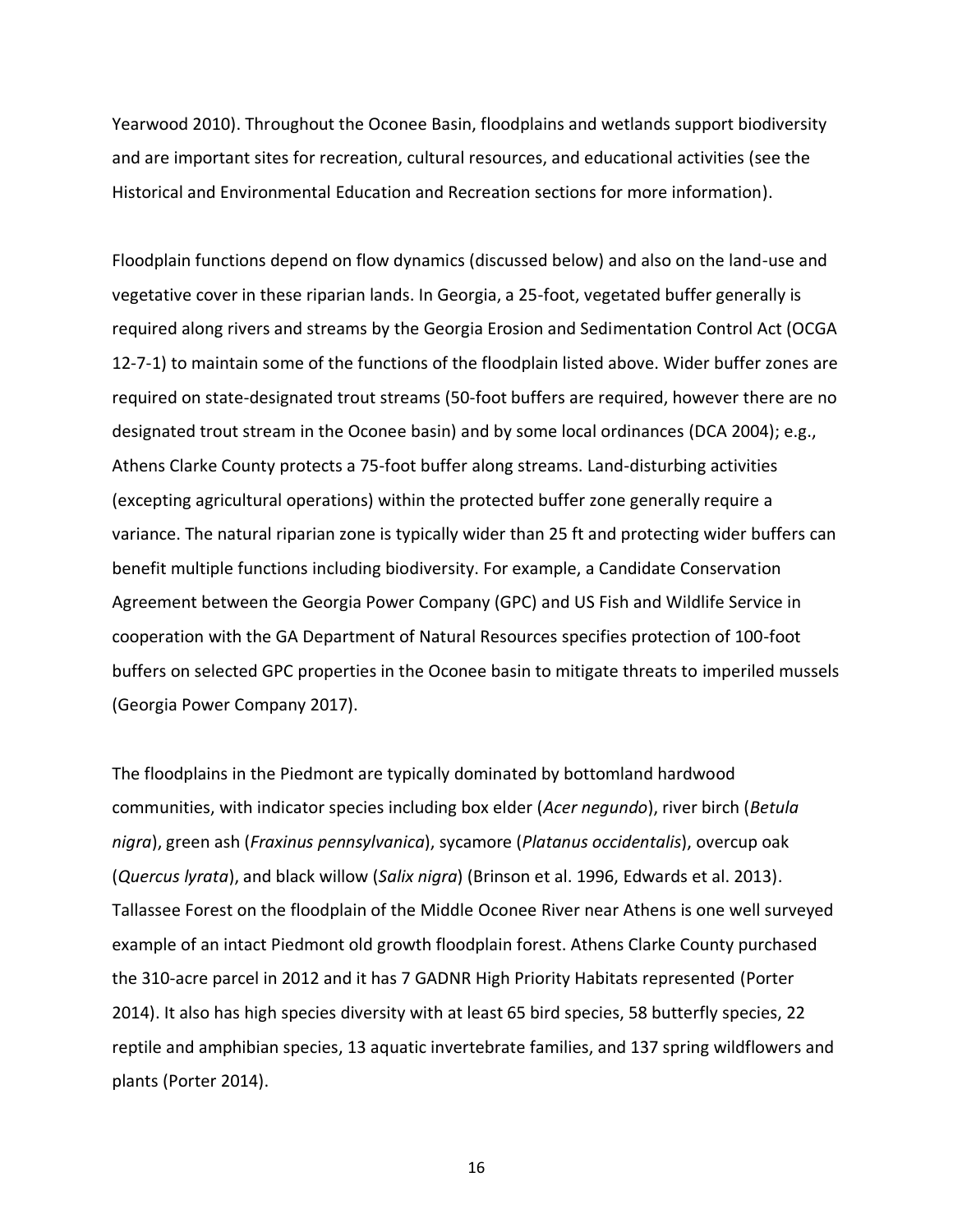Floodplains in the Coastal Plain portion of the Oconee Basin include hickory-gum bottomland hardwood and cypress-tupelo swamp forests and experience more frequent and prolonged inundation than the Piedmont floodplains (GADNR 1976, Evans 1994). The floodplain extent broadens between Milledgeville and Dublin and provides diverse habitat types for forest and wildlife communities. Cypress and cypress-tupelo swamps are two types of floodplain communities found primarily in the lower Oconee basin. Georgia has the 3<sup>rd</sup> greatest extend of cypress timberland in the South (Greis et al. 2012). Bald cypress (*Taxodium distichum*) are large, long-lived trees that provide nesting habitat for birds, and the broader community provides habitat for wildlife, floodplain functions (nutrient exchange, filtration, flood attenuation), and are an important tourism destination and popular for wildlife viewing (Meyer et al. 2003, Fabrizio et al. 2012).

Throughout the Oconee basin, lands that are under conservation easements, Wildlife Management Areas (WMAs), and floodplain lands that are protected from development help to maintain forested areas along the river. Specific flow relationships depend on the location in the basin and the type of habitat on those lands.

#### <span id="page-17-0"></span>Relation to Flow

High flow events (i.e., that overtop riverbanks or otherwise push water into riparian areas) maintain connectivity between a river and the floodplain. In the Piedmont, the legacy of culturally accelerated sedimentation from the 1800's and 1900's, damming and diversions, and channelization have generally reduced floodplain connectivity (Trimble 1969, Brinson et al. 1996). Altered river dynamics resulting from increased sedimentation are largely responsible for incised channels within steep banks and lowered floodplain connectivity (Trimble 1969, Ruhlman and Nutter 1999, Mukundan et al. 2011). Although overbanks flows have been reduced, the presence of tributaries and creeks, rainfall and runoff, or beaver-dams that create wetlands also support floodplain communities in the Piedmont (Brinson et al. 1996). One study of floodplains near Athens found that a North Oconee floodplain maintained overbank flow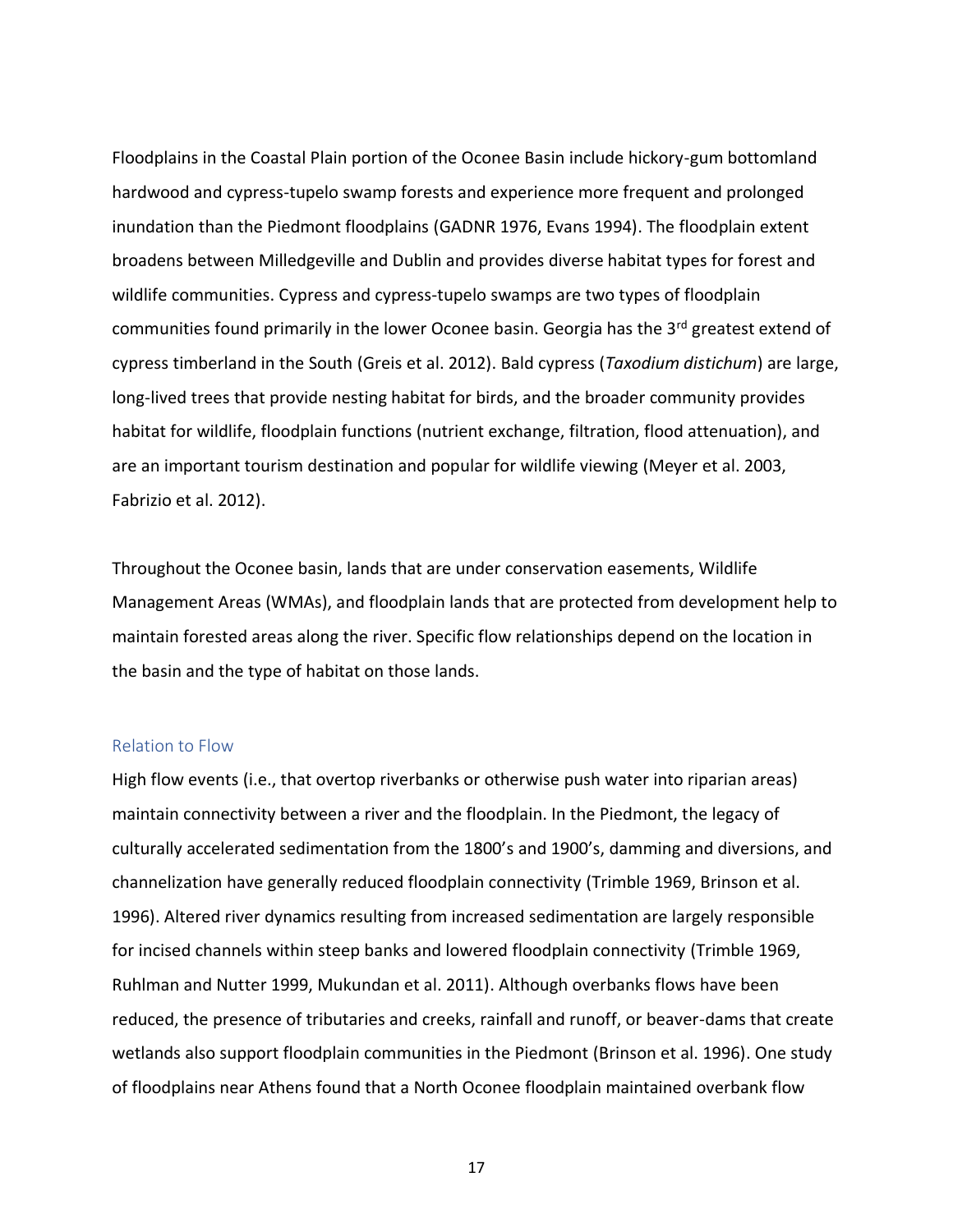connections from the river to the floodplain [\(Table 1\)](#page-27-0), whereas a Middle Oconee floodplain connected to the river during rain events that filled the floodplain which then connected to the river through low spots in the bank (Galatowitsch and Batzer 2011). Connections between river and floodplain in the Oconee basin have been documented for Tallassee Forest Nature Preserve. Based on reported flooding in the area in early 2014, we know that this area maintains some connection to the river during high flow events (Porter 2014). During the flood event (maximum flow above 5000 cfs) there was about 2 feet of standing water in the area (Porter 2014). In Piedmont areas with valued floodplain resources, identifying the specific flow levels that connect the river and floodplain, and determining the frequency of these flooding events in the past would allow assessment of changes over time or those projected to change with water demand, improving the information available for water planning.

In the Coastal Plain, floodplain inundation ranges from days to months and depend both on river flows and seasonal evapotranspiration in floodplain forests, with the extent of flooding depending on flow magnitude (Benke et al. 2000, Meyer et al. 2003). High flow periods that connect the river to the floodplain also provide for sediment and nutrient exchange, and the timing has been shown to be important in maintaining or shaping the floodplain forest community (Junk et al. 1989, Meyer et al. 2003, Hupp et al. 2010). Bald cypress trees (*Taxodium distichum*) rely on hydrochory (passive dispersal by water) for seed dispersal. A study from the Roanoke River floodplain in North Carolina found that the median annual flood duration was 198 days (Townsend 2001, Meyer et al. 2003), with seed fall typically from September to November (Sharitz et al. 1990) and germination in the spring. Although bald cypress requires dry periods for development, the seedlings are tolerant to inundation (Souther and Shaffer 2000). Flows that connect the Oconee River in the Coastal Plain to the floodplain have been estimated [\(Table 1\)](#page-27-0), however the inundation times needed to support floodplain functions are not currently known. For both the Piedmont and Coastal Plain, inundation time will depend on the season and hydrologic processes within the floodplain, such as evaporation and transpiration ranges, rainfall, runoff, and river flooding. The information about river and floodplain connections provided from the re-licensing study for Sinclair Dam (EA Engineering)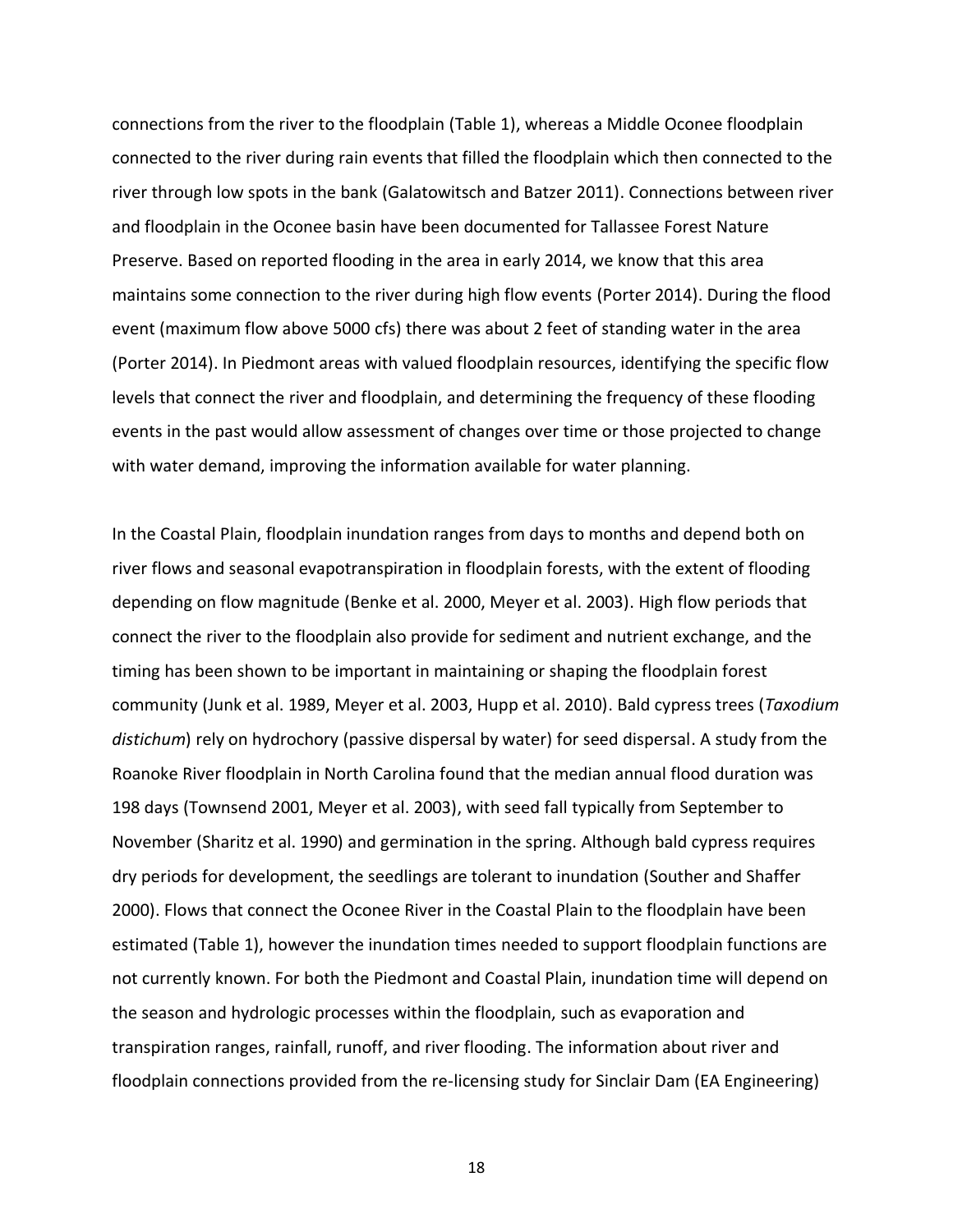provides a baseline for measuring floodplain connectivity in the lower Oconee [\(Table 1\)](#page-27-0). However, developing relations between flow magnitude and the extent and duration of floodplain connectivity at specific locations (e.g., WMAs) where floodplain functions are particularly valued would refine the information available for water planning.

#### <span id="page-19-0"></span>*Assimilative capacity and water quality*

Georgia EPD defines assimilative capacity as "the amount of pollutant load that can be discharged to a specific waterbody without exceeding water quality standards or criteria" (GAEPD 2017). River ecosystems require nutrients to function; however, excessive loading from nonpoint or point sources can lead to a decline in water quality, loss of aquatic organisms, algal build up, and other deleterious effects (McClain et al. 1998). There are costs involved in the treatment of wastewater but also costs of poor water quality associated with impacts to other uses and benefits in the river, such as recreation and water supply. In the Oconee basin, treated wastewater is discharged along the North, Middle, and Oconee mainstems as well as multiple locations on tributary streams. Physical processes like dilution, chemical processes like adsorption, and biological processes like decomposition all contribute to the capacity of a river or stream to assimilate pollution. A range of pollutants reduce water quality, including oxygendemanding compounds, nutrients, heavy metals, pharmaceuticals, and other chemicals, and assimilative capacity varies for each pollutant. Here we focus on nutrients themselves, particularly nitrogen and phosphorus, as well as fecal coliform.

In the Oconee Basin, urban and agricultural areas are the primary sources of nutrient and fecal coliform loading. In the upper basin, poultry, dairy, and beef operations as well as a growing urban population have contributed to point and non-point sources of nutrient and fecal coliform pollution (Fisher et al. 2000, Cho et al. 2018). From the 2018-2019 monitoring results by EPD, many of the locations sampled in the upper basin were not meeting designated uses due to fecal coliform levels (GAEPD 2020a). Around Athens, heavy rainfall events were shown to cause short-term increases in sediment and fecal coliform or *E. coli* concentrations (Eggert et al. 2005, Purvis and Wenner 2005).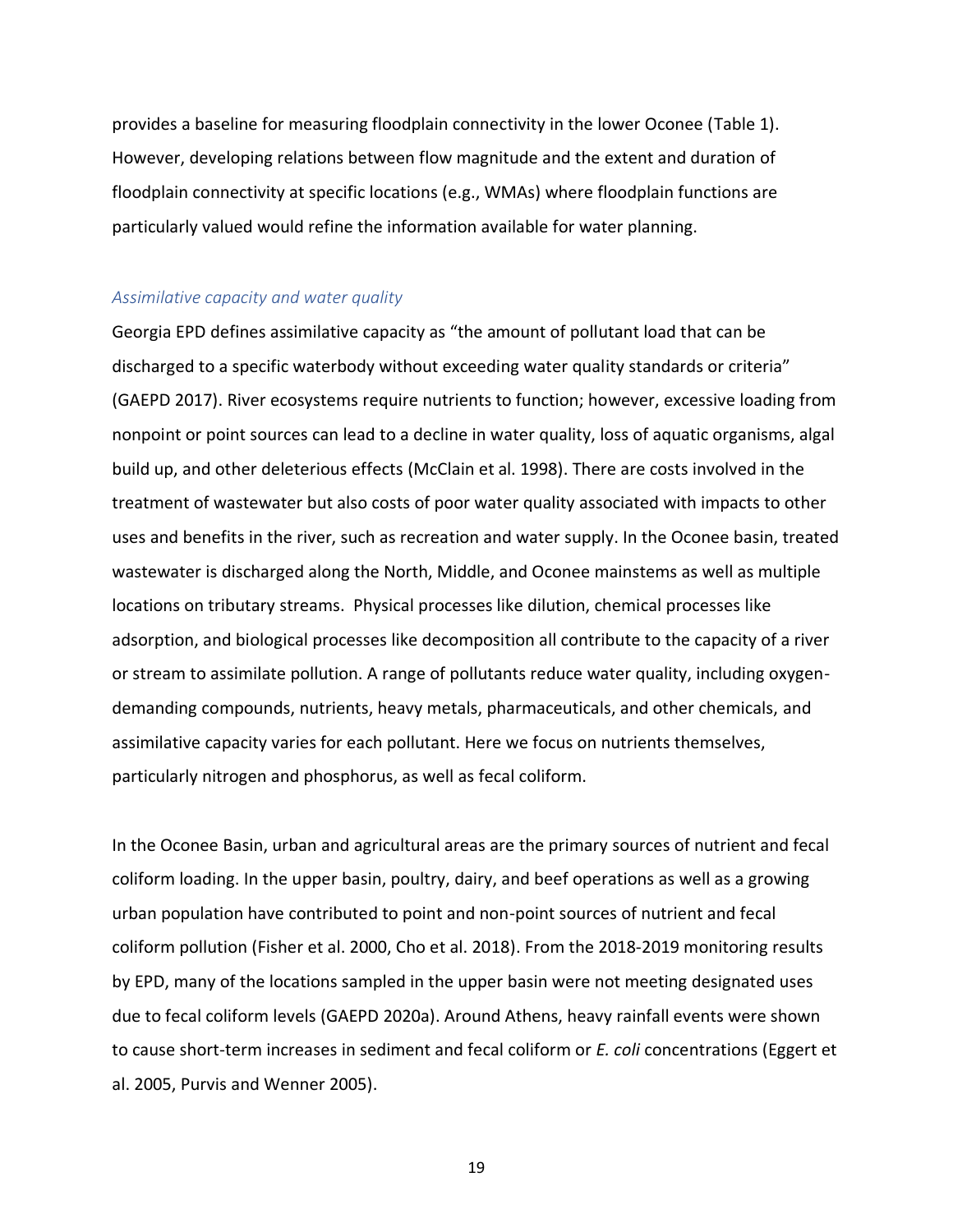Land uses around Lake Oconee and Lake Sinclair are also a source of nutrients and fecal coliform loading into waterbodies. The water quality for Lake Oconee is meeting its designated use. The assessment for Lake Sinclair is pending due to the need to finalize pH standards for fishing in the lake, but all other standards were met under the current criteria (GAEPD 2020a). Agricultural land use around Lake Oconee and its tributaries, in particular dairy, beef, and poultry, contribute to nutrient pollution that can lead to increased algal growth and is also a source of fecal pollution (Fisher et al. 2000, Bachoon et al. 2009, Burt et al. 2013). Urban and suburban areas are also sources of pollution in both lakes, primarily due to runoff (Bachoon et al. 2009, Booth and Adams 2018). While the lakes largely meet the water quality standards for their designated use, excess algal growth has been problematic in localized areas, including water supply infrastructure in Lake Sinclair (Booth and Adams 2018). Nutrient pollution from wastewater discharges and land use changes has been recognized for its potential to lead to future water quality problems in Lakes Oconee and Sinclair (Council 2017).

There is less urban development in the lower Oconee basin compared to the upper basin, with common land types being forest, row crop or pasture, clear-cut or sparse vegetation, and forested wetlands. There are also quarries and mining that are concentrated in Wilkinson and Washington Counties (Council 2017). Parts of the middle and lower basin have been flagged in the Regional Water Plan as areas where assimilative capacity may be limited due to low dissolved oxygen levels (GAEPD 2020a). Water quality in the mainstem Oconee has been within the water quality standards, however, many of the tributaries into the Oconee River are not meeting their designated use (GAEPD 2020a). Samples at Fishing Creek tributary and wastewater sites had high concentrations of iron, nitrate, and nitrite (Brittian et al. 2012). Generally, the primary causes for not meeting designated uses in the tributaries of the Oconee are fecal coliform and impacted fish communities (which frequently results from sedimentation or other changes in habitat conditions) (GAEPD 2007, GAEPD 2020a).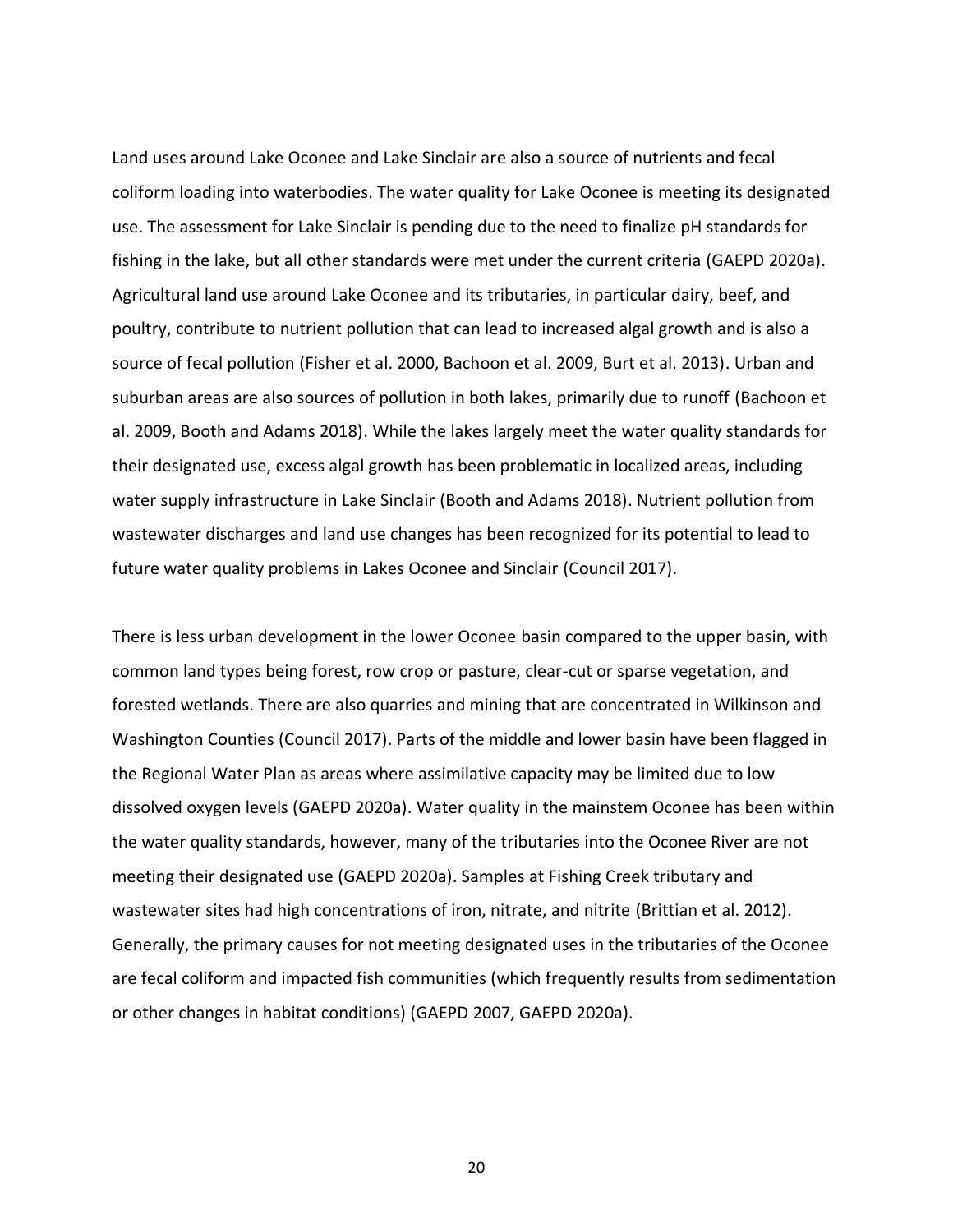#### <span id="page-21-0"></span>Relation to flow

Complex processes control surface water quality in rivers. Water quality at different sites along a river will be influenced by a combination of site-specific factors (i.e., land use, proximity to discharge points, urbanization, river size, etc.) and various biotic and abiotic processes, including flow seasonality and primary production (Nilsson and Renöfält 2008). Elevated flows follow periods of rainfall, which can increase non-point source loading of bacteria and other pollutants (see Eggert et al. (2005) and Purvis and Wenner (2005) for examples from the North and Middle Oconee Rivers). However, relevant to water management and water quality, low flows (e.g., lower than median flows during periods of limited rainfall; [Table 1\)](#page-27-0) typically are of greatest concern because of reduced dilution capacity and, at times, reduced dissolved oxygen and higher temperatures (Nilsson and Renöfält 2008). Low-flows coupled with high nutrient concentrations, for example, can cause algal blooms that lead to increased turbidity, reduced habitat suitability for other aquatic species, and impaired recreational value (Nilsson and Renöfält 2008). Sufficient amounts of water during the seasonally low summer flows to support intact biological communities including primary producers (i.e., algal and aquatic plant communities) may also enhance nutrient uptake and assimilation (Clarke 2002, Keitel et al. 2016, Vila-Costa et al. 2016). A functional biotic community is an important part of the nutrient cycling process, and the impacts of flow on the biotic community are discussed in greater detail in the biodiversity section.

The water quality of the two reservoirs in the middle of the basin is influenced by the upstream water quality and land use around the lakes, as well as by nutrient cycling within the lakes. Rainfall events that produce elevated surface runoff into the lakes and tributaries have been identified as a challenge for water quality when runoff carries nutrients that cause increased algal growth (Fisher et al. 2000, Booth and Adams 2018). Downstream from Lake Sinclair, releases from the dam appear to have less effects on water quality compared to hydropower operations at other dams where the upstream reservoir is significantly stratified. The pumpback operations between Lakes Oconee and Sinclair result in water column mixing, and while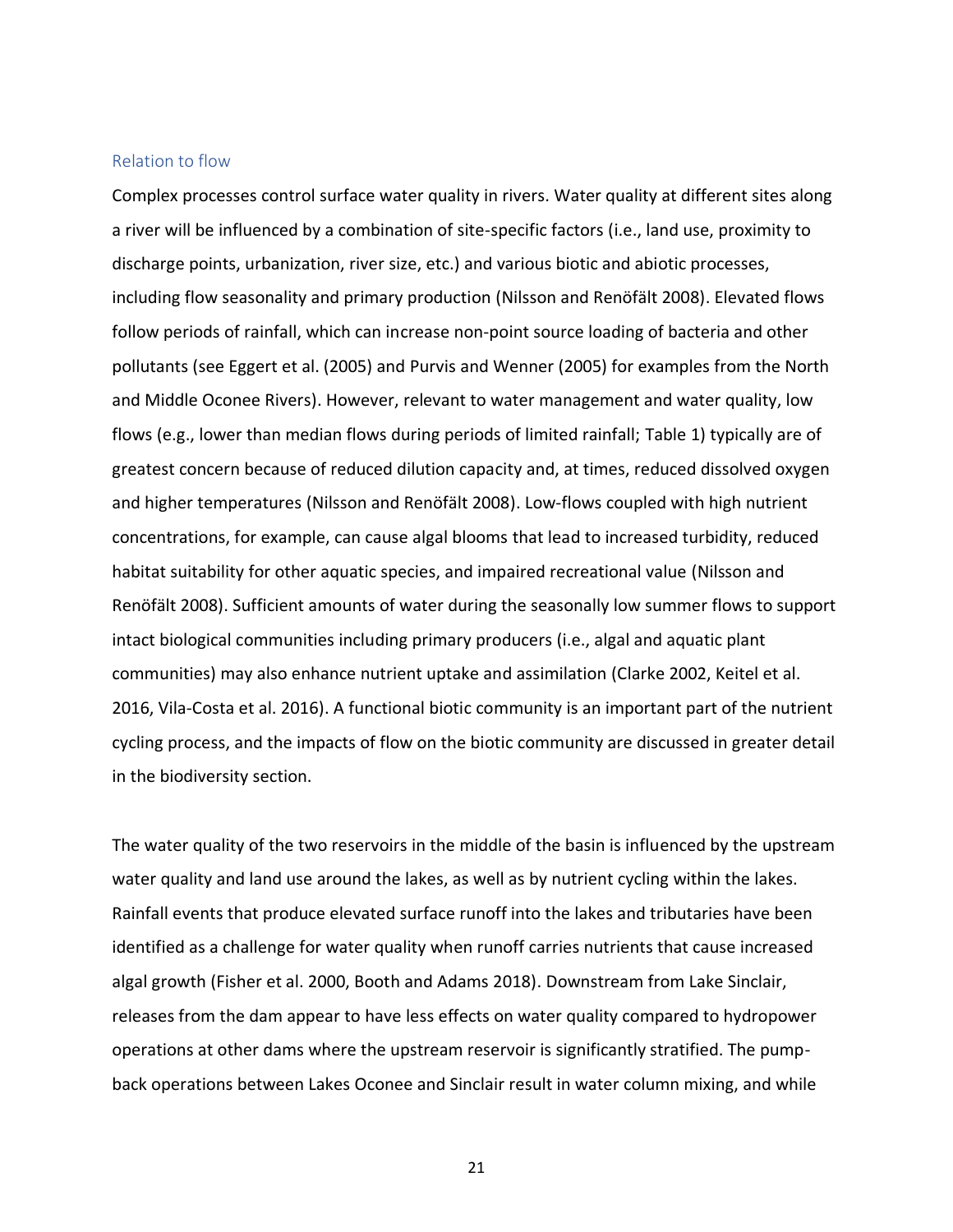there are some seasonal differences in the temperature and dissolved oxygen released in the tailrace, they do not appear to limit the sport fishery (Evans 1994).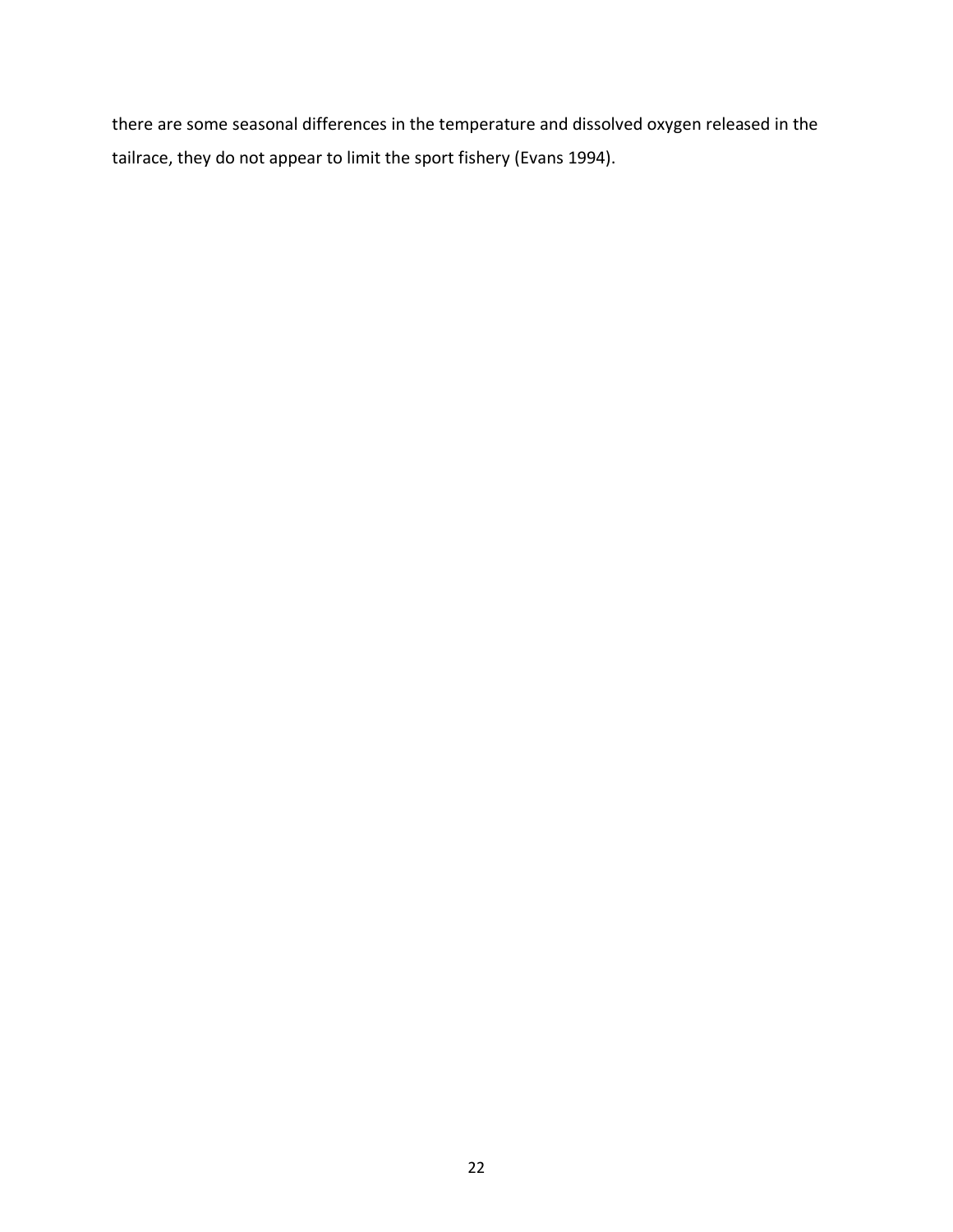#### <span id="page-23-0"></span>**Biodiversity**

Rivers and streams in the southeastern US, including Georgia, support globally exceptional diversity of freshwater fishes, mussels, snails, crayfishes, turtles, salamanders and multiple kinds of aquatic insects (Benz and Collins 1997, Abell et al. 2000, Elkins et al. 2019). The Oconee River basin is home to a portion of this diversity, including at least 65 species of native fishes, 16 native mussel species, and 11 native crayfish species (Wildlife Resources Division 2021a, Georgia Museum of Natural History 2021). These and other aquatic species form interdependent communities of plants and animals that extend into the surrounding riparian area. Insects emerging from the river are food for birds, frogs, bats, spiders; conversely, fishes may feed extensively on caterpillars and other insects that fall from riparian vegetation into the river.

The local species composition of these inter-connected, river-riparian communities depends in part on habitat characteristics. The Piedmont portion of the basin has headwater stream habitats, rocky shoal habitats in the larger rivers, and deeper-water habitats between shoals that each support distinct communities of aquatic species. Coastal Plain river communities similarly vary among habitats including oxbow lakes, seasonally inundated floodplain forests and wetlands, sand and gravel bars, deeper pools, and complexes of large wood (snags) in the river. Reservoirs are human-made habitat features that support a variety of fish species, many of which also depend on rivers at different points of their life cycles. Biodiversity across all of these river-associated habitats supports recreational and educational activities including sportfishing, birding, and enjoyment of nature.

The Oconee system also supports aquatic species that the GA DNR Wildlife Resources Division tracks as species of Special Concern. Statewide, Special Concern species include those listed as Threatened or Endangered under the U.S. Endangered Species Act or protected under Georgia's Endangered Wildlife Act or Wildflower Preservation Act. DNR additionally tracks the status of species that stakeholders and partners have identified in the 2015 State Wildlife Action Plan as high priorities for conservation (i.e., "Species of Greatest Conservation Need"; (Wildlife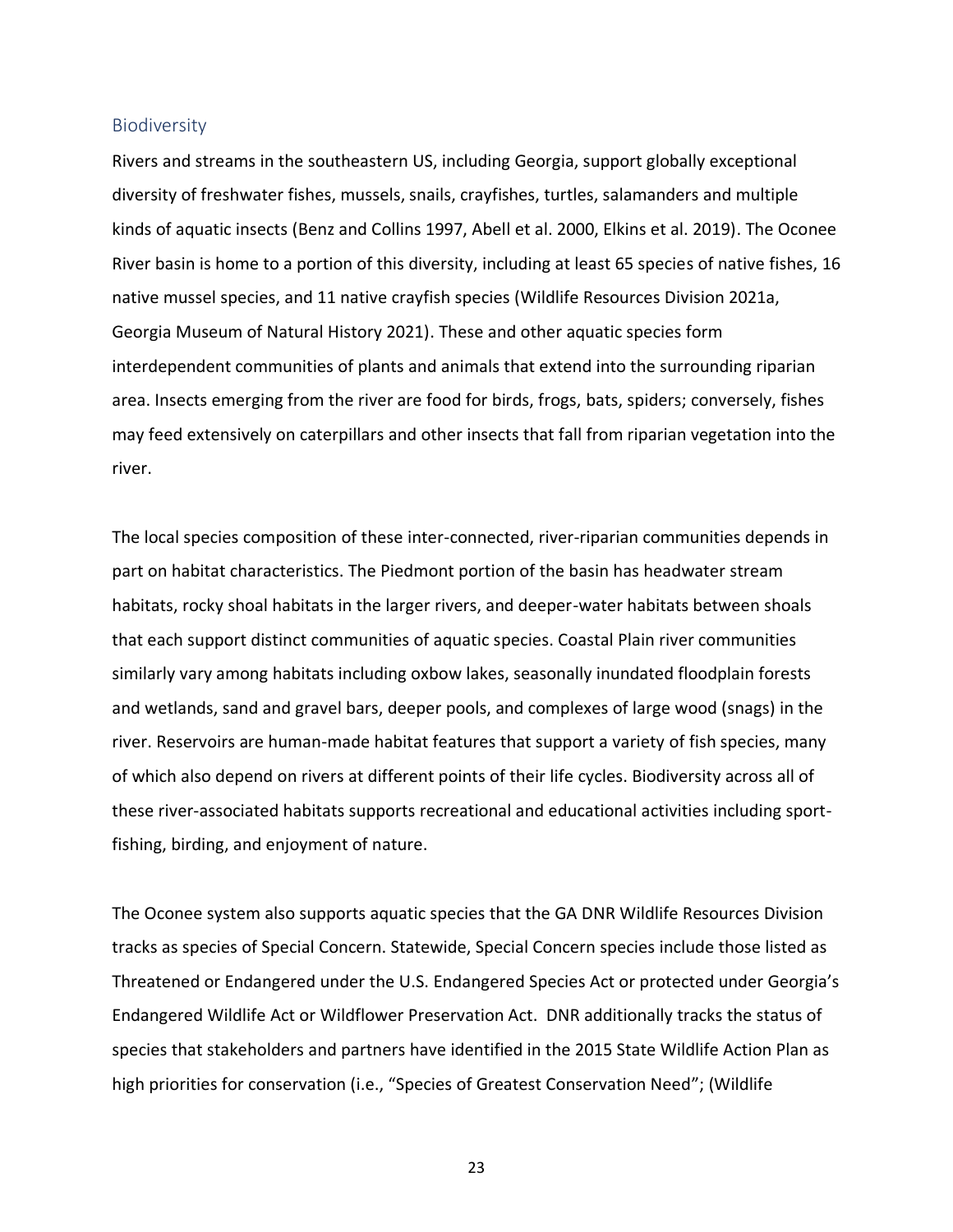Resources Division undated). These conservation-priority species face a variety of threats to continued existence, including habitat alteration and in some cases displacement by nonnative, introduced species. Aquatic species of Special Concern in the Oconee basin comprise 9 fish species, 2 crayfish species, and 3 mollusks species (Appendix). These include two federallylisted fish species, Atlantic Sturgeon and Shortnose Sturgeon, that occur in the downstream portion of the lower Oconee River. Five Oconee basin species are protected under Georgia's Wildlife Protection Act: Altamaha Shiner (known from the upper Oconee basin); Robust Redhorse (known from the lower Oconee River); Chattahoochee crayfish (known from the Mulberry River system in the upper Oconee basin); Oconee burrowing crayfish (known from the lower Oconee basin); and Altamaha arcmussel (also known from the lower Oconee basin). The Altamaha Bass is another species of Special Concern and also a potential sportfish (Wildlife Resources Division 2021e); this riverine bass species only occurs in the Oconee, Ocmulgee and Ogeechee river systems, primarily in the Piedmont portions of these basins.

#### <span id="page-24-0"></span>Relation to flow

Flows support aquatic communities in three general ways (Bunn and Arthington 2002): by providing habitats needed in different seasons for various species to reproduce, survive, and grow; by cueing reproduction and promoting migration and dispersal; and by allowing access to floodplain and off-channel habitats (such as oxbow lakes and backwaters). Habitat is both maintained and defined by flow levels. Peak flows scour sediments and bring wood into the river channel - processes that provide a supporting service by maintaining habitat. Flow levels that occur between flood events (baseflows) determine the availability of differing habitats that organisms require to reproduce, usually in the spring and summer, and to feed, grow and survive in all seasons. Although aquatic species differ in habitat affinities, there are some general flow-dependent processes that apply to many organisms. These include channel scour (as noted above), sediment deposition, material transport, and movement among habitats. For example, the Altamaha Shiner belongs to a group of minnows that spawn in crevices in rocks or logs; if flows are too low during the spawning season, crevices may fill with silt, smothering the eggs. Similarly, Robust Redhorse (and many other fishes) spawn in gravel, where eggs are be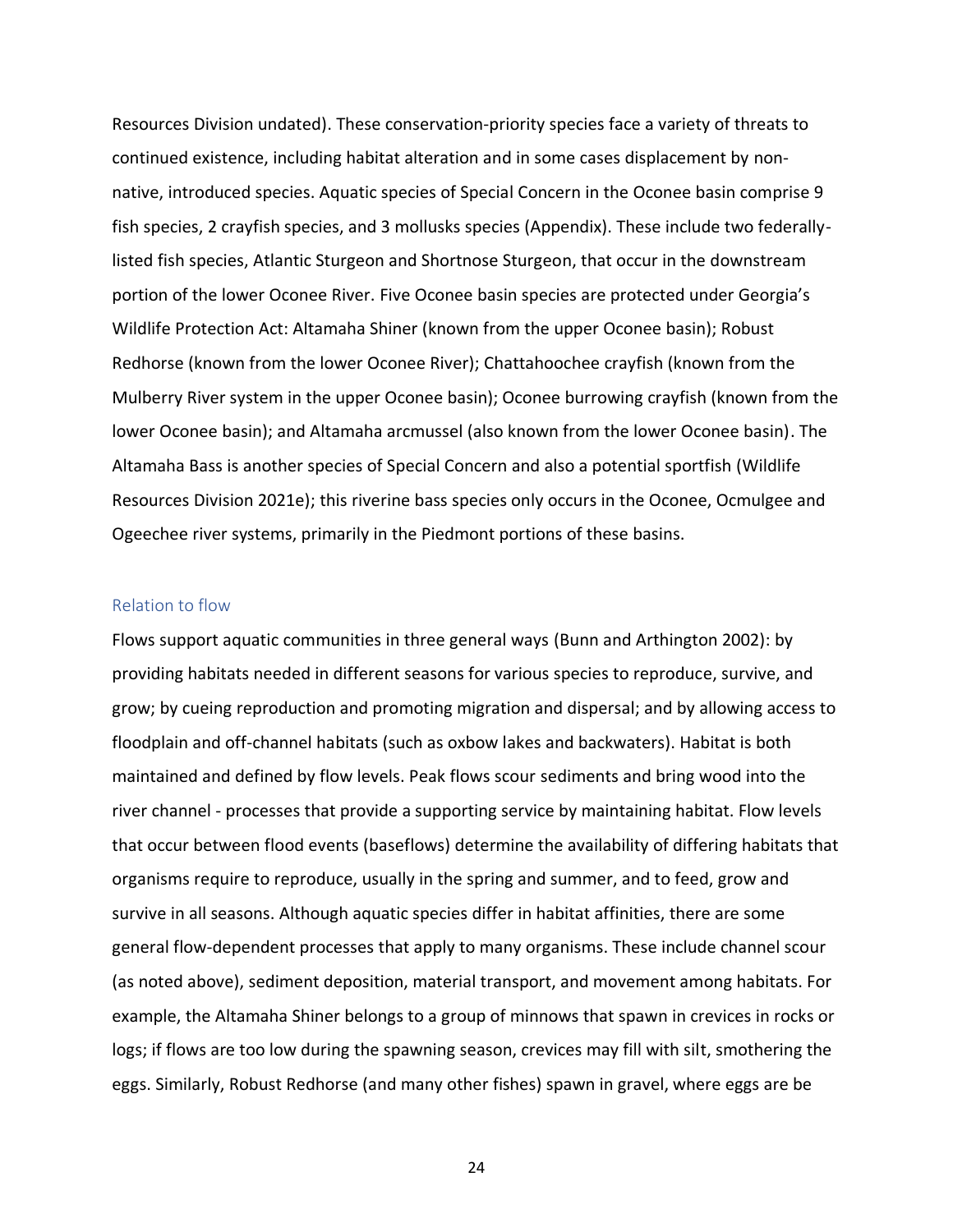deprived of oxygen if excessive silt clogs the spaces between gravel and blocks water exchange (Jennings et al. 2010). Redhorse suckers and other gravel-spawning fishes may require periodic high flows to clean deposited silt from gravel substrates, as well as sufficient flows when eggs are incubating to maintain inter-gravel water exchange. A study of reproductive success of fishes in relation to flow in three eastern US rivers similarly illustrates a positive effect of shortterm high flows during the spawning season on subsequent production of juvenile fish (Craven et al. 2010). Higher flows also are generally necessary for inundating and connecting floodplain habitats, which facilitate seed dispersal, support reproduction and growth of a variety of fishes and invertebrates, protect nesting birds from terrestrial predators, and replenish floodplain soils (Meyer et al. 2003, Batzer et al. 2016).

Low flow conditions during appropriate seasons are also essential to supporting biodiversity. Craven et al. (2010) found that fishes that broadcast eggs into the water-column have better reproductive success in years with lower short-term peaks during the spawning season, and periods of more stable flows during summer improved juvenile survival of many fishes. Reduced suspended sediment (i.e., clearer water), as occurs during lower flow conditions under present-day conditions, appears to improve spawning success of crevice-spawning fishes such as the Altamaha Shiner (Burkhead and Jelks 2001, Sutherland 2007). At least one fish native to the Middle Oconee River (Turquoise Darter) produced more juveniles in the mainstem during relatively low-flow years (Katz and Freeman 2015). Many of Georgia's native darters (including the Turquoise Darter) and minnows display bright spawning colors to attract mates, and high turbidity caused by suspended sediment may interfere with reproduction (Burkhead and Jelks 2001). In floodplain habitats, periodic sequences of dry years with limited inundation are important for seed germination and tree recruitment (Meyer et al. 2003, Palta et al. 2011).

Flow alteration can compromise habitats that organisms need to persist. Pulsed flow-releases for hydropower generation, for example, create unstable habitat for larval fishes downstream from Sinclair Dam (Evans 1994, Ruetz III and Jennings 2000). Flow depletion may occur downstream of large water withdrawals or flow diversions (for example, when flow is diverted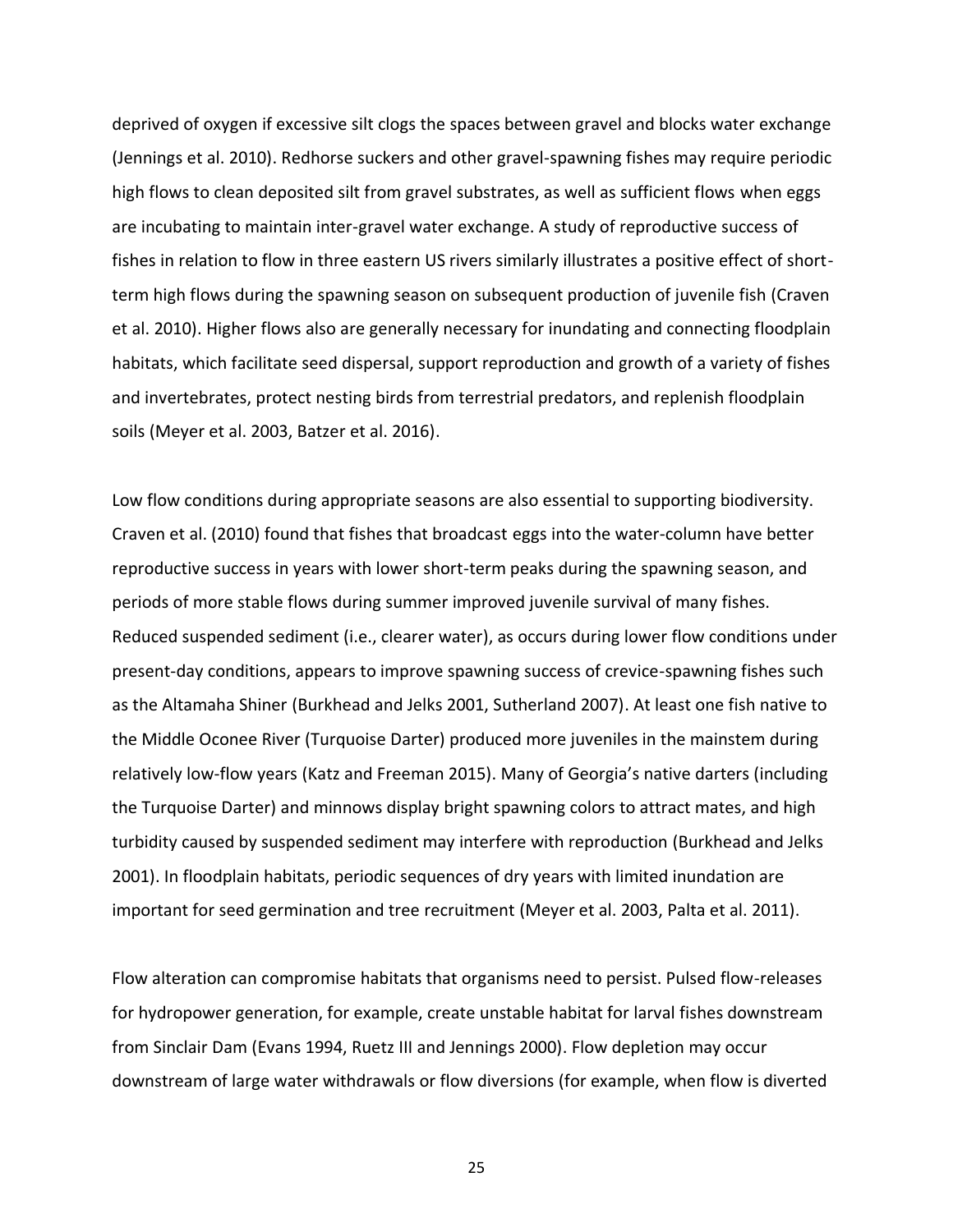out of the river channel to pass through turbines, as occurs at the Tallassee Shoals dam), modifying aquatic habitats in ways that reduce occurrences of flow-dependent fishes including rare species such as the Altamaha Shiner (Freeman and Marcinek 2006).

If planning objectives include maintenance of biodiversity and supporting services, assessments of water availability under future water-use scenarios would be enhanced by identifying specific components of the flow regime that support functions critical to those services. Such flow components have been called "functional flows" (Yarnell et al. 2019), which we also refer to as "flows for species and habitats." [Table 1](#page-27-0) proposes five functional flows (flows for species and habitats) for the Oconee basin: (1) High flow levels that maintain the river channel; (2) High flows that connect the river and floodplain; (3) High flow pulses in early spring that clean fishspawning substrates; (4) Flow levels that sustain successful fish spawning in spring and early summer; and (5) Flow levels that sustain organism survival and growth during low-flow seasons, typically summer and fall. Indicators and location-specific values are included in [Table 1](#page-27-0) where available. These or similar relations between flow components and functions are supported by diverse studies and observations, highlighting the ecological importance of components of naturally occurring flow regimes (Poff et al. 1997, 2010). Identifying functional flows (flows for species and habitats) may be a practical way for stakeholders and managers to assess whether future flow conditions are likely to sustain desired environmental or ecological conditions. As illustrated in [Table 1](#page-27-0) and the examples in Box 1 and [Box 2,](#page-31-0) each functional flow component is associated with one or more indicators that are, in turn, associated with site-specific metrics. Thresholds are not targets, but rather benchmarks that can be used to compare future flow scenarios with historical flows to identify changes that could compromise critical functions.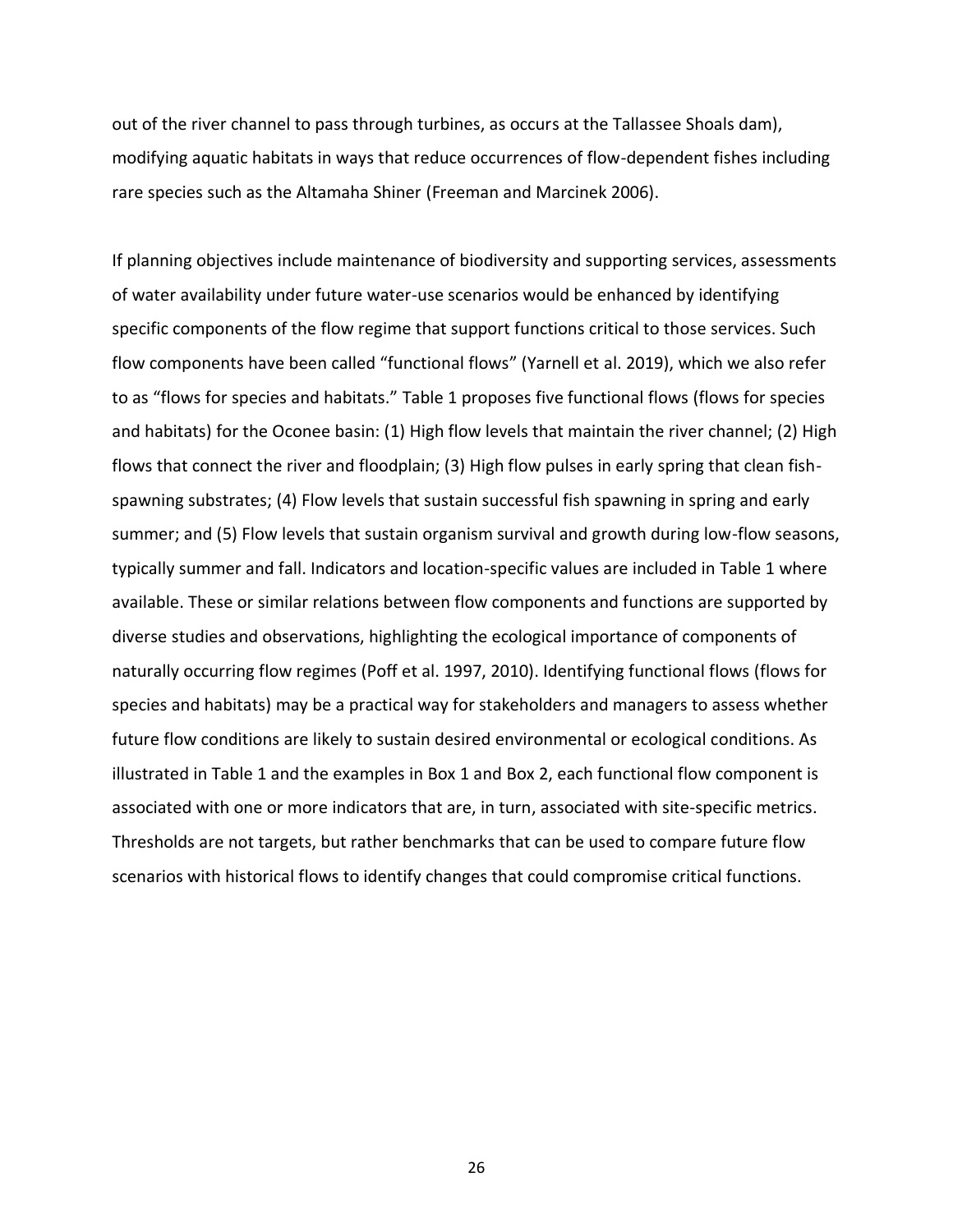*Table 1. Functional flows (flows for species and habitats) proposed for the Oconee River basin. Five components of the flow regime and the associated indicators of ecological function and maintenance of supporting services have been identified for use in analysis of water availability at locations in the Oconee River basin. Example metrics allow comparison with historical values to assess changes that could compromise ecological functions or supporting services. The gage associated with location of metrics is in parentheses.*

<span id="page-27-0"></span>

| <b>Functional Flow</b><br><b>Component</b> | <b>Function(s)</b>                                                                                                   | <b>Indicator</b>                                                                                                                                 | <b>Location-specific metrics</b>                                                                                                                                                                                                                     |
|--------------------------------------------|----------------------------------------------------------------------------------------------------------------------|--------------------------------------------------------------------------------------------------------------------------------------------------|------------------------------------------------------------------------------------------------------------------------------------------------------------------------------------------------------------------------------------------------------|
| Channel<br>maintenance                     | Sediment transport and<br>channel dynamics that<br>maintain and create<br>diversity of in-channel<br>habitats        | # years > channel threshold level<br>Objective: The channel<br>maintenance flow is met with<br>similar frequency to historical<br>record         | Oconee R downstream of Milledgeville (02223056):<br>flows $\geq$ 12,000 cfs sufficient for maintaining channel<br>migration, bank erosion processes. <sup>1</sup>                                                                                    |
| Floodplain habitat<br>connectivity         | Inundate and connect<br>habitat for wetland<br>dependent species<br>(amphibians, aquatic<br>insects, fishes, birds)  | # days during November-March<br>with flows > floodplain threshold<br>level<br>Objective: The # of days the<br>floodplain is inundated is similar | North Oconee R at Athens (02217770): flows $\geq$ 800<br>cfs allow invertebrate (mayflies) movement onto<br>floodplain. <sup>2</sup><br>Middle Oconee R at Tallassee Forest (02217500):<br>flow to connect floodplain wetlands to river <sup>3</sup> |
|                                            | Support seed dispersal for<br>floodplain tree species,<br>e.g. bald cypress and<br>water tupelo<br>Nutrient exchange | to historical record.                                                                                                                            | Oconee R downstream of Milledgeville (02223056):<br>flows of 5,000 cfs inundate most of the low and<br>moderate elevation floodplain habitats, with<br>greater amount of deep habitat in oxbows.                                                     |
|                                            | between channel and<br>floodplain                                                                                    |                                                                                                                                                  | Oconee R downstream of Milledgeville (02223056):<br>Flows of 10,000 cfs inundate the entire floodplain<br>and fill oxbow lakes. <sup>4</sup><br>Oconee R near Dublin (02223500): Flows of 15,000<br>cfs inundate the floodplain. <sup>5</sup>        |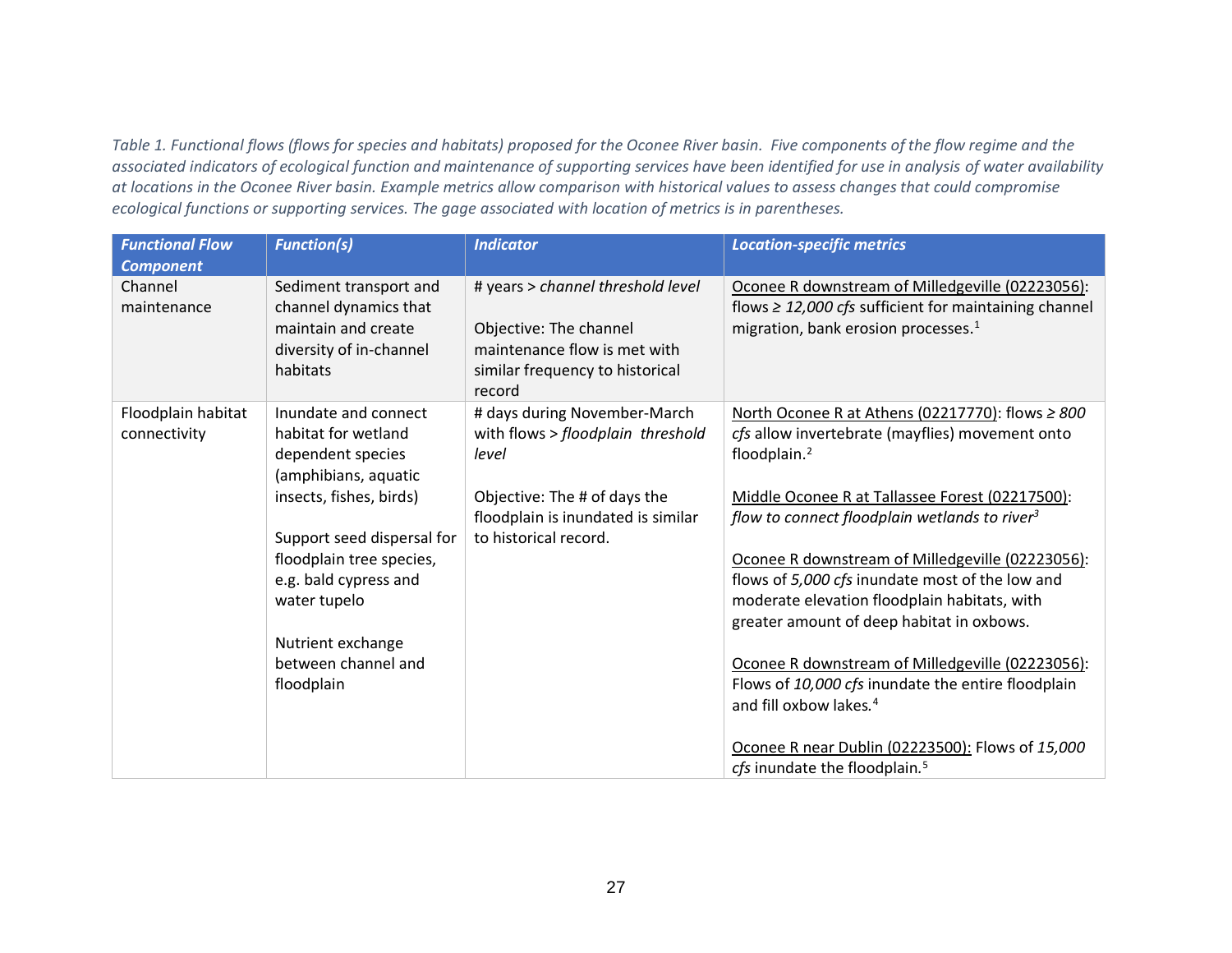| Spring pulse flows                                                | Flush fine sediment from<br>fish spawning substrates<br>(e.g., gravel, crevices,<br>cavities)                                                                                                                                                                                                     | # years with the maximum 10-day<br>high flow in March-May > spring<br>pulse flow<br>Objective: Spring flow pulse<br>frequency is similar to historical<br>record                                                                                                                       | Middle Oconee R at Athens (02217500):<br>$\geq 1200$<br>cfs spring flow pulses maximize potential<br>reproductive output for gravel-spawning fishes. <sup>6</sup>                                                                                                                                                                                                                                                                                                                                                                                                                                                                                 |
|-------------------------------------------------------------------|---------------------------------------------------------------------------------------------------------------------------------------------------------------------------------------------------------------------------------------------------------------------------------------------------|----------------------------------------------------------------------------------------------------------------------------------------------------------------------------------------------------------------------------------------------------------------------------------------|---------------------------------------------------------------------------------------------------------------------------------------------------------------------------------------------------------------------------------------------------------------------------------------------------------------------------------------------------------------------------------------------------------------------------------------------------------------------------------------------------------------------------------------------------------------------------------------------------------------------------------------------------|
| Spring and early<br>summer<br>('reproductive<br>season') baseflow | Create and maintain<br>conditions needed for<br>animals to successfully<br>reproduce, including<br>habitat availability<br>preventing settling<br>(broadcast-spawned) and<br>siltation (gravel- and<br>crevice-spawned) of eggs<br>and larvae<br>providing oxygen to<br>deposited eggs and larvae | # days during March-May with<br>flow < reproductive season<br>threshold<br>Objective: # of days of reduced<br>habitat availability during the fish<br>reproductive season is similar to<br>historical record. More days<br>means longer periods of stressful<br>conditions for fishes. | Middle Oconee R at Athens (02217500): flows < 500<br>cfs sharply decrease swift-water habitat (> 45cm/s)<br>required by fishes. <sup>7</sup><br>Oconee R downstream of Milledgeville (02223056):<br># of consecutive days in May with flow between<br>1000-2000 cfs to provide maximum habitat area for<br>Robust Redhorse spawning. <sup>8</sup><br>Oconee R downstream of Milledgeville (02223056):<br>Flows < 3000 cfs reduce oxbow (e.g. spawning and<br>rearing) habitat for fishes.                                                                                                                                                         |
| Summer and fall<br>(dry season)<br>baseflow                       | Support growth and<br>survival of aquatic<br>organisms<br>Sustain higher velocity<br>habitats<br>Maintain habitat<br>connectivity                                                                                                                                                                 | # days during June-October with<br>flow < dry season threshold<br>Objective: # of days of low and<br>extreme low flows similar to<br>historical record, more days mean<br>longer severe low flow conditions<br>or reduced habitat availability for<br>aquatic organisms.               | Oconee R near Athens: flow < 265 cfs is associated<br>with severe reduction in deeper (i.e., >35cm) swift<br>water (i.e., velocity > 45 cm/s) habitat. <sup>9</sup><br>Oconee R near Athens ((02217500):<br>flows < 100 cfs associated with loss of riverweed,<br>caddisflies in shoal habitats <sup>10</sup><br>Oconee R downstream of Milledgeville (02223056):<br>flows < 750 cfs block small fish passage between<br>channel and oxbows, 1450 cfs needed for large fish<br>passage. <sup>11</sup><br>Oconee R downstream of Milledgeville (02223056):<br>flows < 500 cfs sharply decrease the area of<br>submerged woody debris <sup>12</sup> |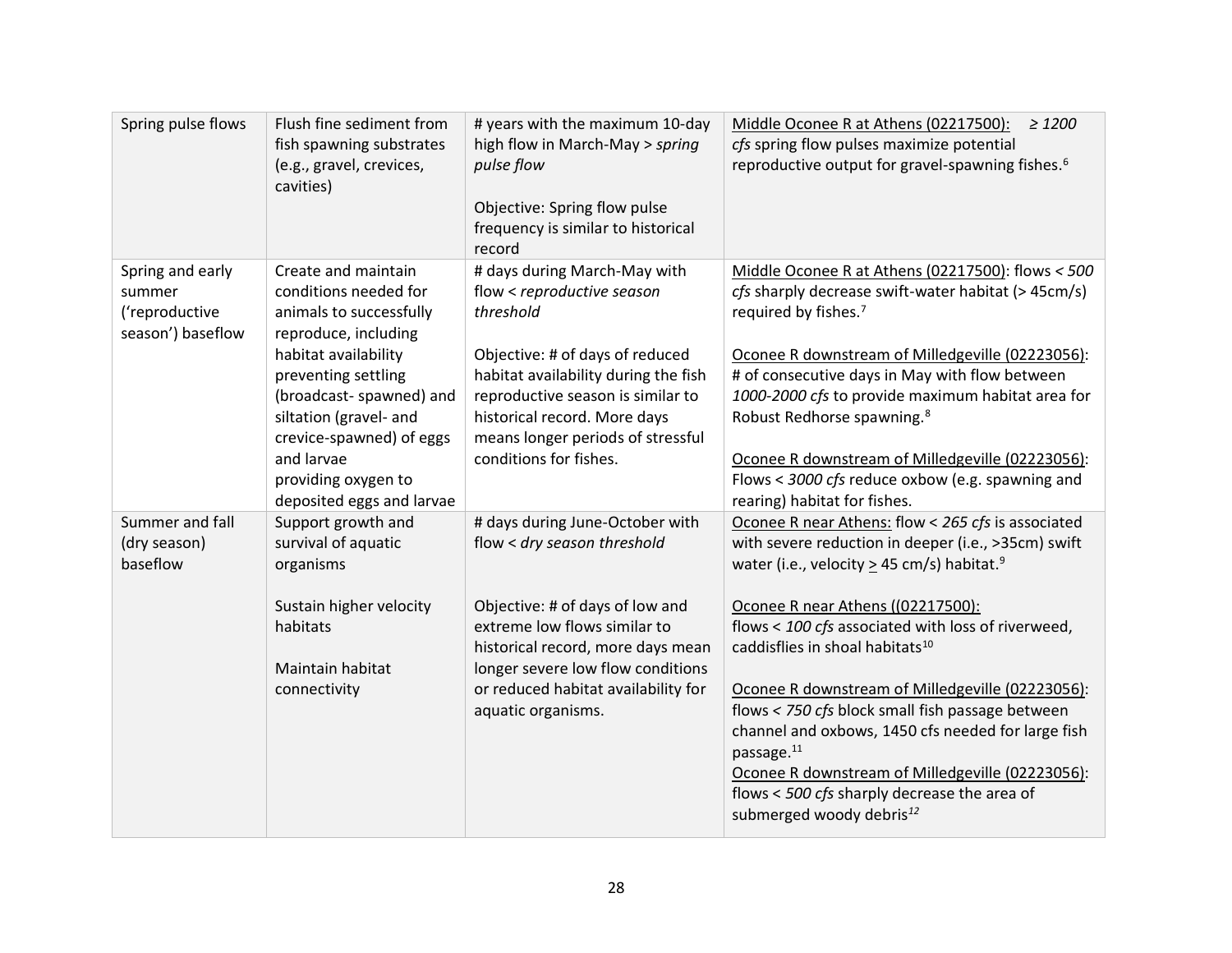<sup>2</sup> Variety of invertebrates colonize floodplain habitats (Tronstad et al. 2007). (Galatowitsch and Batzer 2011) documented movement of mayflies in two floodplain locations in the North and Middle Oconee Rivers near Athens. Movement occurred during high flow periods early in the flood season (December-January). The North Oconee floodplain was inundated by rainfall and high river flows overtopping the banks. The Middle Oconee floodplain was inundated through rainfall and surface water runoff, with connections to the river occurring when wetlands filled and overflowed into the river.

<sup>3</sup> Tallassee Forest supports 3 high priority wetland habitat types; flows to connect these to the channel are not specified (Porter 2014).

<sup>4</sup> EA Engineering 1994

<sup>5</sup> EA Engineering 1994

<sup>6</sup> Spring flow pulses can improve reproductive outcomes for fishes (Cattaneo et al. 2001, Craven et al. 2010, Jennings et al. 2010, Jones and Petreman 2012), in part by cleansing fine sediment from spawning substrates. Jennings et al. (2010) showed detrimental effects of fine sediment on Robust Redhorse reproduction. Craven et al. (2010) found higher 10-day high flow pulses from April to June improved reproductive success in a variety of fishes. Estimates for the Middle Oconee were based on (McKay et al. 2016). 7 Instream habitat model for the Middle Oconee River at Ben Burton Park (Bhattacharjee et al. 2019); fishes that deposit eggs in gravel (Oconee examples include Redhorse suckers, darters) or in crevices (ex. Altamaha Shiner) may require sufficient velocities to keep spawning substrates free of silt and eggs oxygenated. Fishes that broadcast eggs into the water column (ex. Spottail Shiner) may require sufficient velocity to keep eggs and larvae suspended in the water column (Perkin et al. 2019).

<sup>8</sup> EA Engineering (1994)

<sup>9</sup> Instream habitat model for the Middle Oconee River at Ben Burton Park (Bhattacharjee et al. 2019); invertebrates such as net-spinning caddisflies are more abundant in high velocity areas (Katz 2009); grazing reduces riverweed biomass at velocities <40cm/s (Wood et al. 2019) and can result in a loss of habitat for a variety of aquatic invertebrates (Grubaugh and Wallace 1995).

<sup>10</sup> Reduced Riverweed biomass in the Middle Oconee River shoals during the 2007-2008 drought was attributed in part to stress and possible plant emersion when low river flows, in combination with an upstream water withdrawal, reduced water depth to <5 cm over the plant for multiple days in the month prior to sample collection (Pahl 2009). Larval net-spinning caddisfly production was reduced by 84% during the drought compared to an earlier study in the Middle Oconee River (Grubaugh and Wallace 1995). During the drought conditions of 2007-2008, caddisfly densities were greater in locations with higher water velocities and with greater amounts of Riverweed (Katz 2009), illustrating the potential multiple effects of reduced water velocity during low-flow periods on riverweed and insects (in this case, filter-feeding caddisfly larvae).

 $11$  (EA Engineering 1994) - higher flow levels needed for larger fish

 $12$  Submerged woody debris supports substantial invertebrate production in Coastal Plain rivers (Benke et al. 1985, Benke and Bruce Wallace 2015); flows of ~500-2000 cfs are needed to submerge at least half of the volume of wood present in the lower Oconee (EA Engineering 1994).

<sup>1</sup> EA Engineering 1994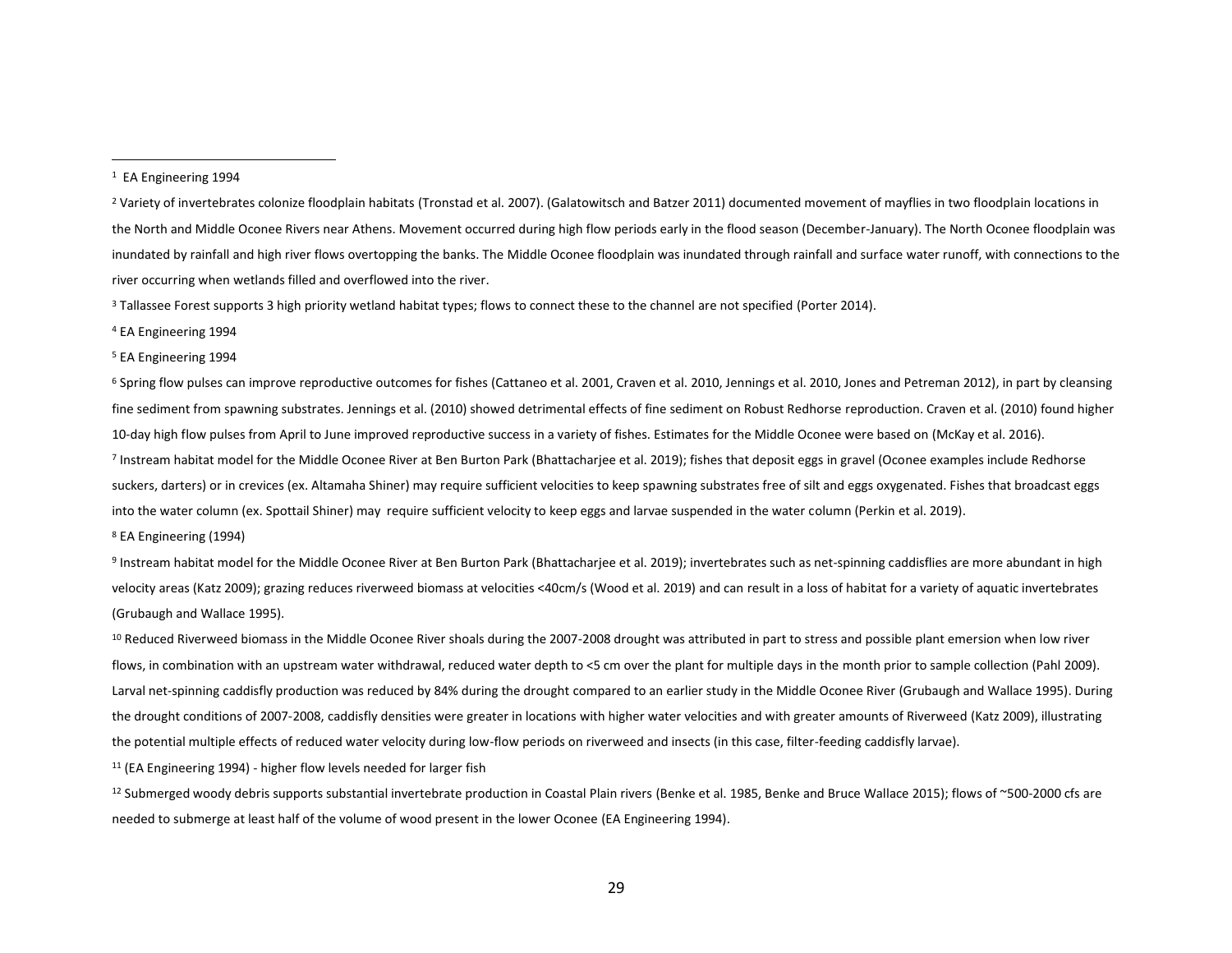Box 1. Flows for species and habitat in a Piedmont shoal. Evidence and rationale for application of *functional flows for shoals in the upper Oconee River, with a drought example.* 



Figure (a) is a hydrograph of the daily discharge at USGS gage near Athens (02217500) for the summer of 2008 (black), with the long-term median daily discharge (grey) and functional flow metrics (blues) and (b) shows a shoal near Ben Burton Park during the 2008 drought.

The shoal areas in the Piedmont portion of the Oconee are highly productive habitats (Nelson and Scott 1962, Grubaugh and Wallace 1995). Droughts that lead to infrequent, extreme low-flow conditions occur naturally, but can be exacerbated by climate and human demand. In the shoals near Ben Burton Park in the upper Oconee, studies during the 2006-2008 drought (Fig. a & b) found a severe decline in productivity of riverweed and net -spinning caddisflies at flows around 100 cfs, and that water withdrawals can exacerbate drought conditions for biota (Katz 2009, Pahl 2009). Riverweed loss reduces habitat structure for many macroinvertebrates and fishes (Nelson and Scott 1962, Grubaugh and Wallace 1995, Argentina et al. 2010). The summer and fall baseflow metric for the Middle Oconee is 100 cfs, to represent when we expect low flows to lead to a decline in shoal productivity.

Another study from the same location focused on Turquoise Darters (*Etheostoma inscriptum*) from 2008-2012 and found that these fish reproduced well during drought conditions but also that the darters took refuge in the portions of the shoal that maintained flowing water (Katz and Freeman 2015). The resulting high fish densities in the shoals during dry years likely increase predation on invertebrates, which can reduce emergence of aquatic insects that provide for birds, bats and other terrestrial animals.

Bhattacharjee et al. (2019) modeled how the availability of different habitat types (shallow-fast, shallow-slow, deep-fast, deep-slow) changed across a range of flow conditions for a section of the shoals at Ben Burton Park. The model shows a loss of the deep-fast habitat as flows decrease below 500 cfs, with almost complete disappearance by 100 cfs. Most fishes reproduce in the spring and need adequate flow for spawning and to keep developing eggs oxygenated. The spring and early summer reproductive flow, 500 cfs, maintains the range of habitat available and adequate flows for reproduction of fish species in the shoals. Spring flow pulses, above 12,000 cfs, are also important for fish spawning and may act as a spawning cue or to maintain spawning habitat, such as by flushing fine sediment.

A large change in the frequency (# of days or # of years) of these functional flows would indicate potential impacts to the survival or growth of aquatic organisms.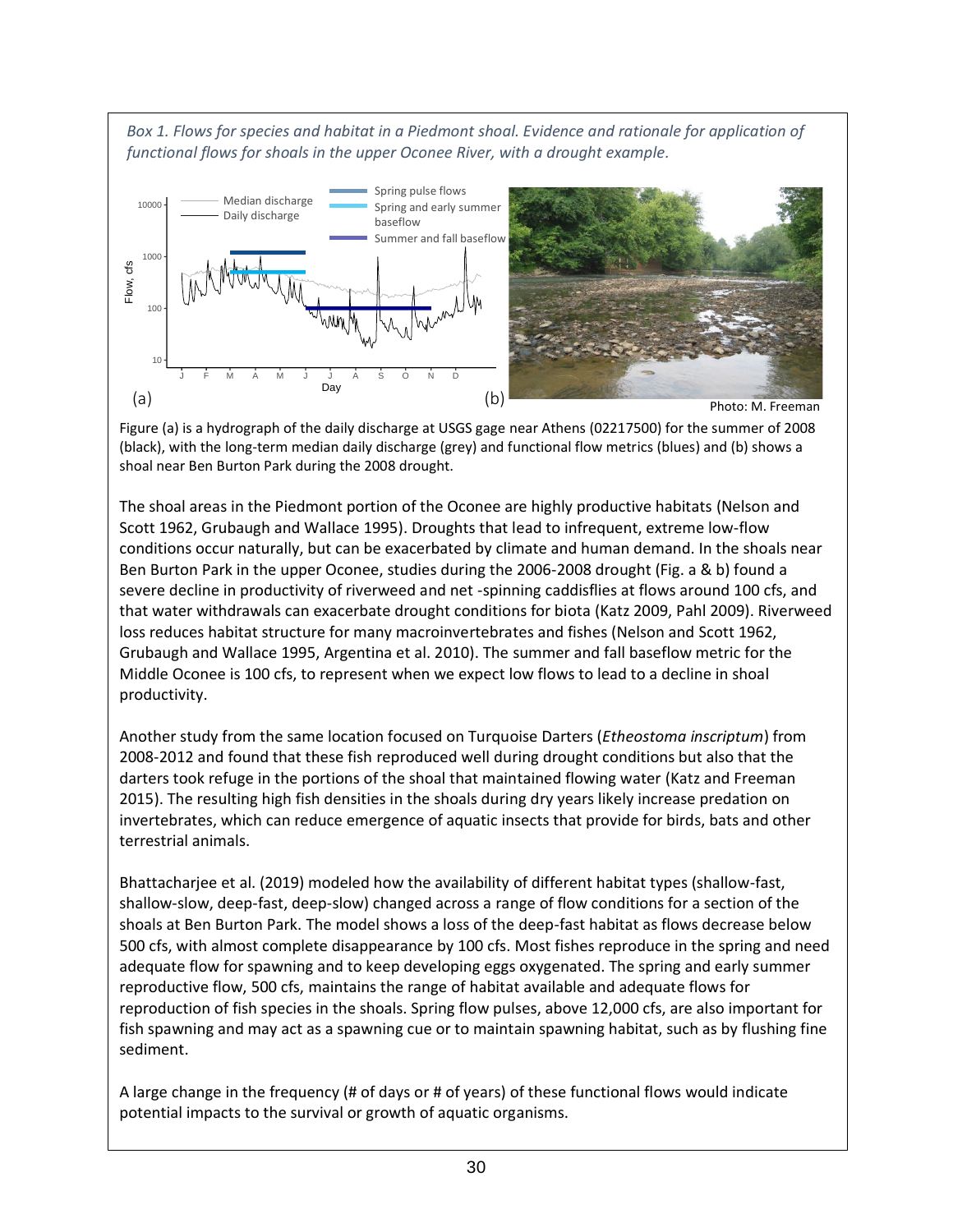<span id="page-31-0"></span>*Box 2. Coastal Plain flows for species and floodplain, oxbow lakes, and in-channel habitat. Evidence and rationale for application of functional flows for the lower Oconee River.*



Figure (a) is a hydrograph of the long-term median daily discharge (grey) and functional flows at the Oconee River at Avant Mine USGS gage (02223056).

Habitats in the lower Oconee Basin include oxbow lakes, seasonally inundated floodplain forests and wetlands, sand and gravel bars, deeper pools, and complexes of large wood (snags) in the river. During the relicensing of Sinclair dam in the 1990's, EA Engineering (1994) conducted an in-depth survey of the Oconee River from below Sinclair Dam to just above Dublin, GA. Using data from this report, we developed metrics for four of the species and habitat functional flows for this part of the basin: channel maintenance, floodplain habitat connectivity, spring and early summer baseflow, summer and fall baseflow.

The highest functional flow, "channel maintenance", supports sediment movement needed to maintain channel form, instream habitats and oxbows lakes. Flows at and above this level are relatively less affected than lower flows by Sinclair Dam operations.

We developed two indicators for floodplain habitat connectivity, which is important for nutrient exchange between the river and floodplain, allowing access for fishes to floodplain habitats, and supporting floodplain communities (e.g, tupelo and bald cypress). The higher metric is an indicator for full inundation of the floodplain, while the lower metric indicates when low-lying floodplain habitats are inundated. The extent of inundation at these and higher flows will depend on site-specific characteristics of the river and floodplain.

Spring and early summer baseflows support fish reproduction and line up with the typical fish spawning and rearing window (March-May). We developed two metrics that are related to habitat availability. The upper metric indicates when habitat diversity is maximized in oxbow habitats. The second metric is specific to Robust Redhorse spawning, which occurs in May; this range of flow levels maximizes spawning habitat.

The summer and fall baseflow flows are low-flow metrics meant to support survival of aquatic biota during the dry season. The upper metric represents when small fishes can pass between the river and oxbow habitats; large fishes require higher river levels. The lower metric indicates flows that keep woody debris inundated. In the lower basin, woody debris can act as important refugia for aquatic organisms during droughts.

As with the example from the Upper Basin, evaluating changes in the frequency of meeting these flows can provide information on the potential for loss of ecological function under future conditions.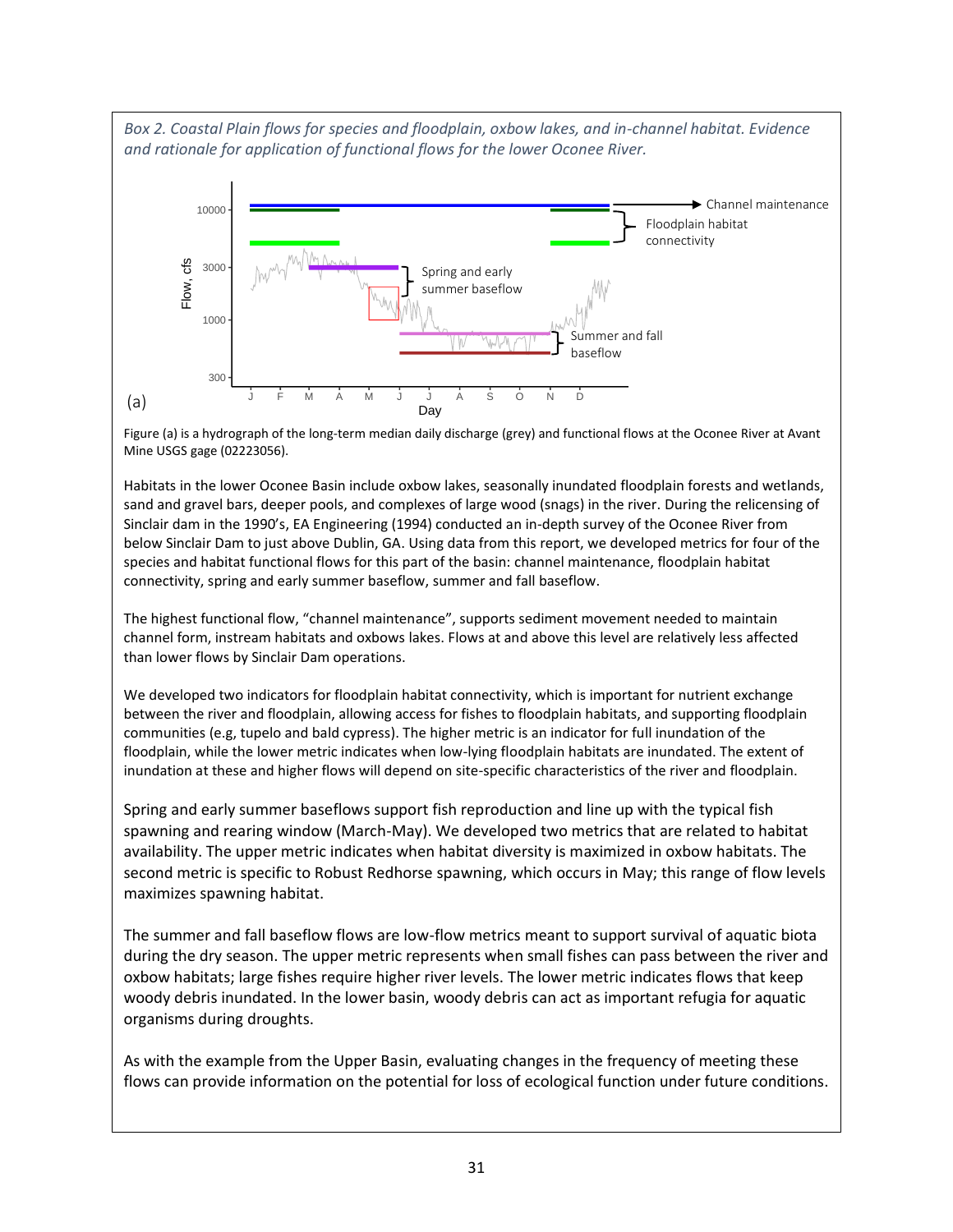#### <span id="page-32-0"></span>Recreation

Recreation is economically important for the state of Georgia, with an estimated 1 million paddlers in Georgia and 1.8 billion dollars generated in state and local tax revenue by the outdoor recreation industry. An estimated 11.3 billion is spent annually in the state on kayaking, canoeing, and rafting (Georgia River Network 2018b). Fishing, hunting, and wildlife viewing also contribute to the Georgia economy. There are over a million resident anglers that fish in Georgia and generate about 1.3 billion dollars in retails sales and maintain 15,644 jobs. The ripple effect of hunting is 1.6 billion dollars, with 977 million dollars in retail sales. Peoples who participate in wildlife viewing activities spend about 639 dollars per person on average for food, lodging, transportation, and other supplies (Wildlife Resources Division 2020). Residents and visitors engage in these types of activities throughout the Oconee basin, contributing to the economic value of water-based activities. While we did not find specific analyses of the value of recreation in the Oconee, there are studies conducted for the dam relicensing process that reported on recreation use at Tallassee Shoals and in Lakes Oconee and Sinclair (FERC 2019, Kleinschmidt Associates 2021).

Recreation in the Oconee Basin includes river and lake-based activities. In general, the basin supports a vibrant sport fishery, paddling opportunities, swimming, camping, birdwatching, hunting and similar water-associated activities. Many of the riparian lands managed for conservation or hunting can be ecologically significant both in their habitat types as well as supporting the hydrology of the river through slowing surface water flows, supporting recharge, and protecting creek and spring connections to the river (DCA 2004). There are many areas within the Oconee Basin that provide multiple types of recreation opportunities in or along the rivers and lakes (see, for example, the Oconee River User's Guide, Georgia River Network).

## <span id="page-32-1"></span>Relation to flow

Flow directly supports recreation in two general ways, either by allowing activities to occur or by enhancing recreational experiences (Whittaker et al. 1993). Flow-dependent activities are directly impacted by the instantaneous flow conditions, and these typically take place in the river. Flow-enhanced activities occur where the instantaneous flow conditions contribute to the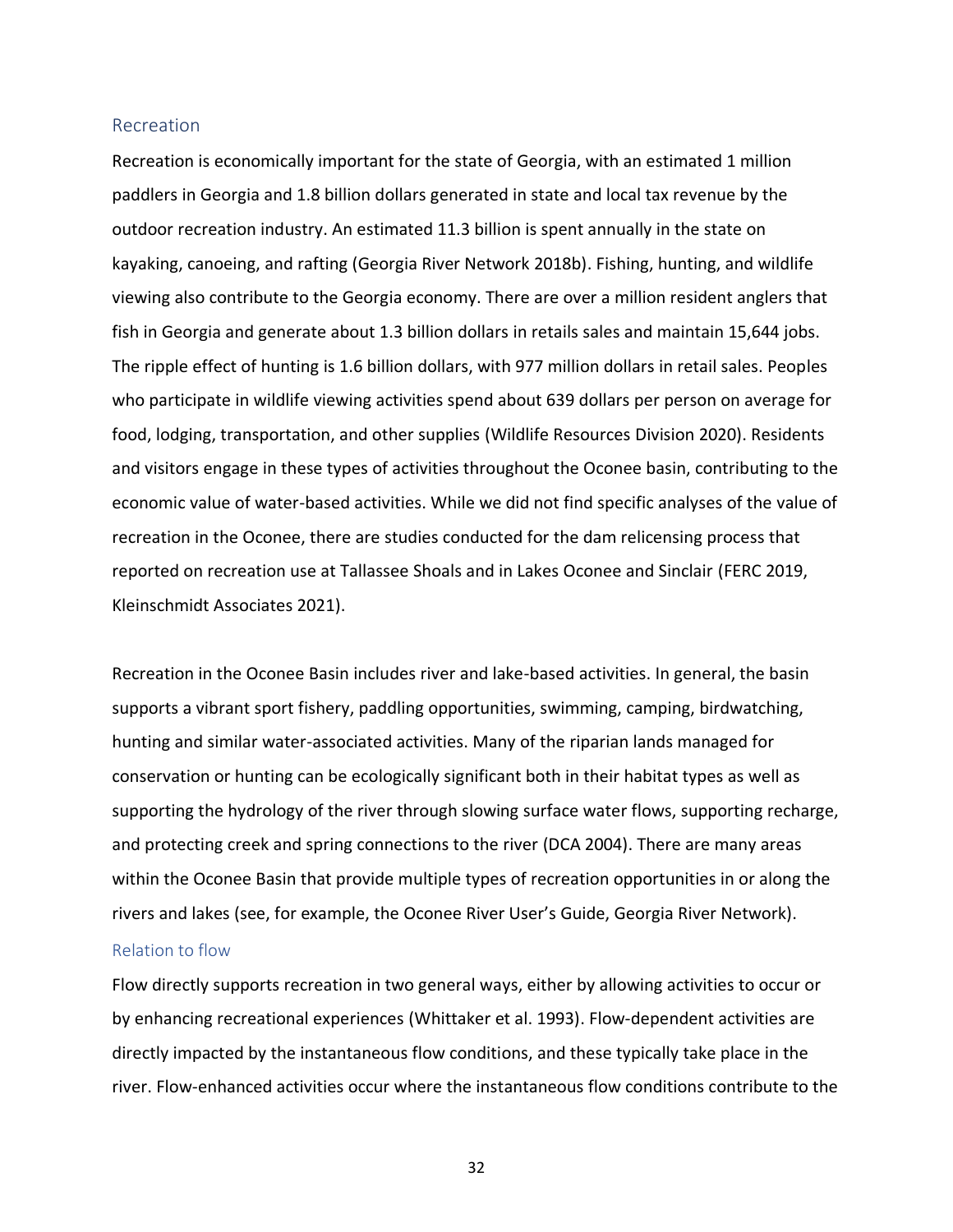aesthetic aspects of the activity, such as those that take place along the river. Flows at the low and high ends of the usual flow range are generally the most directly limiting for recreational activities, and assessing the change in quality of the recreational activity across flow levels can help to differentiate between preferential flow levels for an activity versus thresholds that make an activity inaccessible (Brown et al. 1991). Below is a brief description of identified flow relationships for different types of recreation activities, including location- or season-specific flow relationships.

#### <span id="page-33-0"></span>*Boating and paddling*

Motorized and non-motorized (e.g., kayaking, canoeing, referred to as paddling) boating take place throughout the basin as well as other activities such as paddle boarding. Motorized boating is popular on Lakes Oconee and Sinclair and on the Oconee River. Lake levels that limit motorized boating in Lakes Oconee and Sinclair have not been identified. There are also lowflow levels in the river that preclude motor boating, however specific levels are not identified in the literature. There are two water trails (blue trails) in development meant to provide access points along rivers to launch and retrieve boats for paddling. The Upper Oconee Water Trail currently includes six public access points, with plans for the trail to extend ~98 river miles from the North and Middle Oconee headwaters to their confluence and downstream into Lake Oconee (Upper Oconee Water Trail 2017). There are plans for additional access points to connect the full length of the river to the lakes. The Lower Oconee River Water Trail begins just below Sinclair Dam and ends just downstream from Milledgeville and is planned to extend to the confluence of the Oconee and Ocmulgee Rivers. Three public access points are currently available for the lower water trail (Georgia River Network 2018b). There are many other launches and access points to the rivers, including in parks and greenways and sites on private lands. Three outfitters run paddling trips in the river portion of the Oconee basin and offer shuttle trips for kayaking and canoeing (Georgia River Network 2018a). There are also numerous outfitters on both Lakes Oconee and Sinclair that offer a range of rental options for motorized boats, jet skis, kayaks, canoes, and paddle boards. Available information on flow levels related to paddling throughout the Basin is presented in [Table 2. Flow relationships for](#page-34-0)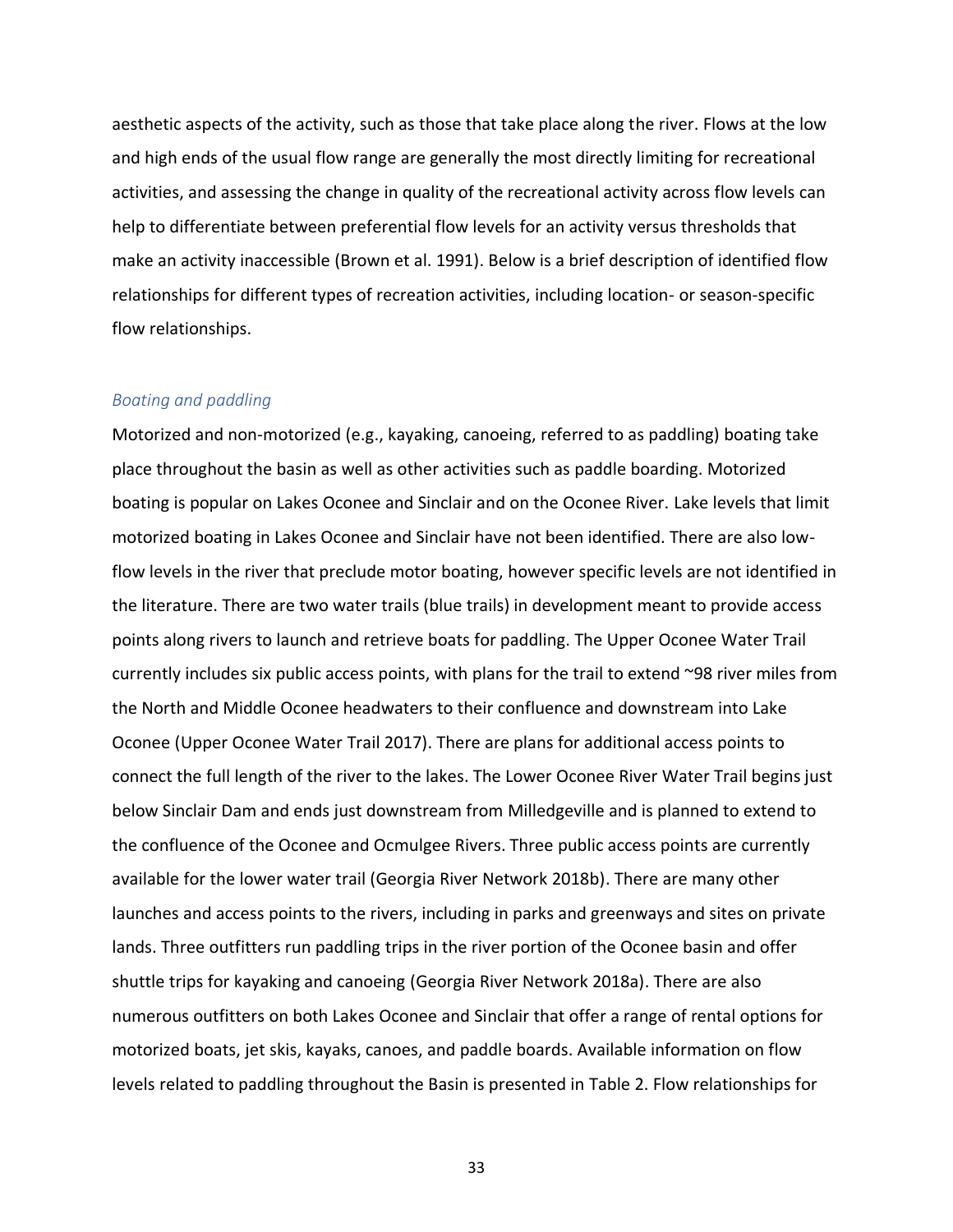[paddling \(kayaking and canoeing\) and motor boating that could be used as indicators under](#page-34-0)  [scenarios of future flows at locations in the Oconee River basin. Activities and locations without](#page-34-0)  [specific flow levels identified in the literature are noted as Not Identified..](#page-34-0) More information on location-specific flow levels that support paddling and motor-boating opportunities for both novice and expert users could be developed to assess how often those paddling opportunities are available throughout the year in different parts of the basin and better understand tradeoffs between recreation with its local economic impacts and other water uses.

<span id="page-34-0"></span>*Table 2. Flow relationships for paddling (kayaking and canoeing) and motor boating that could be used as indicators under scenarios of future flows at locations in the Oconee River basin. Activities and locations without specific flow levels identified in the literature are noted as Not Identified.*

| <b>Activity</b> | <b>Indicator</b>                                                        | Site specific value                                                                                                          |
|-----------------|-------------------------------------------------------------------------|------------------------------------------------------------------------------------------------------------------------------|
| Paddling        | # of days with flows <<br>low-flow paddling<br>threshold, April-October | North Oconee River - 60 cfs, 2 ft <sup>1</sup><br>[USGS 02217615, North Oconee River at Woodbridge<br>Rd, near Commerce, GA] |
|                 |                                                                         | Headwaters to Ga. 330 - 250 cfs, 3 $ft2$<br>[USGS 02217475, Middle Oconee R near Arcade, GA]                                 |
|                 |                                                                         | Middle Oconee River, Ga. 330 to Barnett Shoals Road<br>300 cfs, $1.5 \, \text{ft}^3$                                         |
|                 |                                                                         | [USGS 02217500, Middle Oconee R near Athens, GA]                                                                             |
|                 |                                                                         | Middle Oconee River, Tallassee Dam<br>900-1100 cfs <sup>4</sup>                                                              |
|                 |                                                                         | [USGS 02217475, Middle Oconee R near Arcade, GA]                                                                             |
|                 | # of days with flows <<br>high-quality freestyle                        | Lakes Oconee and Sinclair: Unknown                                                                                           |
|                 | paddling threshold                                                      | Middle Oconee River, Tallassee Dam                                                                                           |
|                 |                                                                         |                                                                                                                              |

<sup>1</sup> Cook, J. 2019. Oconee River User's Guide. University of Georgia Press, Athens, GA.

<sup>2</sup> Cook, J. 2019. Oconee River User's Guide. University of Georgia Press, Athens, GA.

<sup>3</sup> Cook, J. 2019. Oconee River User's Guide. University of Georgia Press, Athens, GA.

<sup>4</sup> American Whitewater. 2018. COMMENTS OF AMERICAN WHITEWATER REGARDING THE PRELIMINARY APPLICATION DOCUMENT AND REQUEST TO USE THE TRADITIONAL LICENSING PROCESS FOR THE TALLASSEE SHOALS HYDROELECTRIC PROJECT, FERC PROJECT 6951.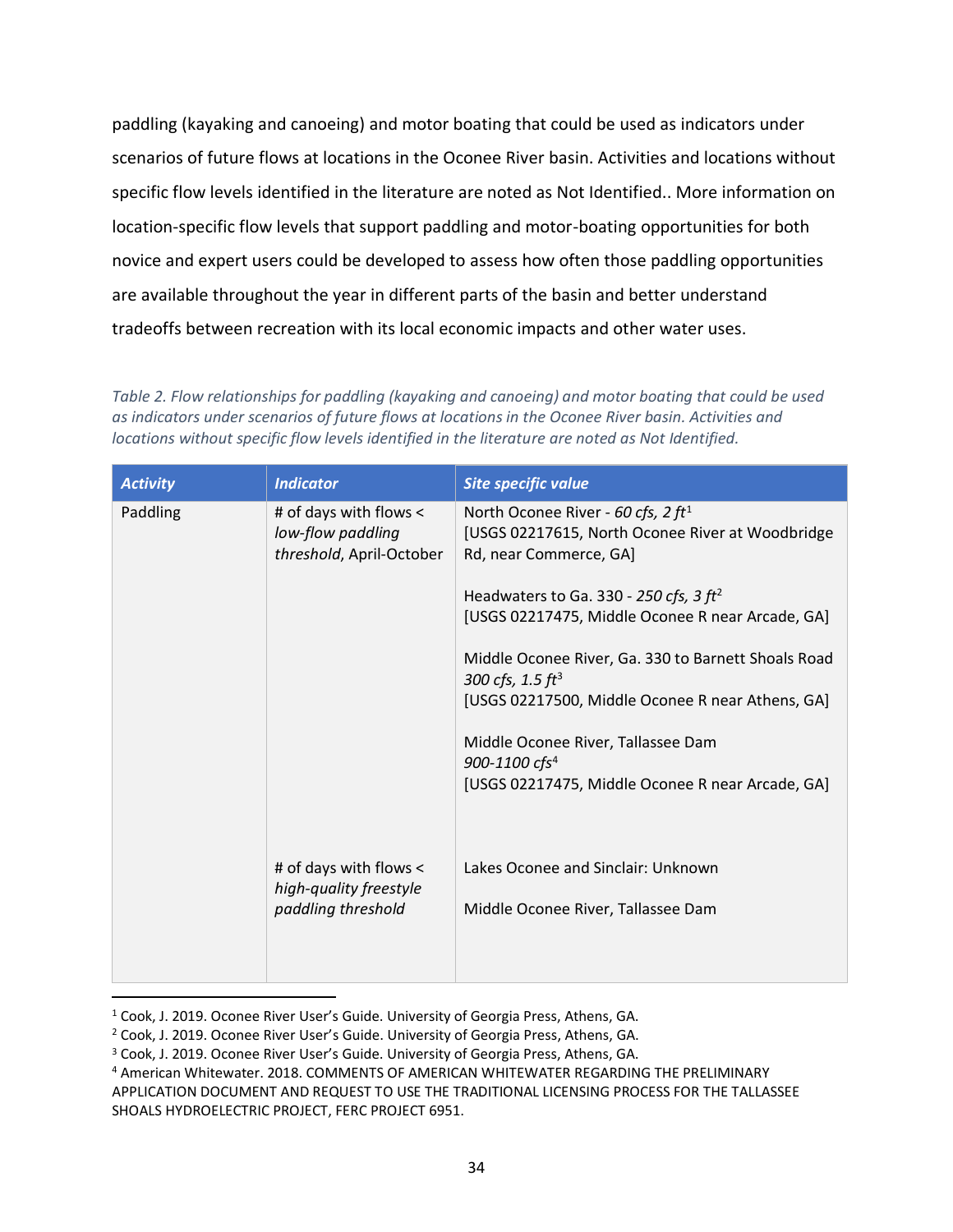|               |                                                  | 1300-3000 cfs <sup>5</sup>                       |
|---------------|--------------------------------------------------|--------------------------------------------------|
|               |                                                  | [USGS 02217475, Middle Oconee R near Arcade, GA] |
|               | # of days with flow >                            |                                                  |
|               | high-flow paddling<br>threshold                  |                                                  |
|               |                                                  | Upper Oconee River: Not Identified               |
|               |                                                  | Lower Oconee River: Not Identified               |
| Motor boating | # of days with flows <<br>low-flow motor boating | Upper Oconee River: Not Identified               |
|               | threshold                                        | Lower Oconee River: Not Identified               |
|               | # of days with lake<br>levels < threshold for    | Lakes Oconee and Sinclair: Not Identified        |
|               | boat launch or dock                              |                                                  |
|               | access                                           |                                                  |

## <span id="page-35-0"></span>*Fishing*

In the riverine areas of the Oconee Basin, flows interact with fishing by (1) supporting a healthy fishery, and (2) providing preferred seasonal conditions for fishing. The preferred flow for fishing likely varies with how one accesses the fishery, for example from a boat, from the bank, or wading in the river. Few specific flow criteria were identified for fishing in the literature, but below are some common recreational fishes and seasonal information about the riverine fishery in the basin [\(Table 3\)](#page-35-1).

<span id="page-35-1"></span>*Table 3. Season and location specific information on popular riverine sport fishes (Wildlife Resources Division 2021d).* 

| <b>Fish</b>                                                     | <b>Seasons</b> | <b>Locations</b>                                                                                                                                          |
|-----------------------------------------------------------------|----------------|-----------------------------------------------------------------------------------------------------------------------------------------------------------|
| Black Bass (Largemouth,<br>Altamaha, Spotted, Shoal,<br>hybrid) | Year-round     | Altamaha bass – bedrock<br>outcroppings and pools in the<br>Piedmont portion of the basin<br>Largemouth bass- basin wide, rivers<br>and lakes, shorelines |

<sup>5</sup> American Whitewater. 2018. COMMENTS OF AMERICAN WHITEWATER REGARDING THE PRELIMINARY APPLICATION DOCUMENT AND REQUEST TO USE THE TRADITIONAL LICENSING PROCESS FOR THE TALLASSEE SHOALS HYDROELECTRIC PROJECT, FERC PROJECT 6951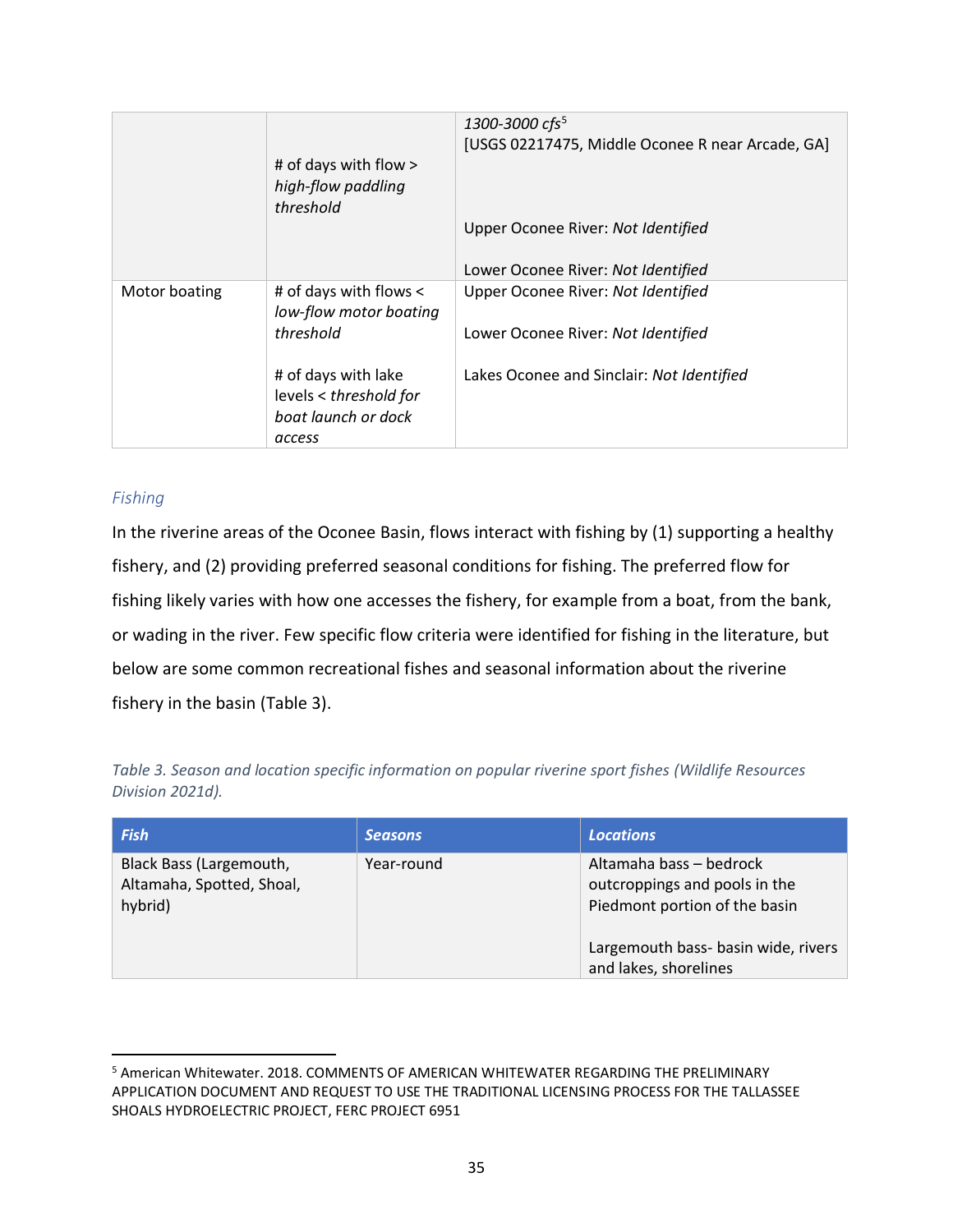| <b>White Bass</b>                                                                                       | March-April spawning runs | <b>Barnett Shoals Dam</b><br>Creek mouths - between Barnett<br>Shoals Dam and Lake Oconee                                                                  |
|---------------------------------------------------------------------------------------------------------|---------------------------|------------------------------------------------------------------------------------------------------------------------------------------------------------|
| Catfish (Channel, White,<br>Bullhead)<br>(Blue, Flathead - introduced,<br>impacting native populations) | Summer months             | Throughout rivers                                                                                                                                          |
| Bream (Bluegill)                                                                                        | Year-round                | Basin wide, rivers and lakes.<br>Common in pools associated with<br>bedrock shoals in the upper<br>Oconee<br>Creek mouths or eddy pools in<br>lower Oconee |
| Crappie                                                                                                 | February-April            | Target locations vary by season;<br>Barnett Shoals Dam in early spring,<br>e.g.,                                                                           |

Lakes Oconee and Sinclair are popular fishing spots and support an economically important fishery in the basin. Fishing tournaments are hosted between March and November (FERC 2019) and there are many access points, public and private, on both lakes for bank fishing and boat launches for boat fishing. Based on information collected in FERC (2019), it appears that the quantity and condition of the infrastructure used to access the fishery is typically a more limiting factor than specific lake levels, although it could be useful to identify if there are lake levels that impact bank or boat fishing. Common recreational fishes and seasonal information about the lake fisheries are listed [Table 4](#page-36-0) and [Table 5.](#page-37-1) We did not find specific information on lake levels associated with fishing spots, however see tables 10 and 11 in FERC (2019), for specific location used to access the fishery.

<span id="page-36-0"></span>*Table 4. Season and location specific information on popular Lake Oconee sport fishes (Wildlife Resources Division 2021b).*

| Fish            | <b>Seasons</b>                | <b>Locations</b>                 |  |
|-----------------|-------------------------------|----------------------------------|--|
| Largemouth bass | Year-round                    | Target locations vary by season  |  |
| Hybrid bass     | Year-round                    | Target locations vary by season  |  |
| White bass      | March and April spawning runs | Not listed                       |  |
| Striped bass    | Winter and spring             | Oconee River arm to dam (winter) |  |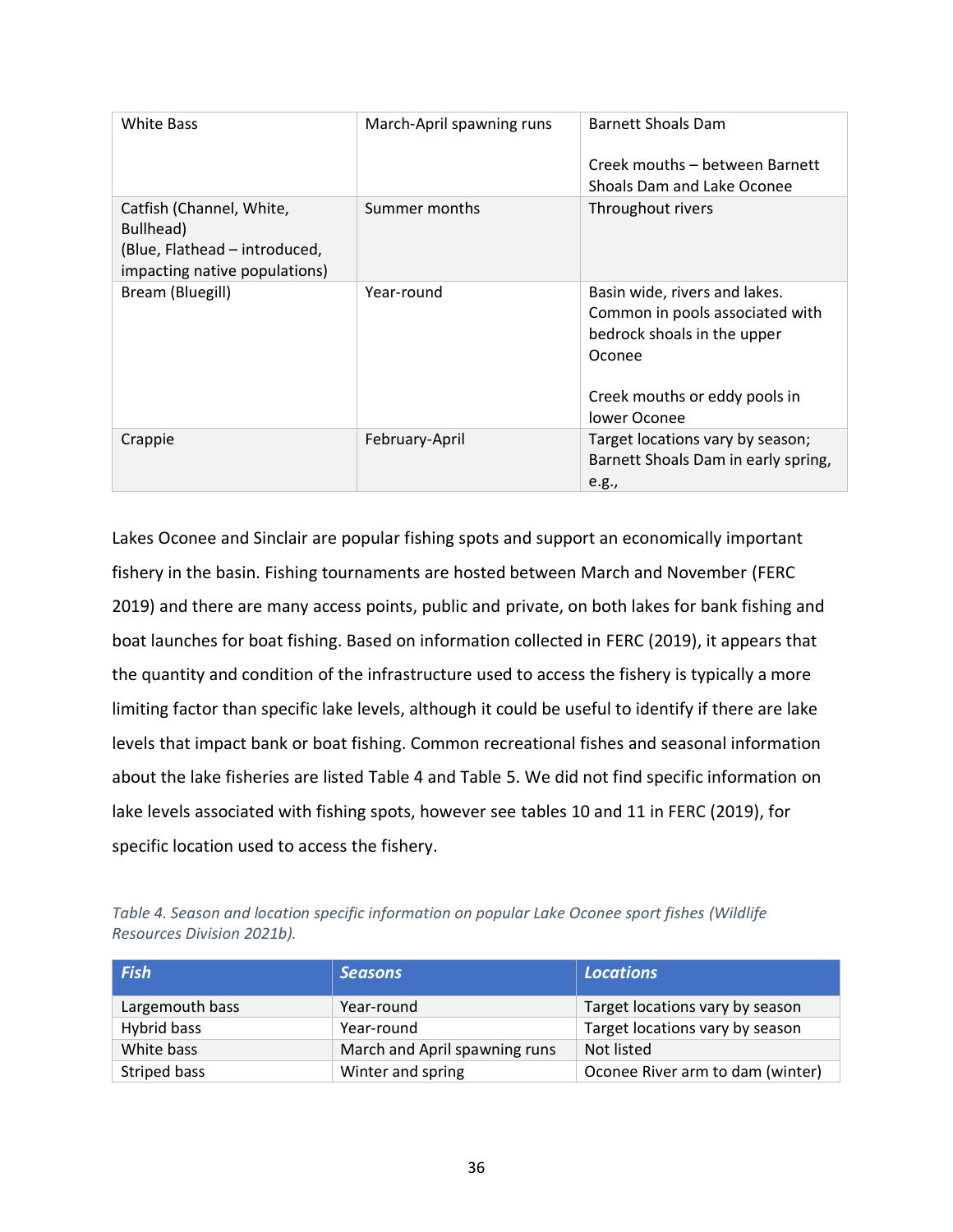|                                      |               | Middle and upper reservoir<br>(spring) |
|--------------------------------------|---------------|----------------------------------------|
| Catfish (channel, blue,<br>flathead) | Summer months | Not listed                             |
| Crappie                              | Year-round    | Target locations vary by season        |

<span id="page-37-1"></span>*Table 5. Season and location specific information on popular Lake Sinclair sport fishes (Wildlife Resources Division 2021c).*

| <b>Fish</b>                                                         | <b>Seasons</b>                            | <b>Locations</b>                                                                |  |
|---------------------------------------------------------------------|-------------------------------------------|---------------------------------------------------------------------------------|--|
| Largemouth bass                                                     | Year-round                                | Wallace dam generation or pump<br>back phase                                    |  |
| Hybrid bass                                                         | Year-round                                | Target locations vary by season                                                 |  |
| Striped bass                                                        | Year-round                                | Target locations vary by season                                                 |  |
| Catfish (channel, white,<br>Year-round<br>bullhead, blue, flathead) |                                           | Old creek channels, docks with<br>brush, below Wallace Dam during<br>generation |  |
| Bream (bluegill, redbreast,<br>shellcrackers)                       | Spring and summer spawning,<br>year-round | Near cover (weed beds, brush<br>piles, docks with brush)                        |  |
| Crappie                                                             | Year-round                                | Target locations vary by season                                                 |  |

## <span id="page-37-0"></span>*Hunting*

Hunting lands are found throughout the basin on private property and public lands. The Oconee National Forest and state Wildlife Management Areas (WMAs) provide extensive hunting opportunities. Many floodplains throughout the Oconee Basin are managed for hunting, including the Dan Denton Waterfowl area in the Oconee WMA, Beaverdam WMA, and Riverbend WMA. Water levels in these areas are controlled to provide seasonal habitat availability for waterfowl (Balkcom et al. undated). Hunting in these areas benefit from proximity to the supporting services of the adjacent waterbody, which can also enhance the hunting experience. The river can be used for navigation to access other hunting sites on the floodplain. Relationships between hunting and river levels were not identified in the literature, however many game animals have a designated hunting season and stakeholders may be aware of flow levels that impact hunting.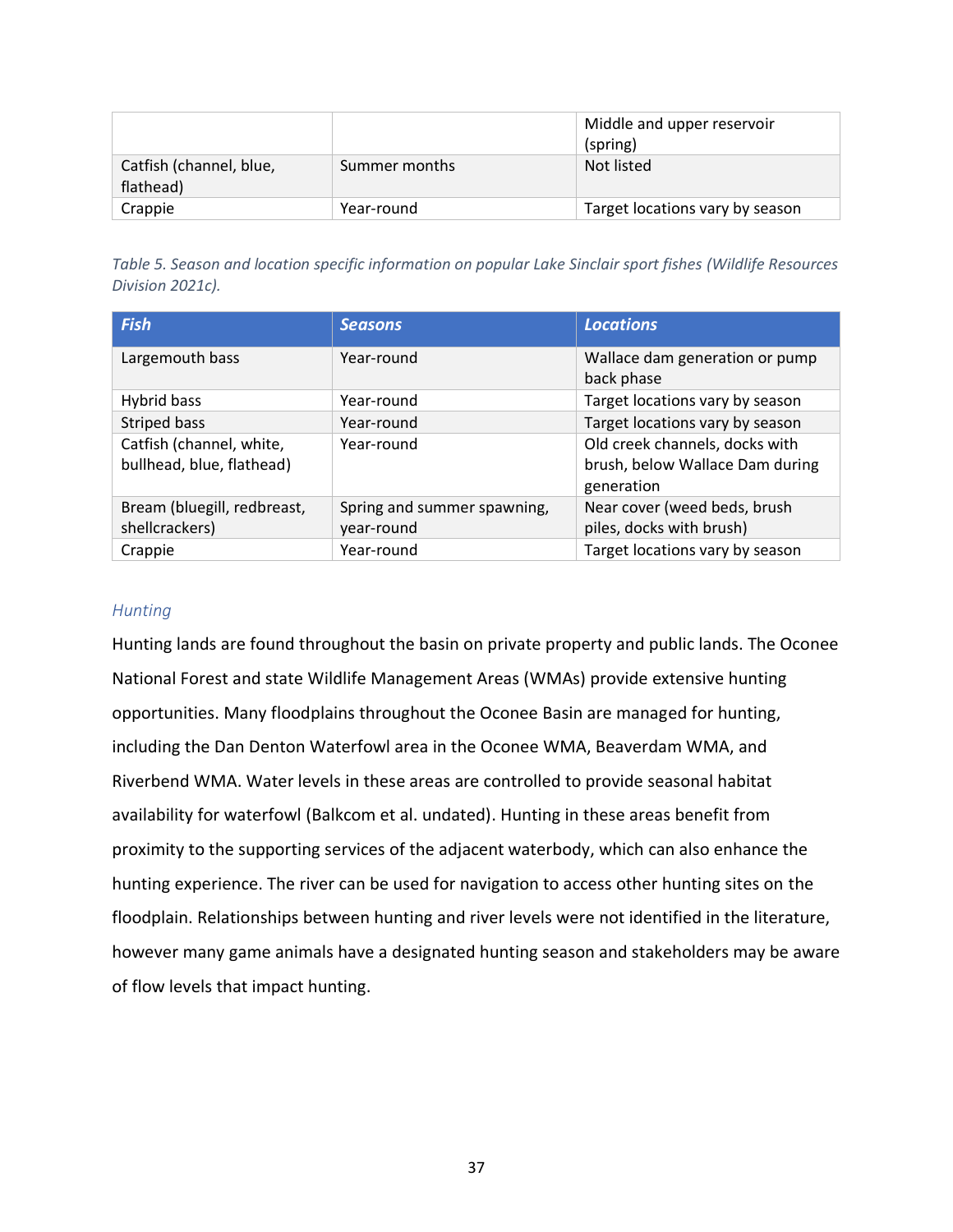#### <span id="page-38-0"></span>*Other Recreation*

Other types of recreation include visiting lands along the river to walk, picnic, swim, view nature or spend time near the river. These typically occur at parks or other publicly managed lands such Balls Ferry State Park, the Oconee National Forest, or the various WMAs in the basin. At Dyar Pasture, there is a wetland that is managed specifically for bird habitat and viewing; hunting is not allowed. Water levels in these areas are controlled to provide seasonal habitat availability for waterfowl, wetland birds, and other migratory birds (Balkcom et al. undated). While water levels in these wetlands are specifically managed for bird habitat, these habitat types also occur naturally along the river and are maintained through seasonally elevated flows that inundate floodplain habitats (floodplain habitat connectivity functional flow) and flow recessions (spring and summer baseflow functional flow), as noted in the Supporting Services section. Other recreation activities, such as walking, birdwatching, or picnicking in riverassociated parks may be enhanced when rivers are at levels tied to the aesthetic preferences of park users. Information could be developed (or may be available at request from parks) on seasonal usage and preferred flows for park visits.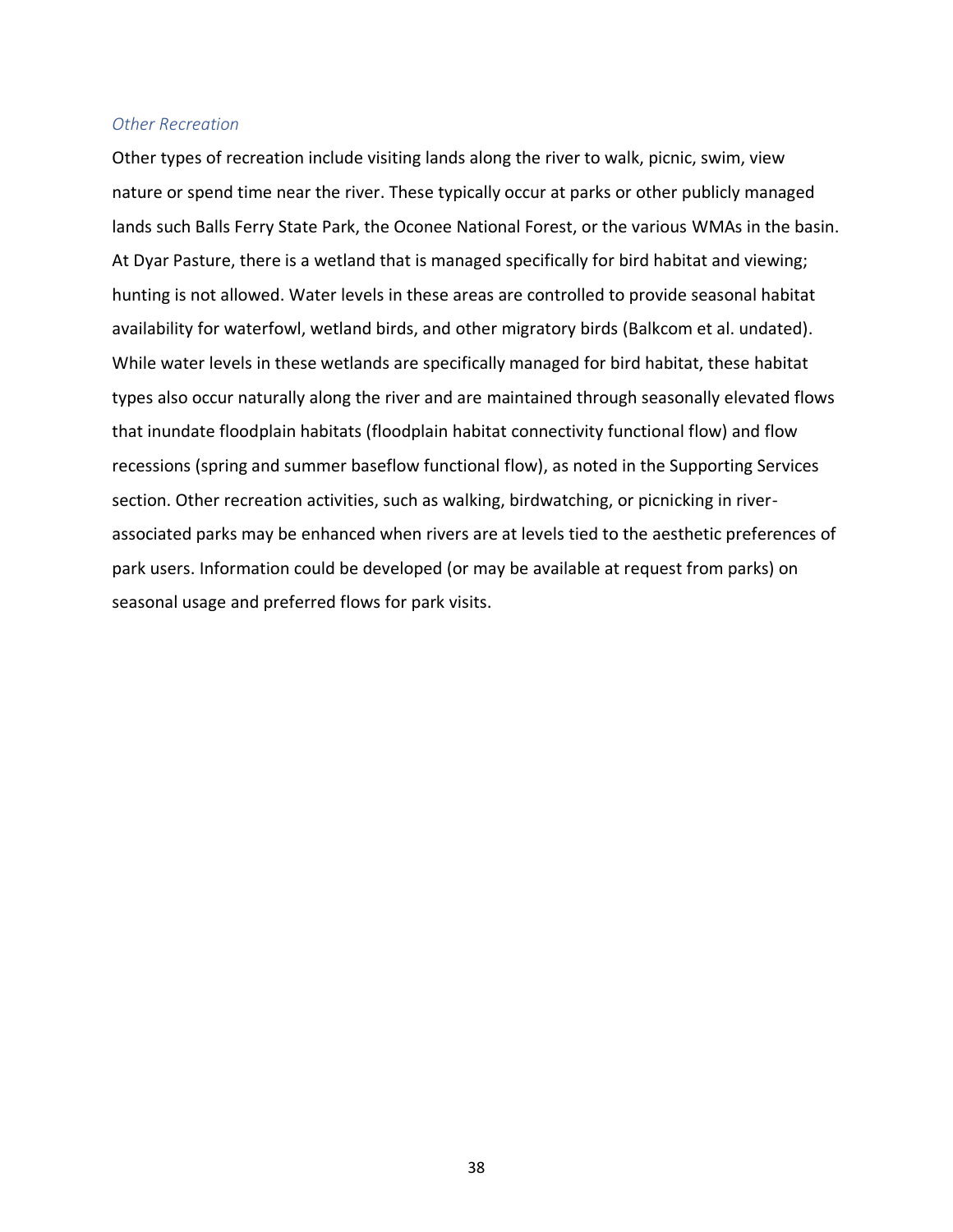#### <span id="page-39-0"></span>Historical and environmental education

There are many environmental and historical education sites along the North, Middle, and Oconee Rivers and this section presents examples of different types of flow relationships between historical and education sites and river flows. Many environmental and historical education sites are located where they are due to their proximity and relationship to a river. In some cases, there are strong historical ties to river flows, but less of a contemporary relationship to flow. In other cases, there are specific flow levels that maintain linkages between the river and floodplain habitats.

#### <span id="page-39-1"></span>*Historical*

Indigenous people have lived throughout the Oconee Basin and along the Oconee River for upwards of 12,000 years and have used the river for food and other resources. Scull Shoals Archaeological Site in Green County and the Mississippian Mounds in Laurens County are two examples of Native American mound sites that date back to about 1250 AD (Williams 1992, 1996). Excavations at these sites have documented the village structure and catalogued numerous artifacts of life at this time. The Scull Shoals site appears to have been occupied at different time periods, and it is likely that the inhabitants of the sites interacted with other tribes in the basin and in surrounding basins (Williams 1992). These historic and cultural resources provide examples of early connections and reliance on the river. Forced removal of Native Americans through the Indian Removal Act and a long history of land dispossession have resulted in no federally recognized tribal lands in Georgia, however Native Americans still live in Georgia today. The state recognizes three tribes, Cherokee of Georgia Tribal Council, Lower Muskogee Creek Tribe, Cherokee of Georgia Tribal Council (Georgia Council on American Indian Concerns 2021). More historical and contemporary information on Native Americans in Georgia can be found through the Georgia Council on American Indian Concerns or the Institute of Native American Studies at the University of Georgia.

Mill villages were constructed along rivers in the mid-19<sup>th</sup> and early 20<sup>th</sup> century. Two examples of mill villages that are currently recognized as a historical and cultural resource are Healan's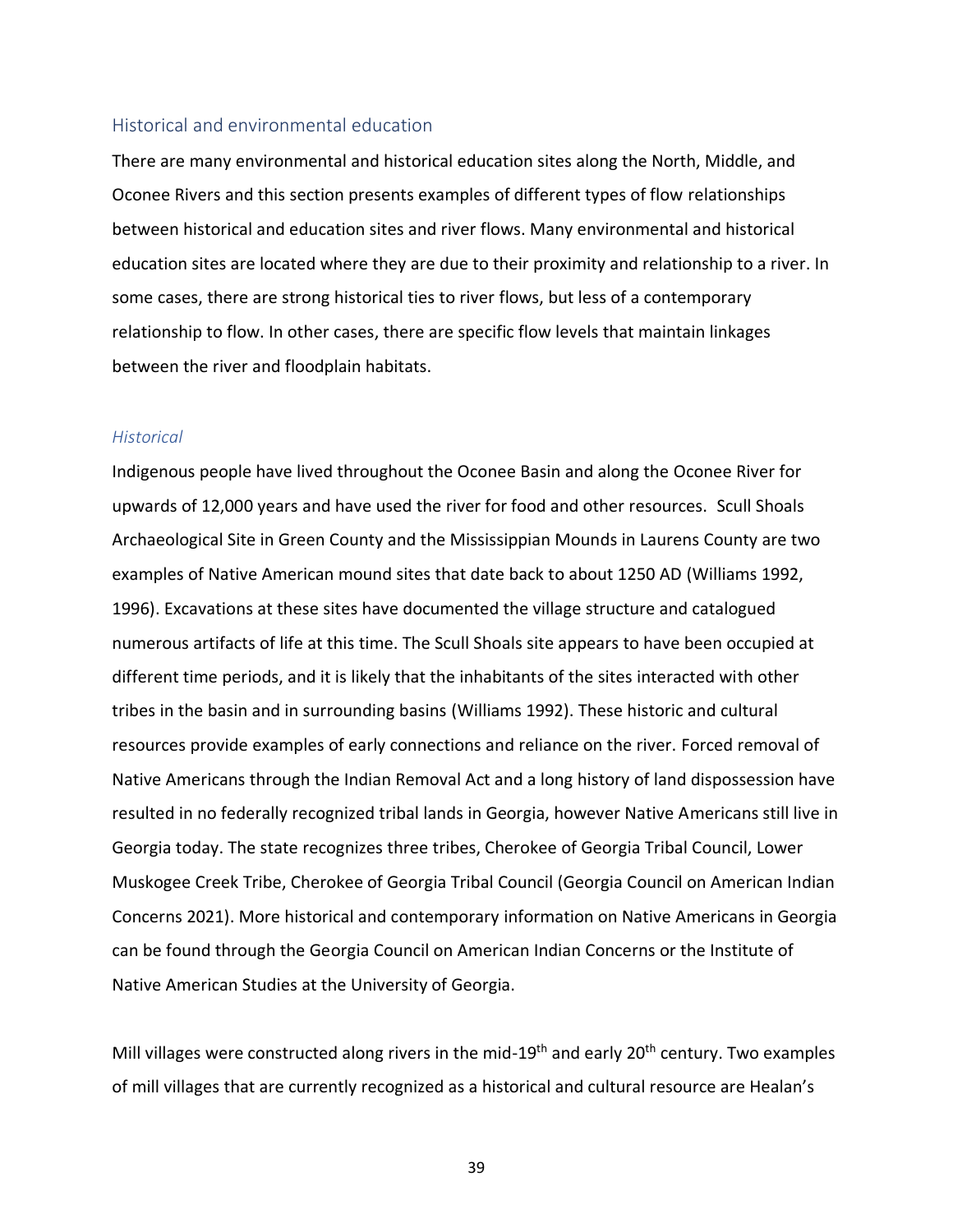Head Mill in Hall County and the mill village at Scull Shoals Historic Site. Healan's Head Mill relied on flows from the North Oconee River to power the mill. Part of the river was dammed upstream of the mill and diverted to power the water wheel. This technology was innovative for the time and an important economic resource for the village (Hall County 2021). There are still a number of historical buildings on site that have been restored and the master plan for the sites recommends a number of land use districts to represent and display the multiple values the site holds, including a trails district, historic district, conservation district, education district, and administrative district (Hall County 2021). The mill village at Scull Shoals Historical Site had the largest mill on the Oconee, and the site now depicts the remnants of life in the mill village (Ferguson 1999). The first mill was built in the early 1800's and multiple dams were built over the years to help power the mill; the last and largest dam was built in 1860. However, by the 1880's sedimentation in the river, due agricultural land practices in the cotton farming era, resulted in the mill failing. Sedimentation decreased the waterpower available to the mill and exacerbated periodic flooding. A large flood in the late 1880's devastated the village and the town was eventually abandoned by the early 1900's (Ferguson 1999).

Beech Haven Park is situated in the floodplain of the Middle Oconee, near Athens, and includes 149 acres and 7 GADNR "High Priority Habitats". The property is not currently open to public, but a plan is underway to open it up to the public. The property includes opportunities for environmental education, but the primary emphasis is on the historical and cultural values (Athens-Clarke Heritage Foundation 2018). The home and other structures on the property are in the process of being restored and are an example of the Arts and Crafts style, with Asian influences on landscape and structures (Morales 2014, Athens-Clarke Heritage Foundation 2018). The house was built by Ike Osborn, a local African American Master Stonemason and Jim Glen, Master Carpenter, and the Rowland family who owned the property. In a project proposal for the park, the Athens Clarke County Heritage Foundation say that:

"In the context of the park setting, these constructions allow the park to introduce visitors to a unique and complex history of the racial and social relationship in Athens over our history, the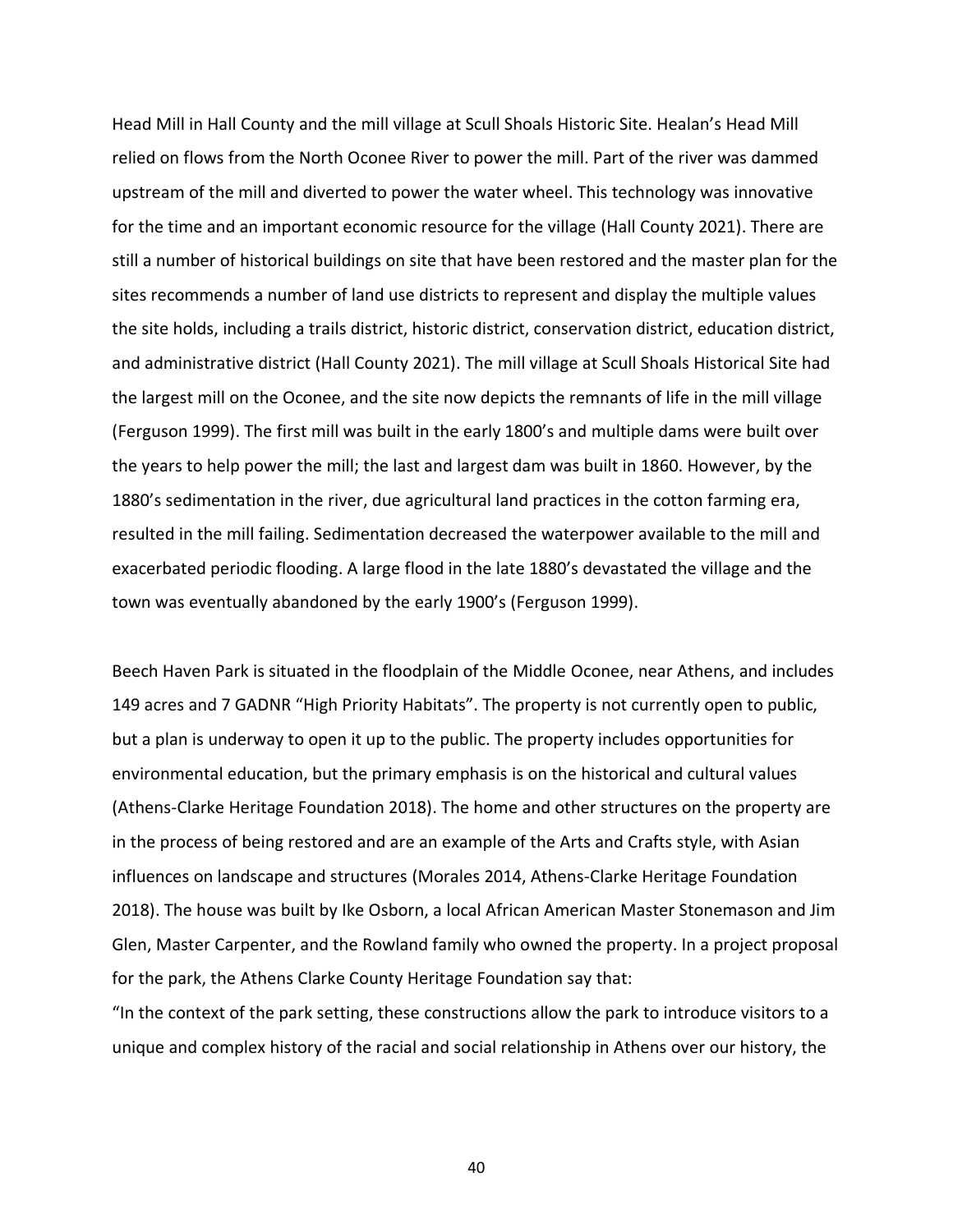history of class and race in Athens, as well as the impact of African-American entrepreneurs and craftsman on our community." (Athens-Clarke Heritage Foundation 2018) Beech Haven Park offers historical, cultural, and educational resources for the surrounding community and wider tourism opportunities in the future.

#### <span id="page-41-0"></span>*Educational*

Lands along the North, Middle, and Oconee rivers provide opportunities for education about the water resources in the basin. Two examples of education centers along the Oconee are the BioS.T.E.A.M. Outdoor Learning Center and Sandy Creek Nature Reserve. The BioS.T.E.A.M. center offers educational field trips to a wetland along the Middle Oconee River for Jefferson City Schools. The center is a partnership between the Jefferson City Schools System and Oconee River Land Trust, with land donated by the Jeffco Boys, LLC who previously managed the wetland for waterfowl through a constructed levee (BioS.T.E.A.M. 2021). The wetland is now used as a site for students to learn about water resources and watersheds, including wetlands and rivers. Sandy Creek Nature Reserve includes 225 acres of woodlands and wetlands, with a Visitor and Education Center and trails with interpretive signage. Sandy Creek Nature Center hosts a number of education and nature programs, including trainings for Adopt-A-Stream sampling (Sandy Creek Nature Center). Trails in the park offer visitors an opportunity to walk through the floodplain of the North Oconee River and learn about wildlife in and around the river and connections between the river and floodplain. There are also other organizations, such as the Upper Oconee Watershed Network (UOWN) that provide educational training and experience through water quality and biotic sampling in various portions of the basin (UOWN 2017). The data collected by UOWN has been used in a few scientific publications as well as an informational resource and tool that can help address local water quality concerns.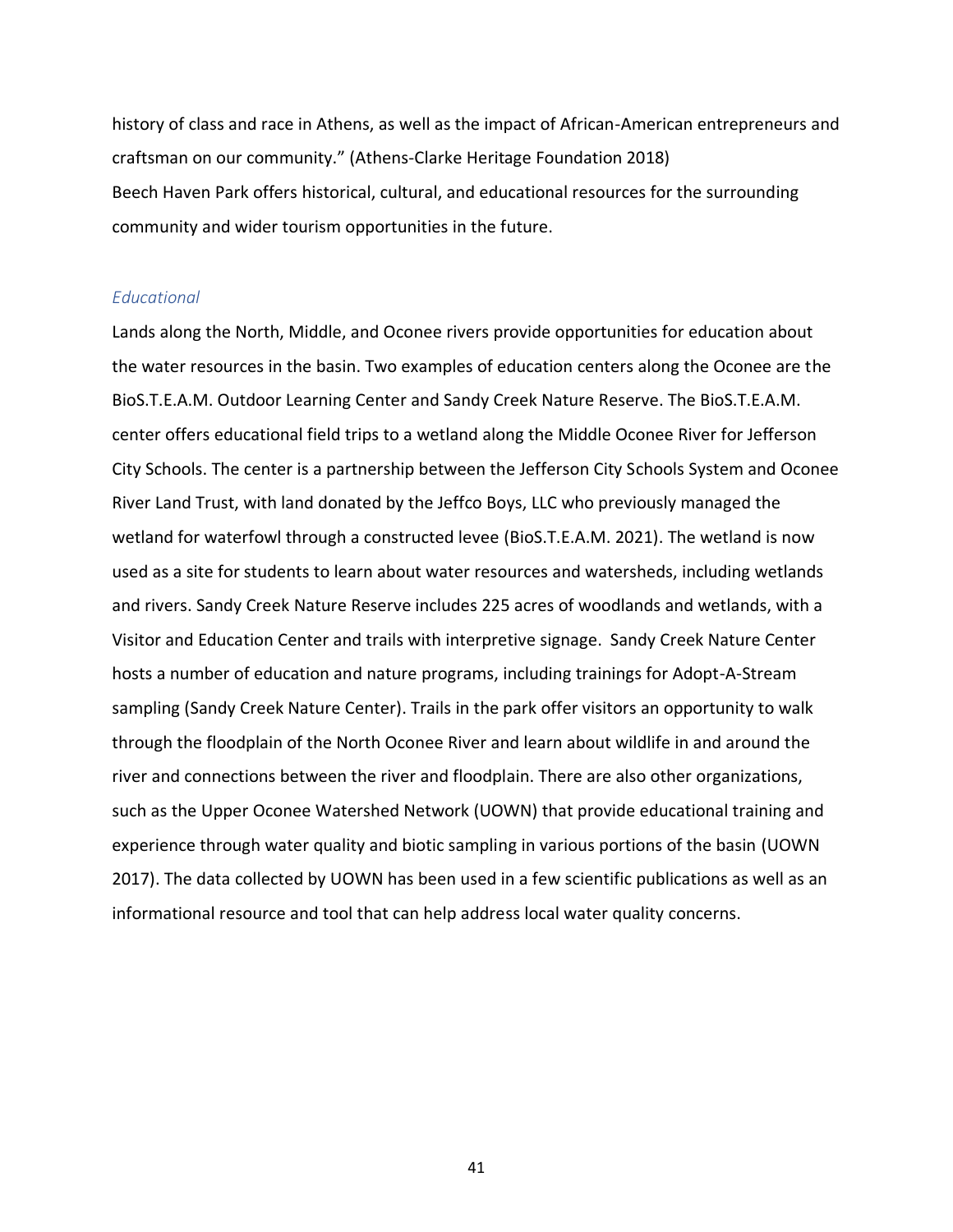#### <span id="page-42-0"></span>Water supply

The Oconee River basin supports water withdrawals primarily for municipal, industrial, and agricultural uses, with small quantities permitted for energy production (Council 2017, CDM Smith 2020). Users depend on enough water to meet demand at an acceptable level of reliability (i.e., the percent of time that supply meets demand without necessitating reductions in usage) and on the water being clean enough that it can be treated for the use at hand at a reasonable cost. Withdrawals for water supply in Georgia are regulated under two state laws that require permits for withdrawals that exceed 100,000 gallons per day. Surface water withdrawals may be subject to low flow requirements, depending on the date when the withdrawal was first permitted and specifics of the source water body. It is important to note that existing downstream water withdrawals and wastewater discharges are taken into consideration when permitting a new or expanded municipal or industrial withdrawal upstream. EPD generally determines the pro-rata share of water needed for downstream withdrawal(s) or wastewater discharge(s), using the drainage area ratio method. Low flow requirements in water withdrawal permits generally specify flow threshold(s) below which the permit holder may not withdraw, allowing whatever flow is there to pass the intake. State regulations that require flow thresholds give the permitting agency, Georgia EPD, discretion in how thresholds are set. As a result, flow requirements in permits have been established in different ways in different time periods and at different sites. As of 2020, there were 34 permitted surface water withdrawals for municipal and industrial use in the Oconee Basin, with 16<sup>6</sup> on the mainstem of the North, Middle, and Oconee Rivers and in Lakes Oconee and Sinclair [\(Table 6\)](#page-44-0). There were also 366 permitted agricultural withdrawals from rivers and streams in the basin (GAEPD 2020c).

Public water supply is also regulated under the federal Safe Drinking Water Act and the Georgia Safe Drinking Water Act. The federal law establishes maximum contaminant levels for drinking water, among other provisions, and the state law provides for Georgia-specific implementation of the federal requirements. The focus of these acts is safety of drinking water delivered

<sup>6</sup> As of February 2021, City of Milledgeville Permit #005-0391-03 was no longer active and is not listed in Table 6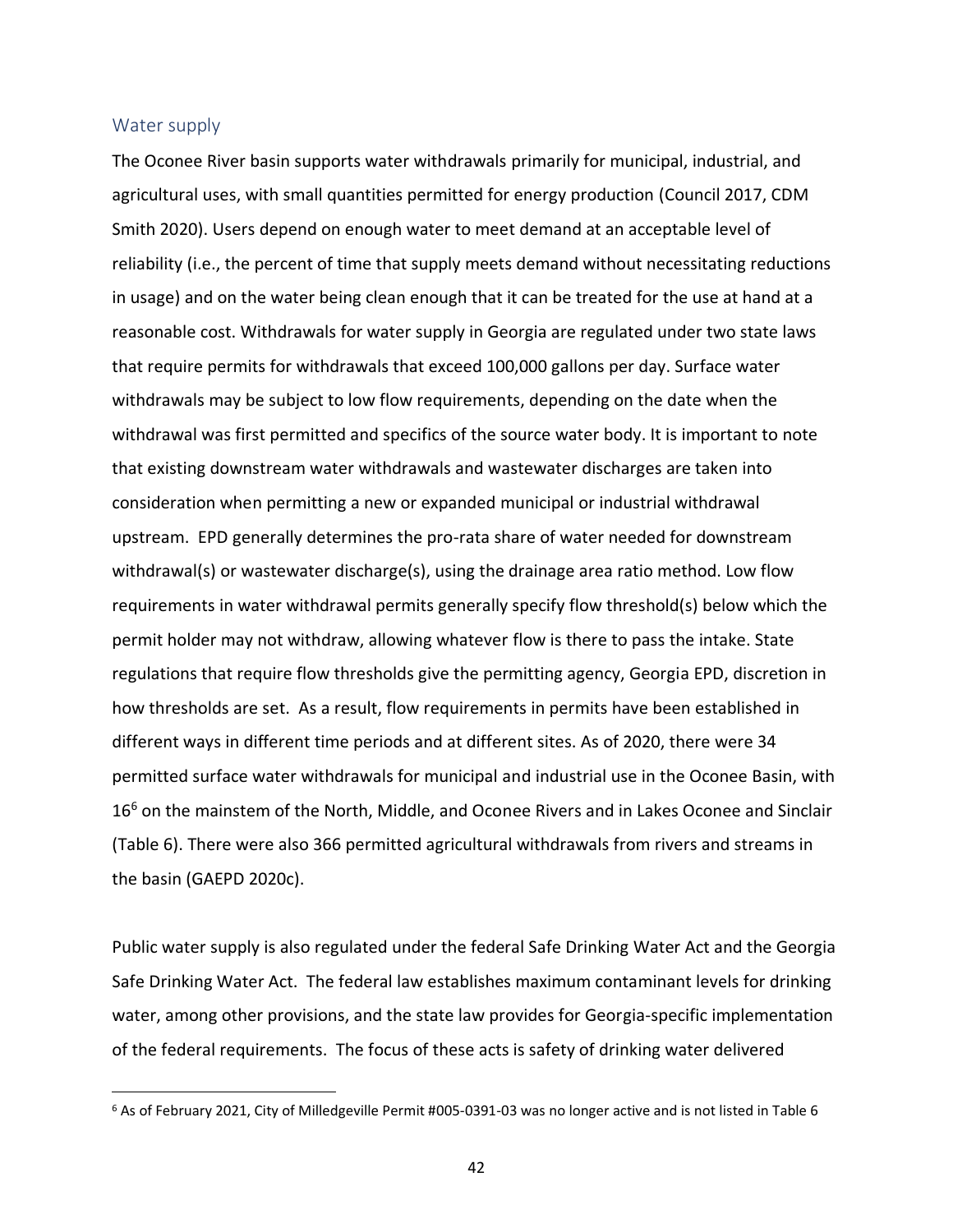through public and community water systems (defined in the Act based on number of connections). Public water suppliers may or may not have a municipal water withdrawal permit for their water system; withdrawal permits are not necessary for those that only purchase water from another system.

It is difficult to overestimate the value of access to freshwater resources. However, there are tangible costs of water treatment required to meet drinking water standards and these costs can increase based on poor water quality, which can decline during low and high flow events. While we did not identify studies conducted within the Oconee Basin that evaluate the cost of drinking water treatment and water quality, studies have shown increased treatment cost associated with higher turbidity. With increased turbidity levels there is also is a greater chance for the presence of disease-causing microorganisms (Dearmont et al. 1998, Saha et al. 2018). In a study by Dearmont et al. (1998) of Texas water treatment plants, authors estimated that with a 1% decrease in turbidity, treatment cost could decrease by 0.27%, highlighting potential costs associated with declining water quality.

Changing land use patterns impact water quality, with better water quality in areas with natural buffer areas around streams and water sources (Lee et al. 2009, Tran et al. 2010). The upper Oconee is impacted by historical sedimentation, and in combination with other land use practices can have very high turbidity levels during high flow events (Cox and Rasmussen 1999). The cost of protecting forested areas to improve water quality in source watersheds is another mechanism that has been compared with the cost of drinking water treatment. In some locations, the tradeoff in protecting or restoring land is more cost effective than water treatment costs (Price and Heberling 2018), however this is not always the case (Heberling et al. 2015). There is an ongoing project that is focused on source water protection in the upper Oconee to support water quality (Oconee River Watershed Partnership undated). In Lake Sinclair, the Sinclair Water Authority has had issues with algae during warm summer months. For example, in 2017 algal concerns resulted in increased treatment costs due to the testing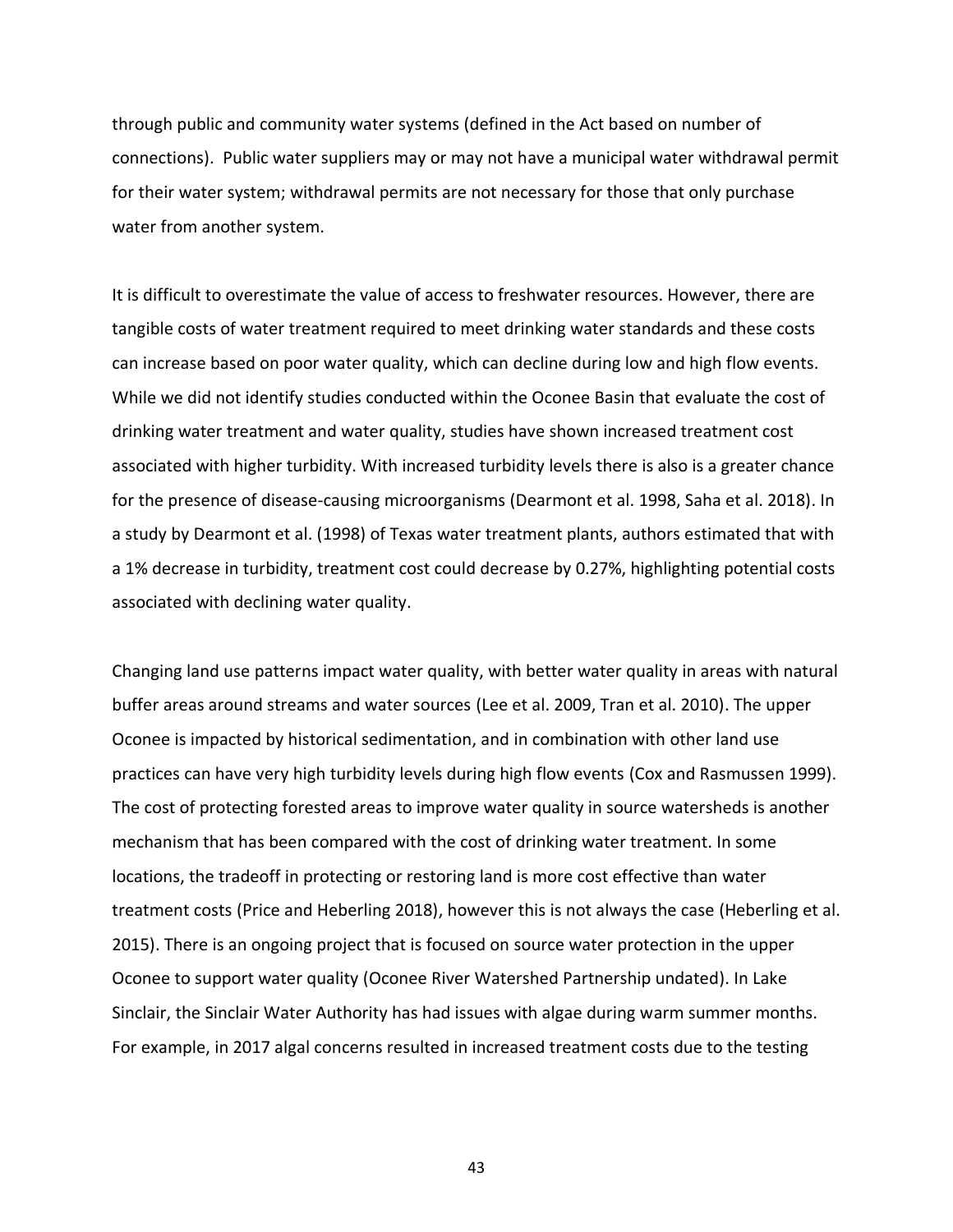required for cyanotoxins, purchase of algicide, ongoing cleaning costs of intake equipment, and increased treatment costs due to color, taste, and odor issues (Booth and Adams 2018).

<span id="page-44-0"></span>*Table 6. Permitted maximum withdrawal and low flow limit for municipal and industrial water withdrawals from the mainstem North Oconee, Middle Oconee, Oconee Rivers, and Lakes Oconee and Sinclair.*

| <b>Source</b>       | <b>Permit Holder</b>                                   | <b>Permit Number</b> | <b>Max daily</b><br>withdrawal mgd<br>(cfs) | <b>Low-flow limit</b><br>cfs |
|---------------------|--------------------------------------------------------|----------------------|---------------------------------------------|------------------------------|
| North Oconee River  | <b>Hall County</b><br>Government <sup>7</sup>          | 069-0301-04          | 2(3.09)                                     | 11.06                        |
| North Oconee River  | City of Jefferson <sup>8</sup>                         | 078-0301-06          | 4(6.19)                                     | 26.9                         |
| North Oconee River  | Athens-Clarke<br>County                                | 029-0301-03          | 34.75 (53.77)                               | 31.6                         |
| Middle Oconee River | <b>Upper Oconee</b><br><b>Basin Water</b><br>Authority | 078-0304-05          | 60 (92.83)                                  | 60.4                         |
| Middle Oconee River | Tallassee Shoals,<br>Inc.                              | 029-0304-03          | 533.25 (825.06)                             | 53 cfs*                      |
| Middle Oconee River | Athens-Clarke<br>County                                | 029-0304-02          | 16 (24.76)                                  | 44.4                         |
| Lake Oconee         | City of Madison                                        | 104-0307-02          | 2(3.09)                                     | None                         |
| Lake Oconee         | City of<br>Greensboro                                  | 066-0390-03          | 3.31(5.12)                                  | None                         |
| Lake Oconee         | Piedmont Water<br>Resources <sup>9</sup>               | 066-0390-05          | 2(3.09)                                     | None                         |
| Lake Sinclair       | City of Sparta                                         | 070-0390-04          | 2(3.09)                                     | None                         |
| Lake Sinclair       | Sinclair Water<br>Authority                            | 117-0390-06          | 9.5(14.70)                                  | None                         |
| Lake Sinclair       | Georgia Power<br>Company - Plant<br><b>Branch</b>      | 117-0390-01          | 6(9.28)                                     | None                         |
| Oconee River        | City of<br>Milledgeville                               | 005-0391-02          | 12.44 (19.25)                               | None                         |
| Oconee River        | City of Dublin                                         | 087-0391-01          | 5(7.74)                                     | 60610                        |
| Oconee River        | WestRock<br>Southeast, LLC                             | 087-0392-01          | 19 (29.40)                                  | 56911                        |

<sup>7</sup> No withdrawals were reported in 2020 for this permit

<sup>8</sup> No withdrawals were reported in 2020 for this permit

<sup>9</sup> No withdrawals were reported in 2020 for this permit but the withdrawal became active in 2021

<sup>&</sup>lt;sup>10</sup> No withdrawals in excess of 3.3 mgd (24hr) or 3.0 mgd (monthly) average at or below 606 cfs

<sup>&</sup>lt;sup>11</sup> At or below 569 cfs, withdrawal quantity must be less than or equal to wastewater discharge quantity to maintain 7Q10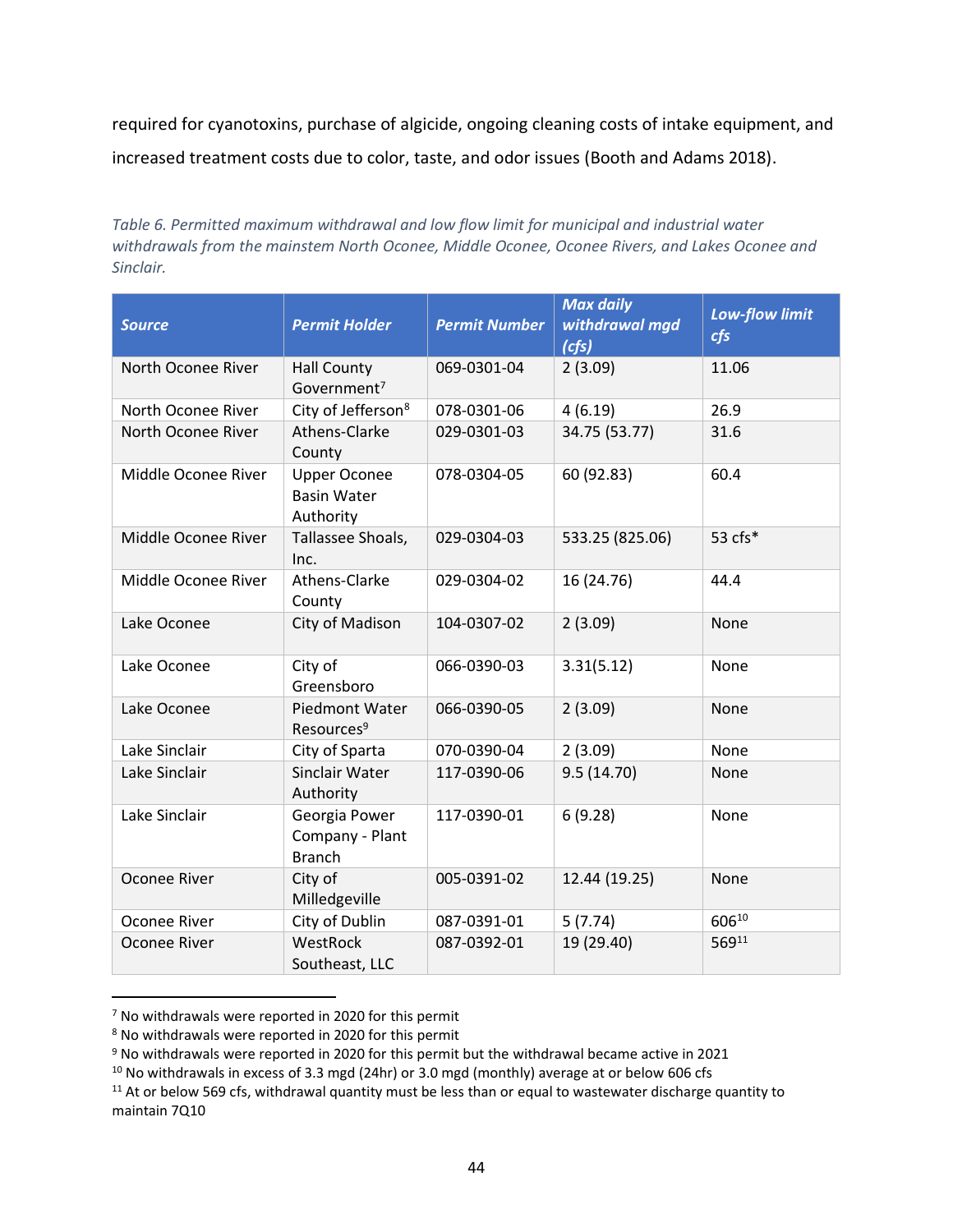#### <span id="page-45-0"></span>Relation to flow

Water supply may be limited by low river flows, which typically coincide with seasonal low flow and the potential for increased water demand in summer. Water storage in the reservoirs throughout the basin is one mechanism used to increase water supply reliability during lowflow periods. There are flow levels that physically limit water supply in the river, at which water withdrawal systems no longer function (i.e., flows or levels are too low for intakes to operate). Many water withdrawal permits also set low-flow limits, below which permitted withdrawals should be curtailed, to protect water quality and aspects of the aquatic environment (Board of Natural Resources 2001). The lake levels in Lakes Oconee and Sinclair are highly regulated and buffered from significant variation in water levels, although during severe drought lower lake levels may raise concerns about intake function. Water quality in the rivers and lakes can also impact water supply through treatment costs. Water quality tends to be of greatest concern for management during summer months or when water levels are lower for a given time of year. The maintenance of water quality at all flow levels is a supporting service provided by the river and is discussed in greater detail in the Supporting Services section.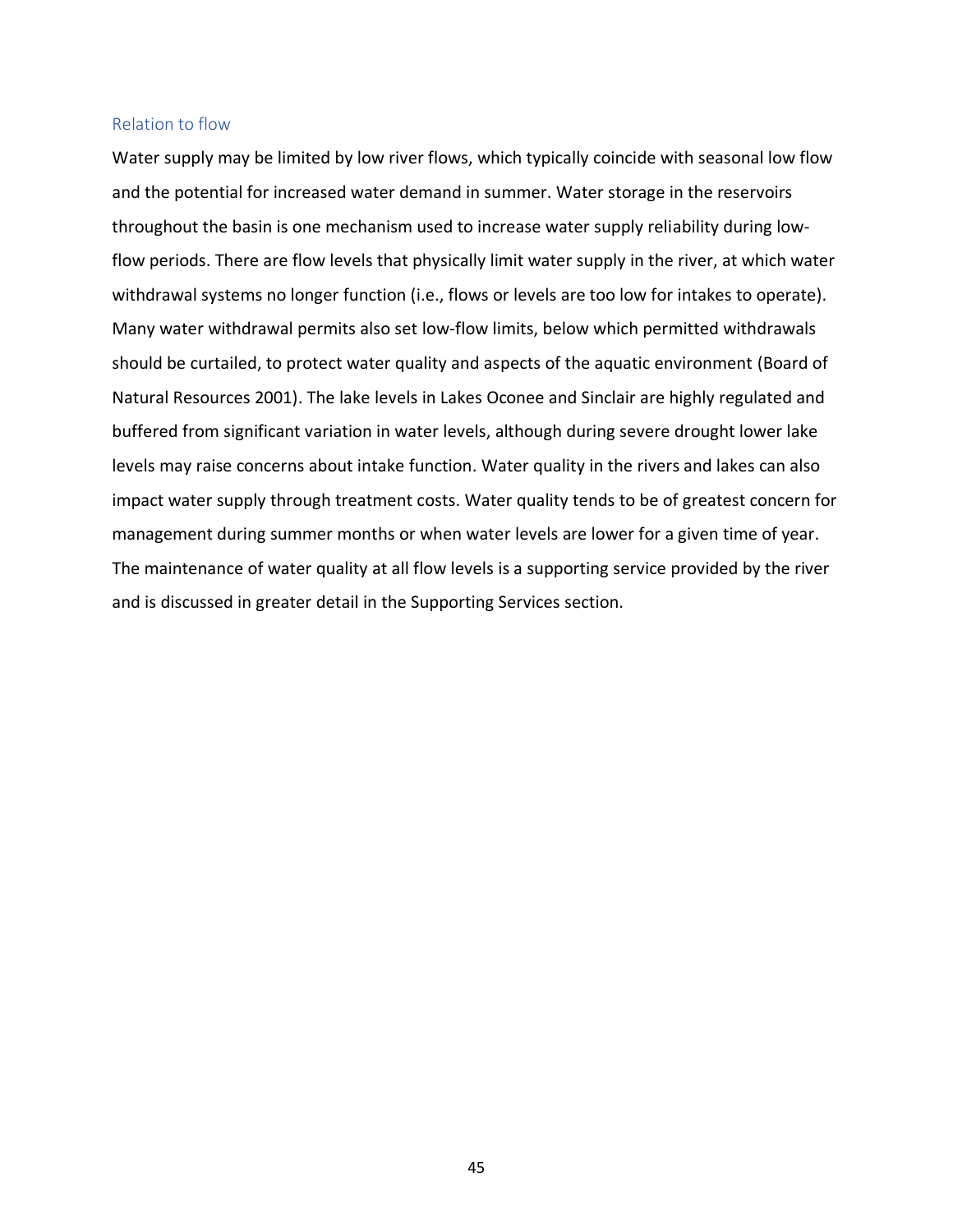#### <span id="page-46-0"></span>Discharge of treated wastewater

Discharge of treated wastewater is regulated under the federal Clean Water Act (CWA) and the Georgia Water Quality Control Act. The regulatory sections of these acts<sup>12</sup> focus on monitoring and assessment of ambient water quality as well as management of various sources of water pollution to protect public health and aquatic life. The state act provides for Georgia-specific implementation of the federal act. The CWA establishes a process for setting and revising ambient water quality standards, which include designated uses for specific water bodies and numeric and narrative criteria for multiple parameters that measure water quality. The CWA also establishes a process for permitting discharges of treated wastewater with facility-specific effluent limits. The parameters for which effluent limits are established is determined by the characteristics of the wastewater and the potential for impacts to public health or aquatic life.

The Oconee Basin supports 90 NPDES permitted discharges (GAEPD 2020b). The discharge of treated wastewater relies on assimilative capacity, a supporting service, and can reduce water quality if those inputs lead to higher levels of nutrients, organic matter or other pollutants in the river or lake than can be processed or stored through biotic or abiotic processes. However, if river or lake systems are not already stressed by nutrient additions, direct discharge of treated wastewater is a feasible means of waste disposal and is less expensive than the cost treating wastewater to a higher standard. There are, however, benefits associated with treating wastewater to a higher standard, particularly to other uses such as water supply and recreation. A few potential impacts of discharging treated wastewater include higher fecal coliform levels and increased nutrient levels that can lead to algal accumulation.

#### <span id="page-46-1"></span>Relation to flow

Low flow is typically the limiting factor for assimilative capacity (Nilsson and Renöfält 2008, GAEPD 2017). This occurs both due to the reduced dilution capacity of the river and complex dynamics between flow and the chemical and biological processes that can impact pollutant

<sup>&</sup>lt;sup>12</sup> This document does not address the CWA's non-regulatory sections (e.g., Section 319) nor does it address all of the regulatory sections (e.g., Section 404).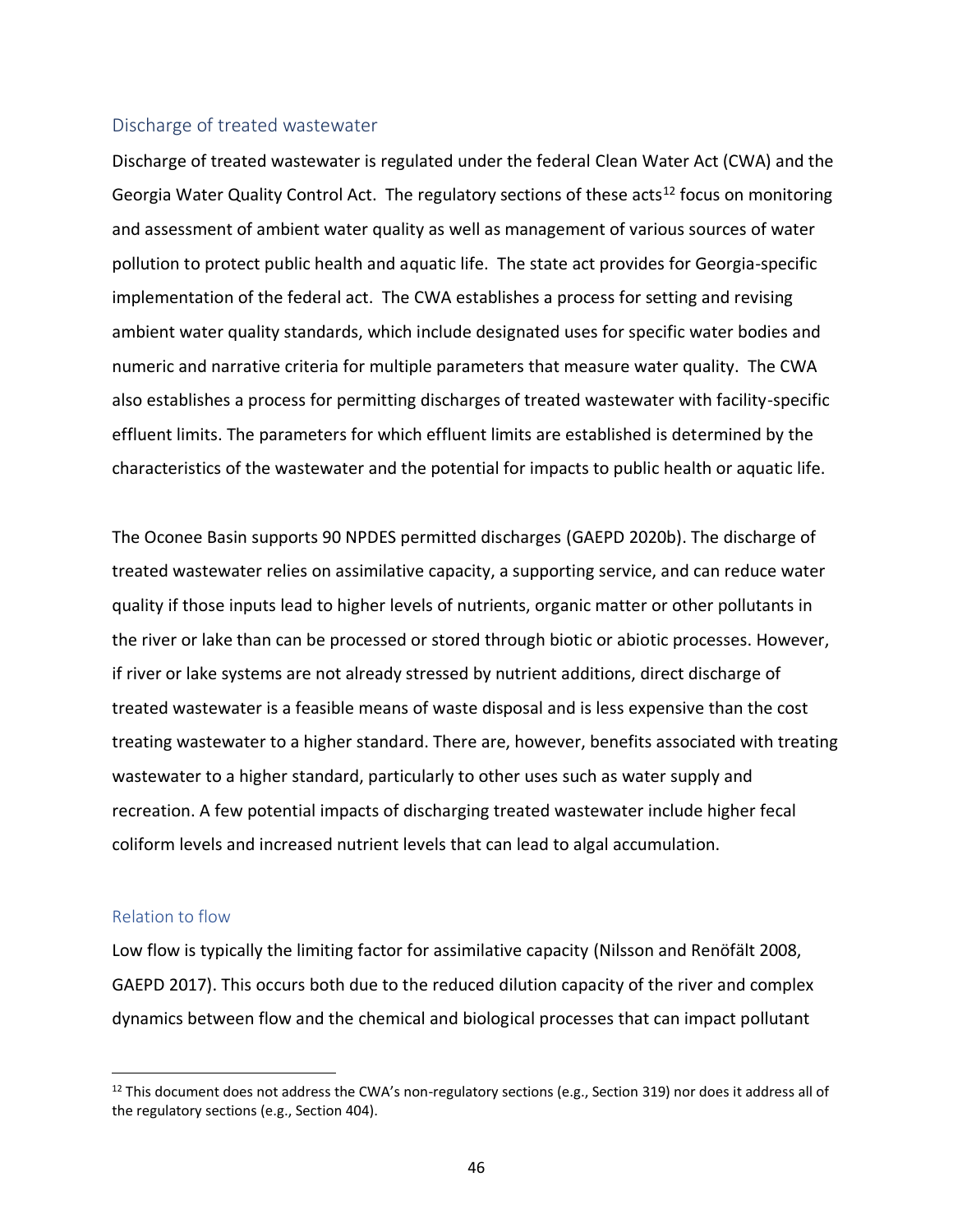uptake. The dynamics between uptake and flow for nutrients are discussed in the Supporting Services section. The discharge of treated wastewater returns flow to the river system, although often at a location that is remote from the point of water withdrawal. Thus, although discharge of treated wastewater lessens the net effect of water withdrawals on basin-wide flow, river reaches directly downstream of withdrawal locations typically do not benefit (unless, e.g., wastewater returns are at or upstream of withdrawals).

While flow levels directly affect ambient water quality and are one factor that determines assimilative capacity, the implications of the CWA for flow management are largely indirect, as shown by two examples. First, under provisions for permitting of wastewater discharges, effluent limits in a permit are set at levels expected to maintain ambient water quality standards at flows above a site-specific annual 7Q10. That is, flow is a consideration in the permitting and changes in flows are reflected in calculations of annual 7Q10 made when permits are renewed every 5 years. Second, flow is also an important parameter in the water quality modeling that supports the state's implementation of the Clean Water Act. Flow affects the loading of nonpoint source pollution, in particular. Nonpoint sources of pollution will often have a greater impact in wet years than in dry years. While these examples illustrate indirect, flow-related implications under the CWA, they also illustrate that the CWA has limited direct management impact on flows.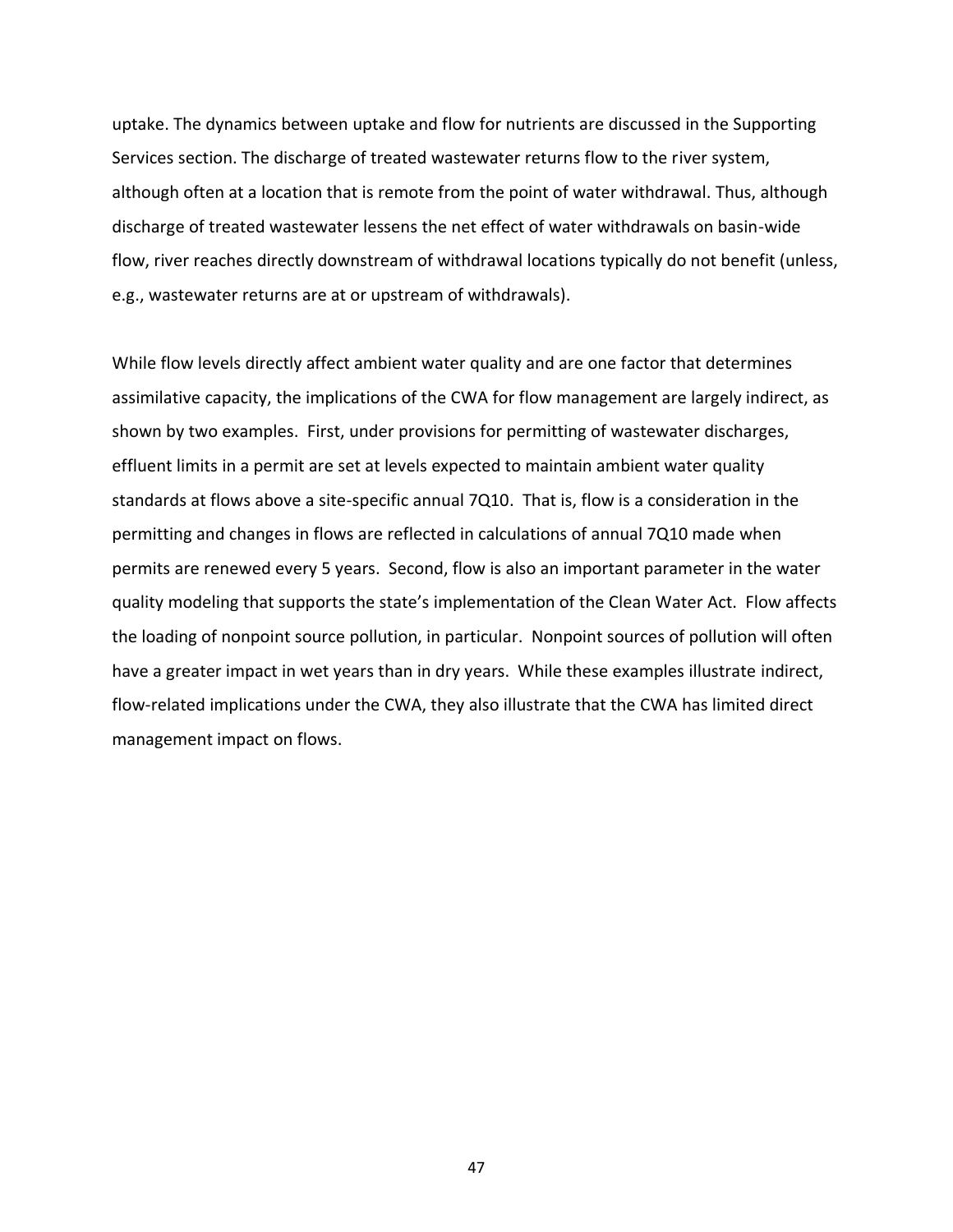#### <span id="page-48-0"></span>Hydroelectric power production

Hydroelectric production in the Oconee River basin only occurs at non-Federal facilities, which are regulated by the Federal Energy Regulatory Commission under the Federal Power Act of 1920 and subsequent legislation. FERC jurisdiction covers the Tallassee Shoals dam (privately owned), Wallace Dam (Georgia Power), and Sinclair Dam (Georgia Power). The privately-owned Barnett Shoals Dam is not licensed by FERC and may be among the dams exempted from the Federal Power Act by specific Congressional action. Tallassee Shoals Hydroelectric Project operates as run-of-river (McIlvaine 2019) and Wallace and Sinclair Dams are part of a pumpedstorage project. Wallace Dam creates Lake Oconee, which is the upper reservoir for the pumped-storage project. Sinclair Dam forms Lake Sinclair just below Lake Oconee. To our knowledge, the Barnett Shoals Dam located on the Oconee River a few miles south of the confluence of the North and Middle Oconee is not currently operational, but was operated a as a run-of-river hydropower operation until mid-2010 (Giles 2010).

The hydropower operations in the basin generate power that can be sold to surrounding areas. The pumped-storage operation of Wallace and Sinclair dams is the largest in the basin and while pumped-storage reservoirs typically use more power than they generate, they are economically valuable in that they produce power during high demand times and can use power when costs are lower for pump-back operations (U.S. Energy Information Administration 2020). The lakes created through the hydropower project also have tangential and often substantial benefits for water supply, recreation, and economic development. Property value can increase on the lands surrounding lakes (Sklarz and Miller 2018), as has been seen around Lakes Oconee and Sinclair. However, there may also be adverse impacts to downstream property owners due to hydropeaking operations below the dam.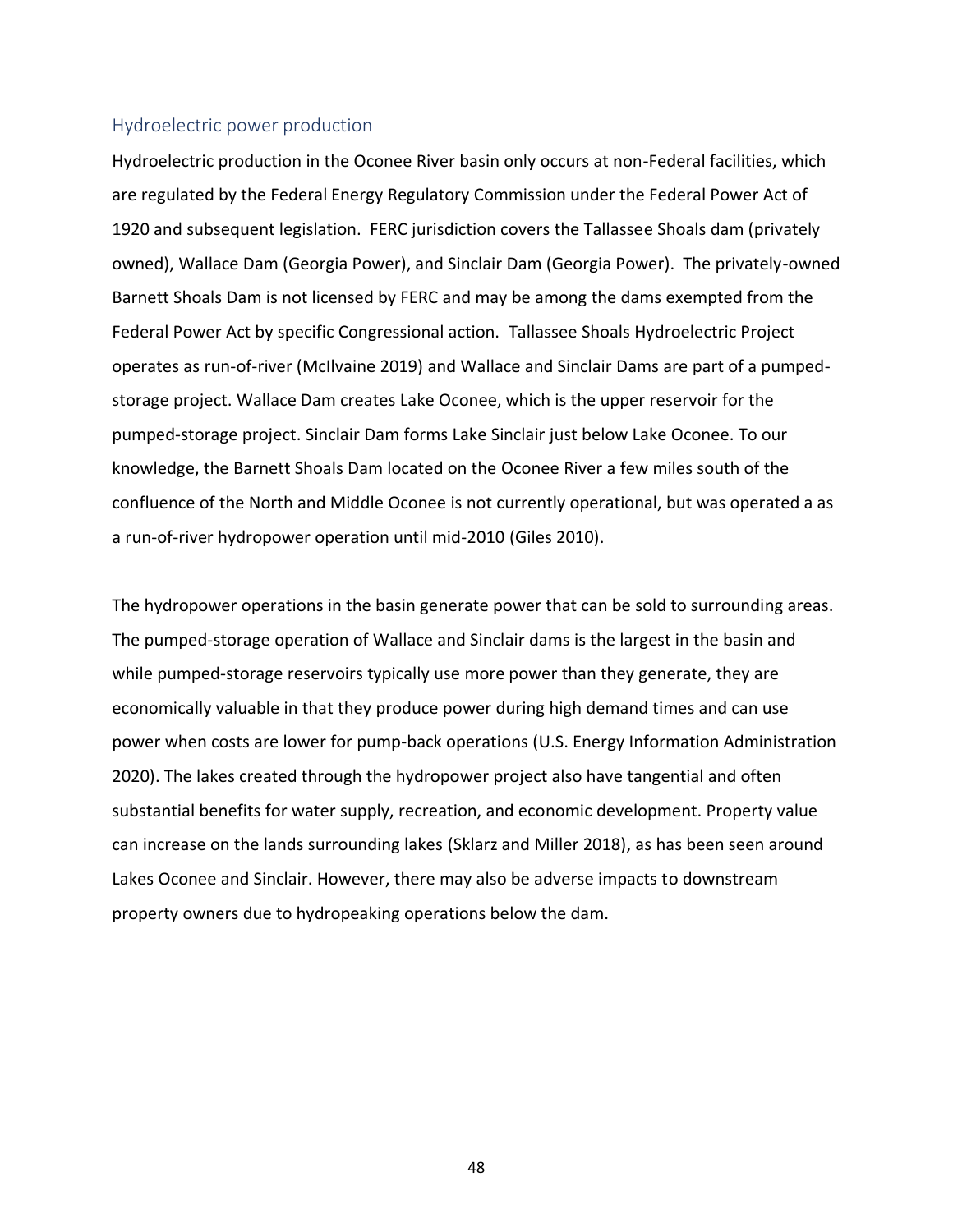| <b>Hydropower Project</b>                | <b>Minimum flow or lake</b><br>levels for generation or<br>pump operation | <b>Required minimum</b><br>outflow                     | Source(s)                            |
|------------------------------------------|---------------------------------------------------------------------------|--------------------------------------------------------|--------------------------------------|
| <b>Tallassee Shoals</b><br>Hydroelectric | 200 cfs                                                                   | 70 cfs, 138 cfs in May <sup>13</sup>                   | (LIHI, McIlvaine<br>2019)            |
| <b>Wallace Dam</b>                       | 337.2 ft, 335.5 ft, 334.5 ft,<br>and 333.8 ft                             | <b>NA</b>                                              | (Booth and Adams<br>2018)            |
| Sinclair Dam                             | 298.66 ft; 337.2 ft for<br>pump back operations                           | Decision rules based<br>on time of year and<br>inflows | (Booth and Adams<br>2018, FERC 2019) |

<span id="page-49-1"></span>*Table 7. Active hydropower operations on the mainstems of the Middle Oconee and Oconee Rivers.* 

## <span id="page-49-0"></span>Relation to flow

Constructing a dam on a river creates an impoundment, with a transition from flowing water (lotic) to a lake-like state (lentic). The water that is released from the dams downstream alters the magnitude, timing, and variability of flows. FERC license applications must be supported by an environmental report that describes the project's cumulative effects. Required details include streamflow records and flow regime characteristics, current and proposed dam operations, and minimum flow releases. Individual sections address project effects and actions to address impacts on various resources: water use and water quality; fish and aquatic resources; wetlands, riparian, and littoral habitat; rare, threatened and endangered species; recreation resources; and cultural resources. In the case of Tallassee Hydroelectric Project, a run-of-river operation, water is diverted around a section of the river channel (750 ft), referred to as the bypass section, and results in more stable and artificially low flows in that section of the river (McIlvaine 2019). Wallace and Sinclair Dams are both hydropeaking operations. Wallace Dam releases water into Lake Sinclair and then water is pumped back into Lake Oconee during off peak demand hours, which also results in relatively constant lake levels in Lake Oconee (between 435 ft. and 433.5 ft). The hydropeaking operations of Sinclair Dam release into the Oconee River, with a minimum flow requirements depending on the time of year and inflows to the project (FERC 2001). The minimum flows below Tallassee and Sinclair are established to maintain aspects of habitat for aquatic organisms, primarily fishes, during

<sup>&</sup>lt;sup>13</sup> Tallassee operation range is between 200-800cfs (LIHI, McIlvaine 2019)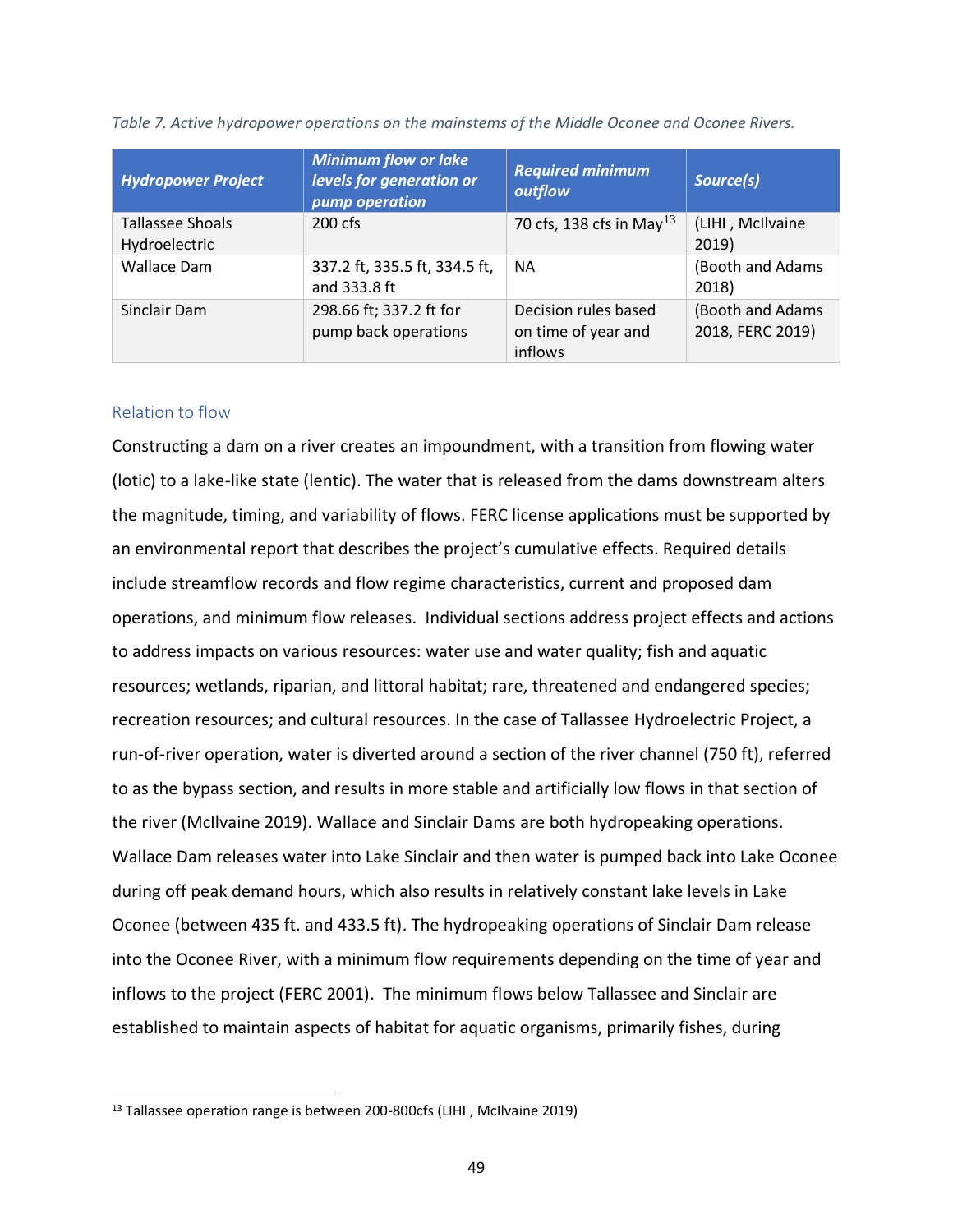periods of water diversion (Tallassee Dam) or when water is not being released for power generation (Sinclair Dam). Each of the hydropower projects also have minimum flow (Tallassee) or lake (Wallace and Sinclair) levels that are required to generate electricity [\(Table 8\)](#page-50-0).

<span id="page-50-0"></span>*Table 8. The minimum flow or lake levels for operation and the minimum outflow requirements for the three active hydropower projects in the Middle Oconee and Oconee Rivers.*

| <b>Hydropower Project</b>                | <b>Minimum flow or lake</b><br>levels for generation or<br>pump operation | <b>Required minimum</b><br>outflow                     | Source(s)                            |
|------------------------------------------|---------------------------------------------------------------------------|--------------------------------------------------------|--------------------------------------|
| <b>Tallassee Shoals</b><br>Hydroelectric | $200 \text{ cfs}$                                                         | 70 cfs, 138 cfs in May <sup>14</sup>                   | (LIHI, McIlvaine<br>2019)            |
| <b>Wallace Dam</b>                       | 337.2 ft, 335.5 ft, 334.5 ft,<br>and 333.8 ft                             | <b>NA</b>                                              | (Booth and Adams<br>2018)            |
| Sinclair Dam                             | 298.66 ft; 337.2 ft for<br>pump back operations                           | Decision rules based<br>on time of year and<br>inflows | (Booth and Adams<br>2018, FERC 2019) |

<sup>14</sup> Tallassee operation range is between 200-800cfs (LIHI , McIlvaine 2019)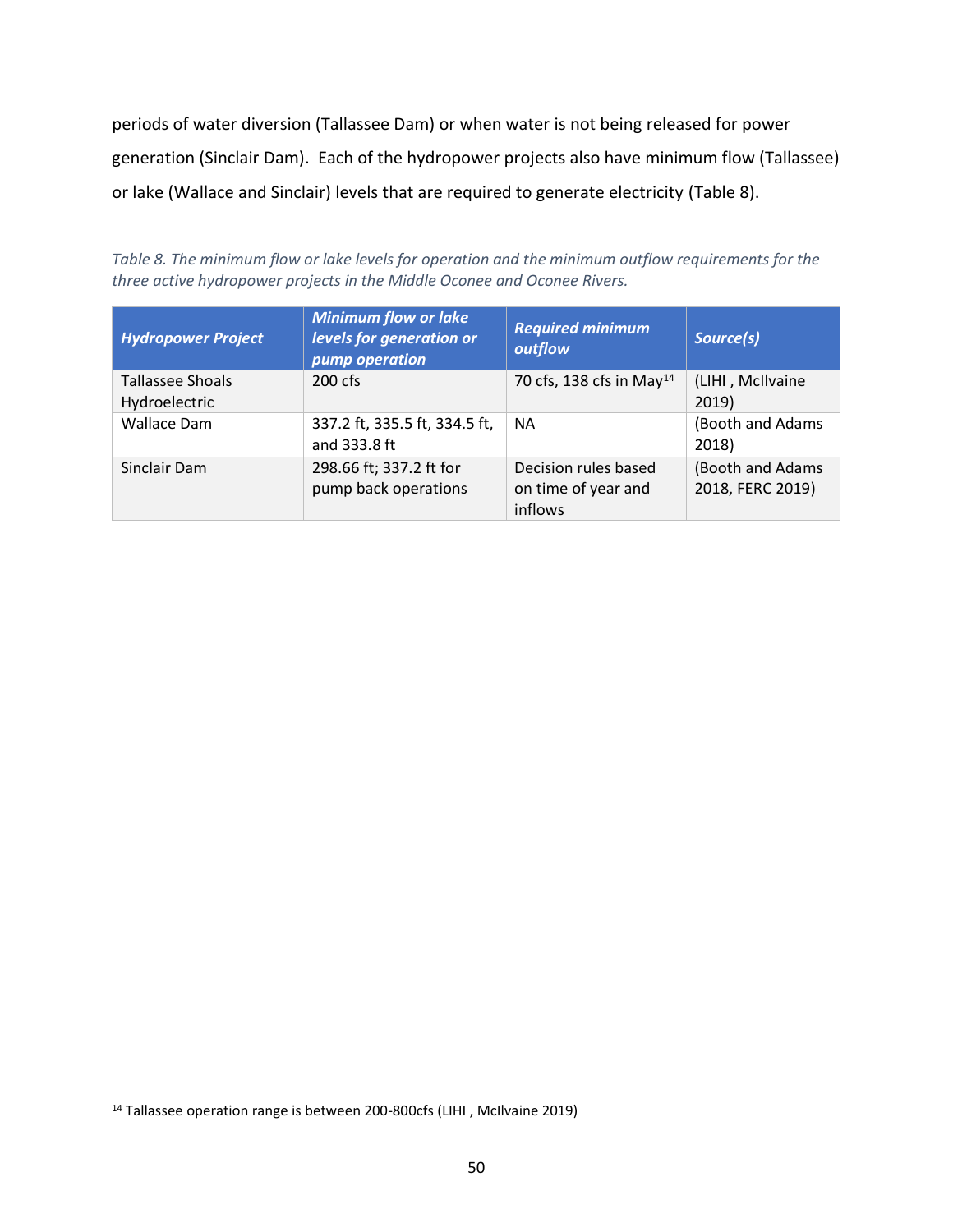## <span id="page-51-0"></span>**Conclusions**

The Oconee basin is a valuable resource, providing many benefits and uses which range from direct uses such as water supply and recreation to the supporting services that help to maintain or enhance other uses. In each section of the report, the relationship to flow was presented for each use, which allowed for the development of analogous flow relationships across uses to provide indicators suitable for assessing future water use scenarios. The functional flows (flows for species and habitat) presented for supporting services and biodiversity indicate some specific flow levels, as well as qualitative relationships where quantitative information was not available, that may be applicable to examine as benchmarks for change in flows over time or with changing demand in different parts of the basin. Similarly, the recreation section provides flow levels that have been identified for kayaking and canoeing in the upper portion of the basin, that may be deemed important to consider for planning if maintaining paddling opportunities is a priority. For recreation activities that are less directly dependent on flow, opportunities for types of flow-related data collection are presented. For the direct uses that currently have the most information available for planning purposes, water supply, wastewater discharge, and hydroelectric power production, some of the current flow levels used for planning have been included, such as the permitted low-flow limit for water withdrawals in the mainstems portion of the basin.

Basin-specific information from scientific papers and other reports have informed the understanding of flow relationships for specific uses. In some cases, sources helped to identify site-specific flows related to a use or benefit [\(Table 1,](#page-27-0) [Table 2,](#page-34-0) [Table 6,](#page-44-0) [Table 8\)](#page-50-0). The report also highlights areas where we do not have information, either broadly for a use or site-specific relationships. Given some of the gaps identified within sections and recognizing that some sites have been the focus of numerous studies while many others have not been studied directly, the information in this report should be viewed as a starting point and not an endpoint for understanding how flow relates to the uses and benefits in the Oconee basin. The information in the report and information gaps identified may be a useful starting point for future data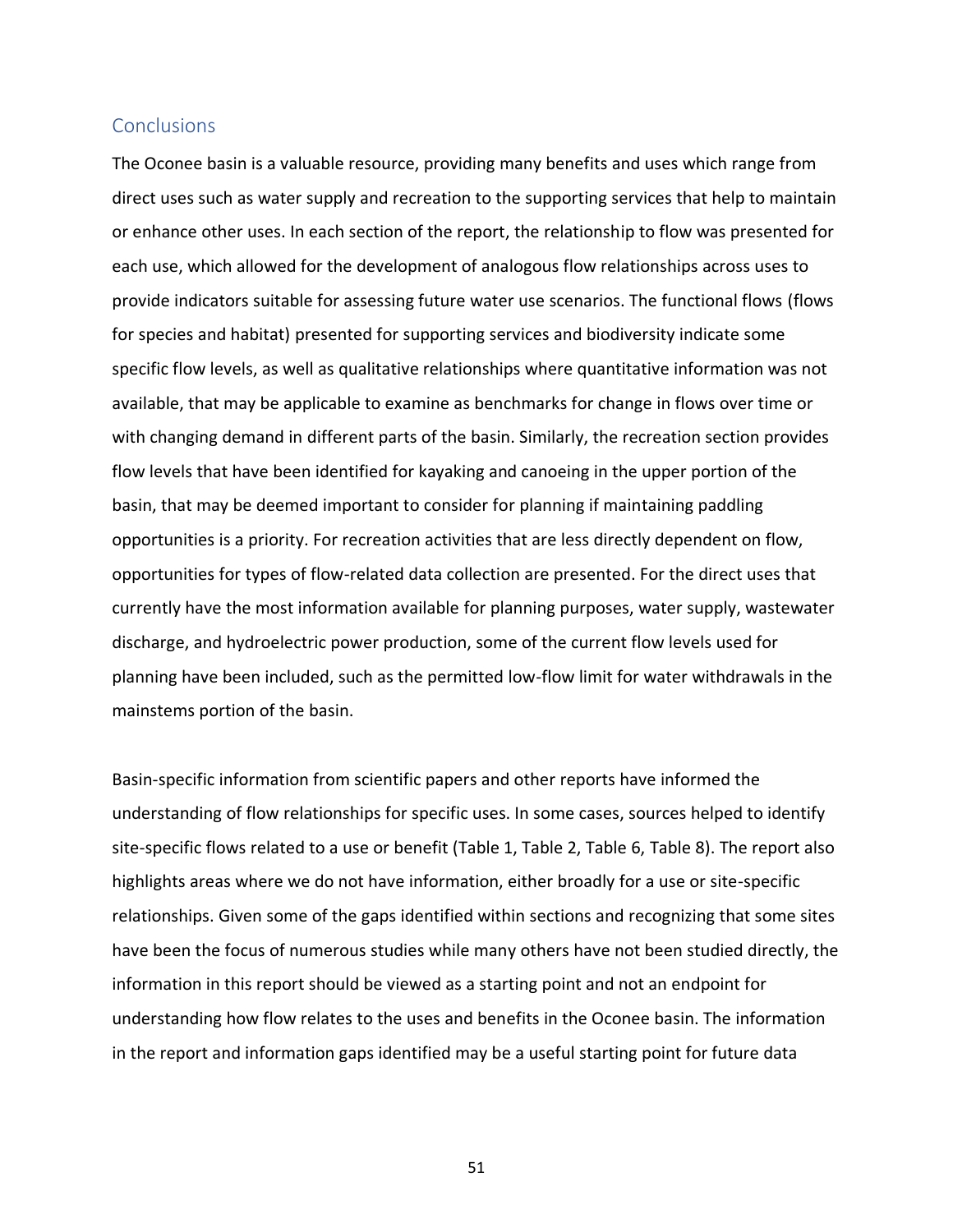collection to address areas of interest (both topically and locations) for future study and the types of data collection that could support or refine understanding for that area.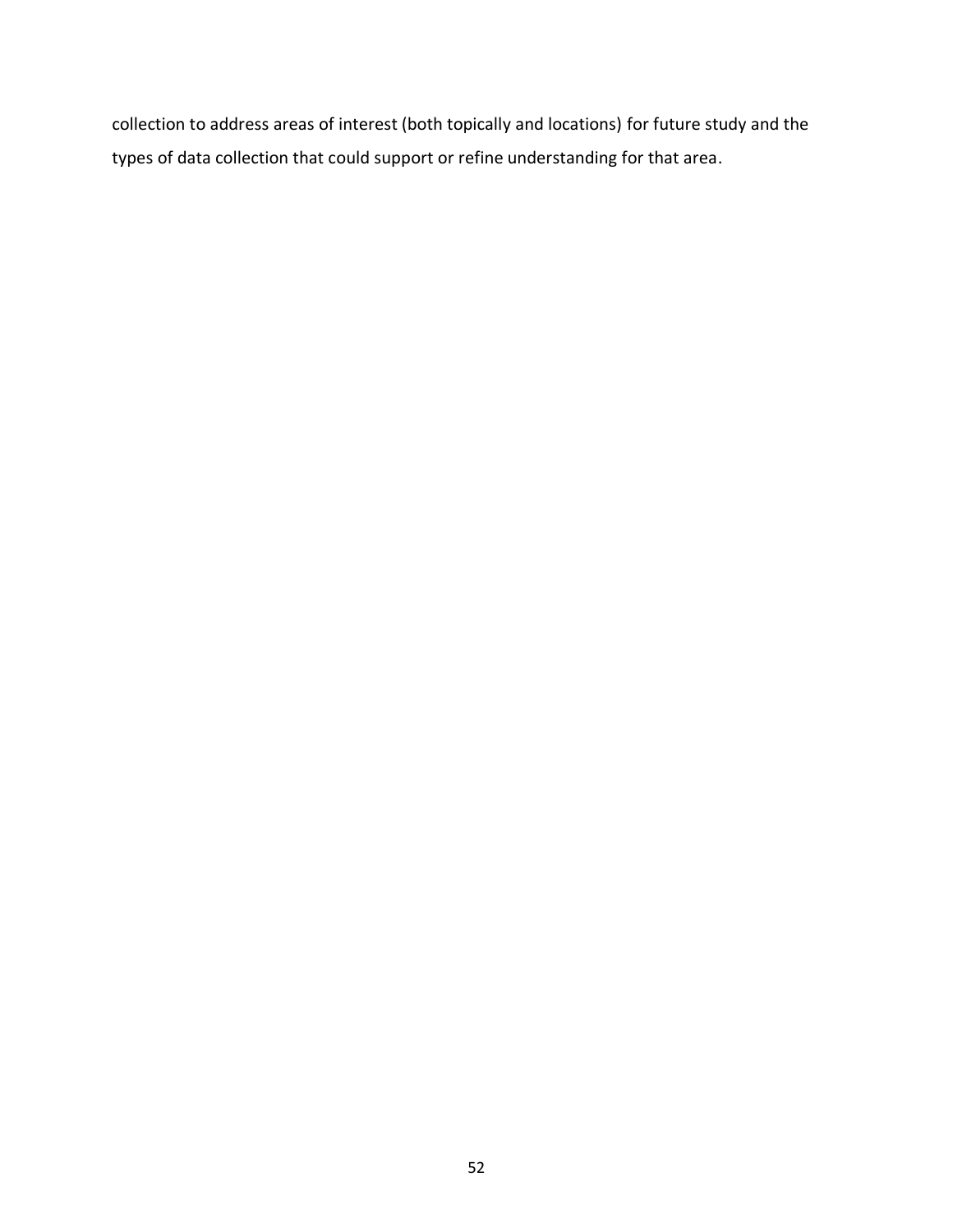# <span id="page-53-0"></span>References

- Abell, R. A., D. M. Olson, E. Dinerstein, P. T. Hurley, J. T. Diggs, W. Eichbaum, S. Walters, W. Wettengel, T. Allnutt, C. J. Loucks, and P. Hedao. 2000. Freshwater Ecoregions of North America a Conservation Assessment. Island Press, Washington, D. C.
- Alvarez, A. 2005. Channel Planform Dynamics of an Alluvical Tropical River. Texas A&M University, Austin, TX.
- American Whitewater. 2018. COMMENTS OF AMERICAN WHITEWATER REGARDING THE PRELIMINARY APPLICATION DOCUMENT AND REQUEST TO USE THE TRADITIONAL LICENSING PROCESS FOR THE TALLASSEE SHOALS HYDROELECTRIC PROJECT, FERC PROJECT 6951.
- Athens-Clarke Heritage Foundation. 2018. 61 Beech Haven Park.
- Bachoon, D. S., T. W. Nichols, K. M. Manoylov, and D. R. Oetter. 2009. Assessment of fecal pollution and relative algal abundances in Lakes Oconee and Sinclair, Georgia, USA. Lakes & Reservoirs: Research & Management **14**:139-149.
- Balkcom, G., T. Touchstone, K. Kammermeyer, V. Vansant, C. Martin, M. Van Brackle, G. Steele, and J. Bowers. undated. Waterfowl Management in Georgia. Georgia Department of Natural Resources.

[https://georgiawildlife.com/sites/default/files/wrd/pdf/management/Waterfowl\\_Management](https://georgiawildlife.com/sites/default/files/wrd/pdf/management/Waterfowl_Management_in_Georgia.pdf) [\\_in\\_Georgia.pdf.](https://georgiawildlife.com/sites/default/files/wrd/pdf/management/Waterfowl_Management_in_Georgia.pdf)

- Batzer, D., B. Gallardo, A. Boulton, and M. Whiles. 2016. Invertebrates of Temperate-Zone River Floodplains. Pages 451-492. Springer International Publishing.
- Benke, A., R. L. Henry, D. M. Gillespie, and R. J. Gunter. 1985. Importance of Snag Habitat for Animal Production in Southeastern Streams. Fisheries **10**:8-13.
- Benke, A. C., and J. Bruce Wallace. 2015. High secondary production in a Coastal Plain river is dominated by snag invertebrates and fueled mainly by amorphous detritus. Freshwater Biology **60**:236-255.
- Benke, A. C., I. Chaubey, G. M. Ward, and E. L. Dunn. 2000. Flood Pulse Dynamics of an Unregulated River Floodplain in the Southeastern U.S. Coastal Plain. **81**:2730.
- Benz, G. W., and D. E. Collins. 1997. Aquatic fauna in peril: the southeastern perspective. Lenz Design & Communications, Decatur, GA.
- Bhattacharjee, N., J. R. Willis, E. W. Tollner, and S. K. McKay. 2019. Habitat Provision Associated with Environmental Flows. EMRRP Technical Notes Collection. ERDC/TN EMRRP-SR-85., U.S. Army Engineer Research and Development Center, Vicksburg, Mississippi.
- BioS.T.E.A.M. 2021. About BioS.T.E.A.M. Jefferson City Schools STEAM Center.
- Board of Natural Resources. 2001. Water Issues White Paper. State of Georgia.
- Booth, E. A., and V. A. Adams. 2018. Lakes Oconee and Sinclair: Proposed Criteria Technical Support Document. Georgia Department of Natural Resources.
- Brinson, M. M., W. L. Nutter, R. Rheinhardt, and B. Pruitt. 1996. Background and Recommendations for Establishing Reference Wetlands in the Piedmont of the Carolinas and Georgia. Environmental Protection Agency, Research Triangle Park, North Carolina.
- Brittian, J., K. Manoylov, and S. Mutiti. 2012. Monitoring Water Quality in the Lower Oconee River. Georgia Journal of Science **70**:179-189.
- Brown, T. C., J. G. Taylor, and B. Shelby. 1991. Assessing the Direct Effects of Streamflow on Recreation: A Literature Review. American Water Resources Association **27**:979-989.
- Bunn, S. E., and A. H. Arthington. 2002. Basic Principles and Ecological Consequences of Altered Flow Regimes for Aquatic Biodiversity. Environmental Management **30**:492-507.
- Burkhead, N. M., and H. L. Jelks. 2001. Effects of Suspended Sediment on the Reproductive Success of the Tricolor Shiner, a Crevice-Spawning Minnow. Transactions of the American Fisheries Society: 959-968.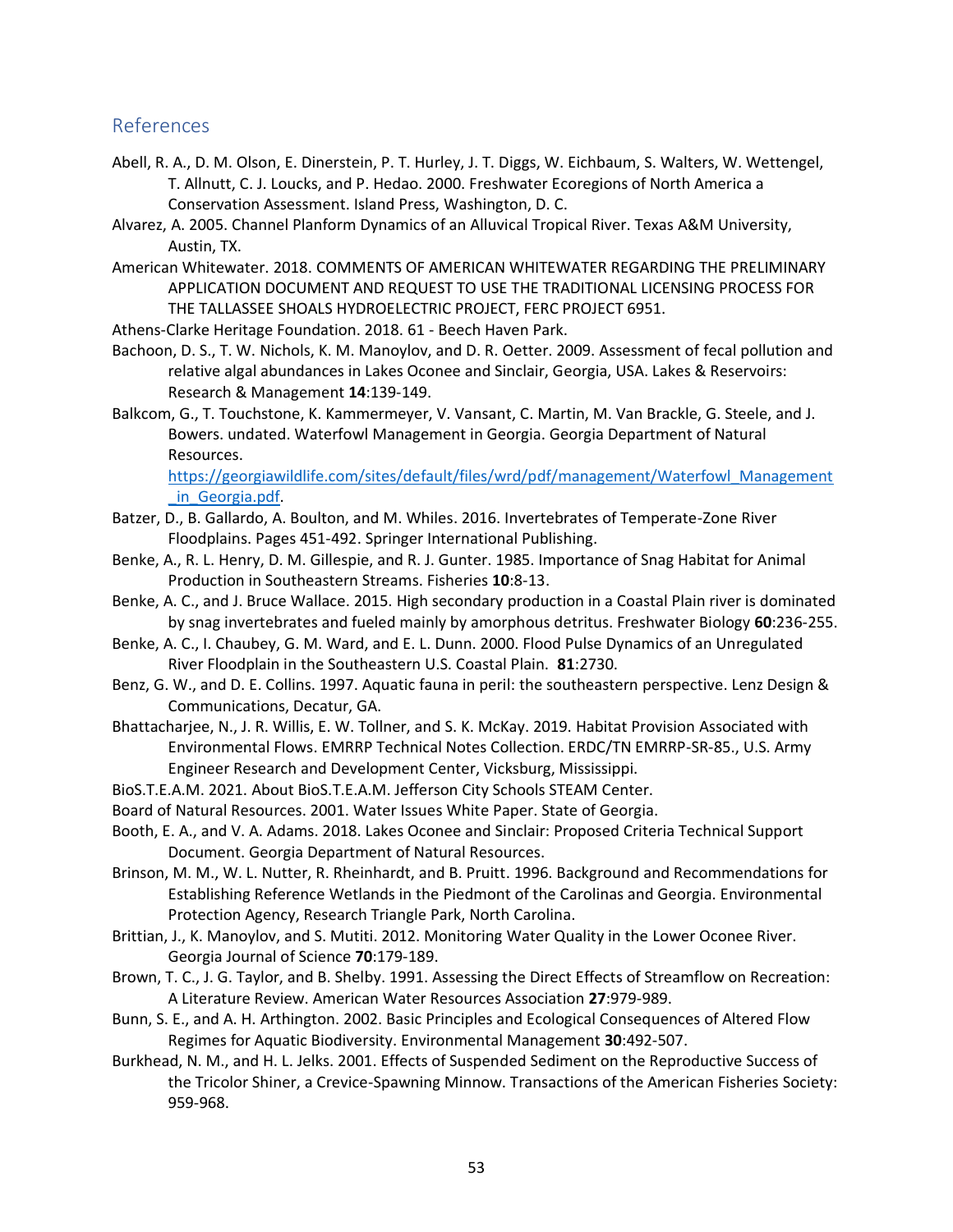- Burt, C., D. S. Bachoon, K. Manoylov, and M. Smith. 2013. The impact of cattle farming best management practices on surface water nutrient concentrations, faecal bacteria and algal dominance in the Lake Oconee watershed. Water and Environment Journal **27**:207-215.
- Cattaneo, F., G. Carrel, N. Lamouroux, and P. Breil. 2001. Relationship between hydrology and cyprinid reproductive success in the Lower Rhone at Montelimar, France. Archiv Fur Hydrobiologie **151**:427-450.
- CDM Smith. 2020. Update of Georgia Energy Sector Water Demand Forecast. Georgia Environmental Protection Division.
- Cho, S., L. M. Hiott, J. B. Barrett, E. A. McMillan, S. L. House, S. B. Humayoun, E. S. Adams, C. R. Jackson, and J. G. Frye. 2018. Prevalence and characterization of Escherichia coli isolated from the Upper Oconee Watershed in Northeast Georgia. PLOS ONE **13**:e0197005.
- Clarke, S. J. 2002. Vegetation growth in rivers: influences upon sediment and nutrient dynamics. Progress in Physical Geography **26**:159-172.
- Cook, J. 2019. Oconee River User's Guide. University of Georgia Press, Athens, GA.
- Council, U. O. 2017. Upper Oconee Regional Water Plan. Upper Oconee Regional Water Planning Council.
- Cox, B. V., and T. C. Rasmussen. 1999. Daily Sediment Loads in the North Oconee River. *in* Georgia Water Resources Conference K. J. Hatcher, editor, University of Georgia, Athens, GA.
- Craven, S. W., J. T. Peterson, M. C. Freeman, T. J. Kwak, and E. Irwin. 2010. Modeling the Relations Between Flow Regime Components, Species Traits, and Spawning Success of Fishes in Warmwater Streams. Environmental Management **46**:181-194.
- DCA. 2004. Backyard Buffers Protecting Habitat and Water Quality. Georgia Department of Community Affairs.
- Dearmont, D., B. A. McCarl, and D. A. Tolman. 1998. Costs of water treatment due to diminished water quality: A case study in Texas. Water Resources Research **34**:849-853.
- Dephilip, M., and T. Moberg. 2010. Ecosystem flow recommendations for the Susquehanna River basin. The Nature Conservancy Harrisburg, PA.
- EA Engineering, S., and Technology, Inc.,. 1994. Sinclair Hydroelectric Project Relicensing Technical Studies (FERC Project No. 1951), Oconee River Instream Flow Study. Georgia Power Company, Atlanta, Georgia.
- Edwards, L., J. Ambrose, K. L. Kirkman, H. O. Nourse, and C. Nourse. 2013. The Natural Communities of Georgia. University of Georgia Press, Athens, Georgia.
- Eggert, S., D. Wenner, D. Conners, E. Little, M. Ruhlmann, and L. Wayo. 2005. EFFECTS OF TROPICAL DEPRESSIONS IVAN AND JEANNE ON WATER QUALITY OF THE UPPER OCONEE RIVER BASIN: RESULTS FROM A WATERSHED GROUP MONITORING PROGRAM *in* Georgia Water Resources Conference, K. J. Hatcher, editor, University of Georgia, Athens, GA.
- Elkins, D., S. C. Sweat, B. R. Kuhajda, A. L. George, K. S. Hill, and S. J. Wenger. 2019. Illuminating hotspots of imperiled aquatic biodiversity in the southeastern US. Global Ecology and Conservation **19**.
- Evans, J. W. 1994. A Fisheries Survey of the Oconee River Between Sinclair Dam and Dublin, Georgia. Georgia Department of Natural Resources, Social Circle, Georgia.
- Fabrizio, L., W. Conner, and B. Sapp. 2012. STATUS OF PRIVATE CYPRESS WETLAND FORESTS IN GEORGIA: Alternatives for Conservation and Restoration. Southern Environmental Law Center, Atlanta, Georgia.
- Feld, C. K., M. R. Fernandes, M. T. Ferreira, D. Hering, S. J. Ormerod, M. Venohr, and C. Gutierrez-Canovas. 2018. Evaluating riparian solutions to multiple stressor problems in river ecosystems - A conceptual study. Water Resources **139**:381-394.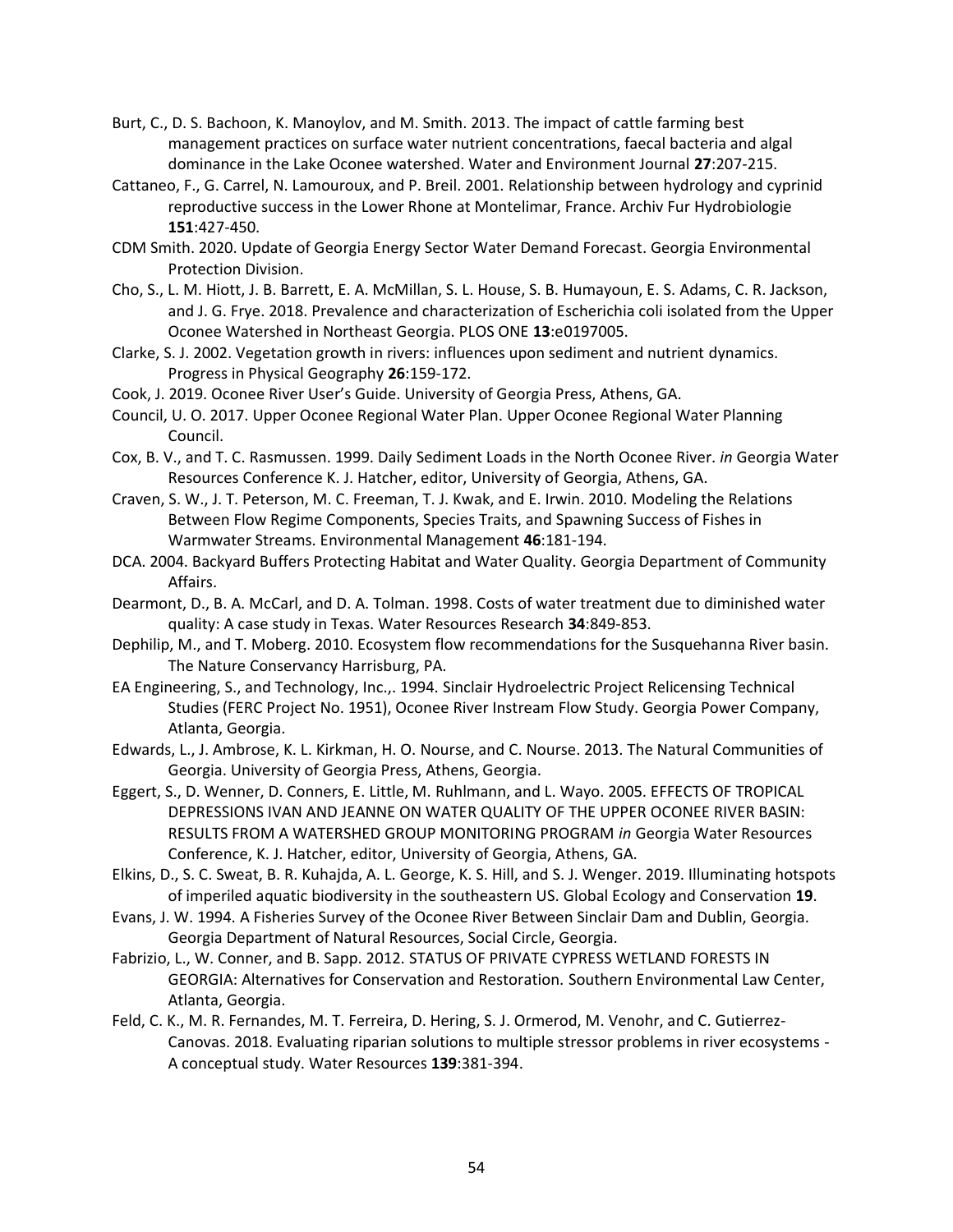- FERC. 2001. ORDER ON COMPLAINT AND AMENDING LICENSE Lester C. Reed vs. Georgia Power Company. Project No. 1951-079. UNITED STATES OF AMERICA 97 FERC ¶ 61,175 FEDERAL ENERGY REGULATORY COMMISSION
- FERC. 2019. Environmental Assessment for Hydropower License: Wallace Dam Pumped Storage Project. Federal Energy Regulatory Commission, Office of Energy Projects Division of Hydropower Licensing.
- Ferguson, B. K. 1999. The Alluvial History and Environmental Legacy of the Abandoned Scull Shoals Mill. Landscape Journal **18**:147-159.
- Fisher, D. S., J. L. Steiner, D. M. Endale, J. A. Stuedemann, H. H. Schomberg, A. J. Franzluebbers, and S. R. Wilkinson. 2000. The relationship of land use practices to surface water quality in the Upper Oconee Watershed of Georgia. Forest Ecology and Management **128**:39-48.
- Freeman, M. C., and P. A. Marcinek. 2006. Fish assemblage responses to water withdrawals and water supply reservoirs in piedmont streams. Environmental Management **38**:435-450.
- Georgia Department of Natural Resources (GADNR). 1976. Environmental Corridor Study. Environmental Protection Division, Atlanta, Georgia.
- Georgia Council on American Indian Concerns. 2021. Department of Natural Resources, Stockbridge, Georgia. [https://georgiaindiancouncil.com.](https://georgiaindiancouncil.com/)
- Georgia Environmental Protection Division (GAEPD). 2007. Total Maximum Daily Load Evaluation for Thirty-Two Stream Segments in the Oconee River Basin for Sediment (Biota Impacted). Georgia Environmental Protection Division, Atlanta, Georgia.
- GAEPD. 2017. Review Draft Synopsis Report Assimilative Capacity Resource Assessment. Georgia Environmental Protection Division, Atlanta, Georgia.
- GAEPD. 2020a. Water Quality in Georgia 2018-2019 (2020 Integrated 305b/303d Report). Department of Natural Resources.
- GAEPD. 2020b. Non-Farm Surface Water Withdrawal Permit List. Georgia Environmental Protection Division, Atlanta, Georgia. [https://epd.georgia.gov/watershed-protection-branch-lists.](https://epd.georgia.gov/watershed-protection-branch-lists)
- GAEPD. 2020c. Farm Water Withdrawal Permit List. Georgia Environmental Protection Division, Atlanta, Georgia. [https://epd.georgia.gov/watershed-protection-branch-lists.](https://epd.georgia.gov/watershed-protection-branch-lists)
- GAEPD. 2021a. 2020 Oconee Reported Withdrawals. Georgia Environmental Protection Division, Atlanta, Georgia. [https://epd.georgia.gov/watershed-protection-branch-lists.](https://epd.georgia.gov/watershed-protection-branch-lists)
- GAEPD. 2021b. Wastewater Permits. Georgia Environmental Protection Division, Atlanta, Georgia. [https://epd.georgia.gov/watershed-protection-branch-lists.](https://epd.georgia.gov/watershed-protection-branch-lists)
- Galatowitsch, M. L., and D. P. Batzer. 2011. Benefits and costs of Leptophlebia (Ephemeroptera) mayfly movements between river channels and floodplain wetlands. Canadian Journal of Zoology **89**:714-723.
- Georgia Museum of Natural History. 2021. Fishes of Georgia. http://fishesofgeorgia.uga.edu/.
- Georgia Power Company. 2017. Candidate Conservation Agreement (CCA) for Mollusks of the Altamaha River Basin, Georgia. https://georgiawildlife.com/sites/default/files/wrd/pdf/AltamahaCCA\_presigned%20Final-bestcopytoread.pdf
- Georgia River Network. 2018a. Oconee River. https://garivers.org/oconee-river/.
- Georgia River Network. 2018b. Water Trails and Paddling. https://garivers.org/water-trails-andpaddling/.
- Giles, B. 2010. Power company's lease at Barnett Shoals Dam expires. The Oconee Enterprise, Watkinsville, Georgia.
- Grantham, T., J. F. Mount, E. D. Stein, and S. M. Yarnell. 2020. Making the Most of Water for the Environment: A Functional Flows Approach for California's Rivers. Public Policy Institute of California.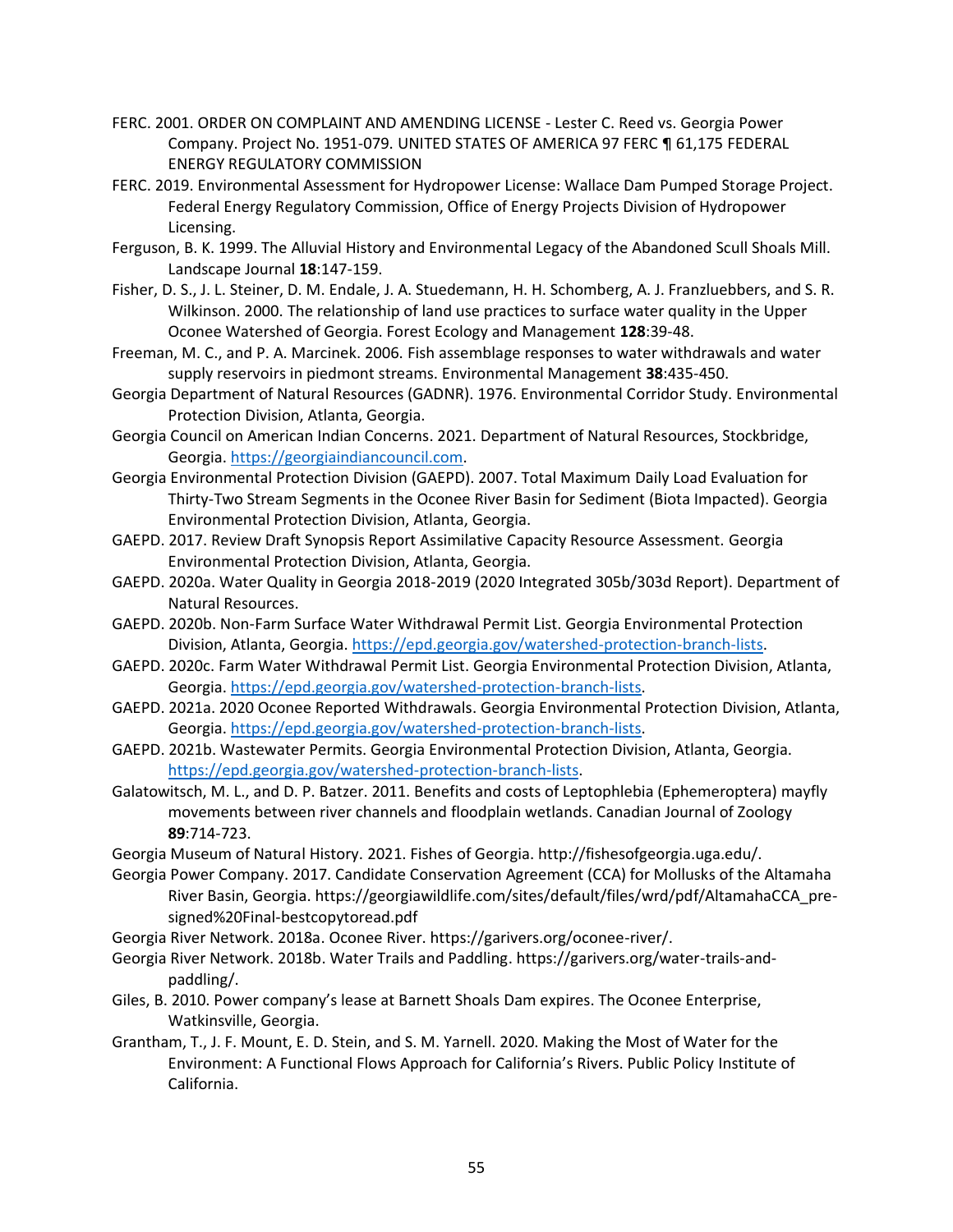Greis, J. G., M. J. Brown, and J. W. Bentley. 2012. Cypress facts for the South, 2010 - forest inventory and analysis factsheet. e-Science Update SRS-010.*in* S. R. S. U.S. Department of Agriculture Forest Service, editor., Asheville, NC.

Grubaugh, J. W., and J. B. Wallace. 1995. Functional structure and production of the benthic community in a Piedmont river: 1956-1957 and 1991-1992. Limnology and Oceanography **40**:490-501.

Hall County. 2021. Healan's-Head's Mill Park Master Plan.

Heberling, M. T., C. T. Nietch, H. W. Thurston, M. Elovitz, K. H. Birkenhauer, S. Panguluri, B. Ramakrishnan, E. Heiser, and T. Neyer. 2015. Comparing drinking water treatment costs to source water protection costs using time series analysis. Water Resources Research **51**:8741- 8756.

Hupp, C. R., G. B. Noe, and E. R. Schenk. 2010. FLOODPLAINS, EQUILIBRIUM, AND FLUVIAL GEOMORPHIC IMPACTS OF HUMAN ALTERATIONS.*in* 2nd Joint Federal Interagency Conference, Las Vegas, NV.

Jackson, C. R., J. K. Martin, D. S. Leigh, and L. T. West. 2005. A southeastern piedmont watershed sediment budget: Evidence for a multi-millennial agricultural legacy. Journal of Soil and Water Conservation **60**.

Jacobson, R. B., and D. L. Galat. 2008. Design of a naturalized flow regime-an example from the Lower Missouri River, USA. Ecohydrology **1**:81-104.

Jennings, C. A., E. W. Dilts, J. L. Shelton, and R. C. Peterson. 2010. Fine sediment affects on survival to emergence of robust redhorse. Environmental Biology of Fishes **87**:43-53.

Jones, N. E., and I. C. Petreman. 2012. Relating extremes of flow and air temperature to stream fish communities. Ecohydrology.

Junk, W. J., P. B. Bayley, and R. E. Sparks. 1989. The Flood Pulse Concept in River-Floodplain Systems. Canadian Journal of Fisheries and Aquatic Sciences:110-127.

Katz, R. A. 2009. ABUNDANCE AND SURVIVAL OF COMMON BENTHIC BIOTA IN A RIVER AFFECTED BY WATER DIVERSION DURING AN HISTORIC DROUGHT. MS. University of Georgia.

Katz, R. A., and M. C. Freeman. 2015. Evidence of population resistance to extreme low flows in a fluvialdependent fish species. Canadian Journal of Fisheries and Aquatic Sciences **72**:1776-1787.

Keitel, J., D. Zak, and M. Hupfer. 2016. Water level fluctuations in a tropical reservoir: the impact of sediment drying, aquatic macrophyte dieback, and oxygen availability on phosphorus mobilization. Environ Sci Pollut Res Int **23**:6883-6894.

Kleinschmidt Associates. 2021. Study Report: Tallassee Shoals Hydroelectric Project (FERC No. 6951).

Lee, S. W., S. J. Hwang, S. B. Lee, H. S. Hwang, and H. C. Sung. 2009. Landscape ecological approach to the relationships of land use patterns in watersheds to water quality characteristics. Landscape and Urban Planning **92**:80-89.

LIHI. LIHI Certificate #12 - Tallassee Shoals Project, Georgia. Low Impact Hydropower Institute.

Lubinski, K. S., and J. W. Barko. 2003. Upper Mississippi River - Illinois Waterway System Navigation Feasibility Study: Environmental Science Panel Report: Interim Report for the Upper Mississippi River - Illinois Waterway System Navigation Study. U.S. Army Corps of Engineers, Rock Island, IL.

McClain, M. E., R. E. Bilby, and F. J. Triska. 1998. Nutrient Cycles and Responses to Disturbance. Pages 347-372 River Ecology and Management.

McIlvaine, P. 2019. REVIEW OF APPLICATION FOR RE-CERTIFICATION BY THE LOW IMPACT HYDROPOWER INSTITUTE OF THE TALLASSEE SHOALS HYDROELECTRIC FACILITY. Low Impact Hydropower Institute.

McKay, S. K., M. C. Freeman, and A. P. Covich. 2016. Application of Effective Discharge Analysis to Environmental Flow Decision-Making. Environ Manage **57**:1153-1165.

Meyer, J. L., M. Alber, W. Duncan, M. C. Freeman, C. Hale, C. R. Jackson, C. A. Jennings, M. Palta, E. Richardson, R. R. Sharitz, J. Sheldon, and R. Weyers. 2003. Summary Report Supporting the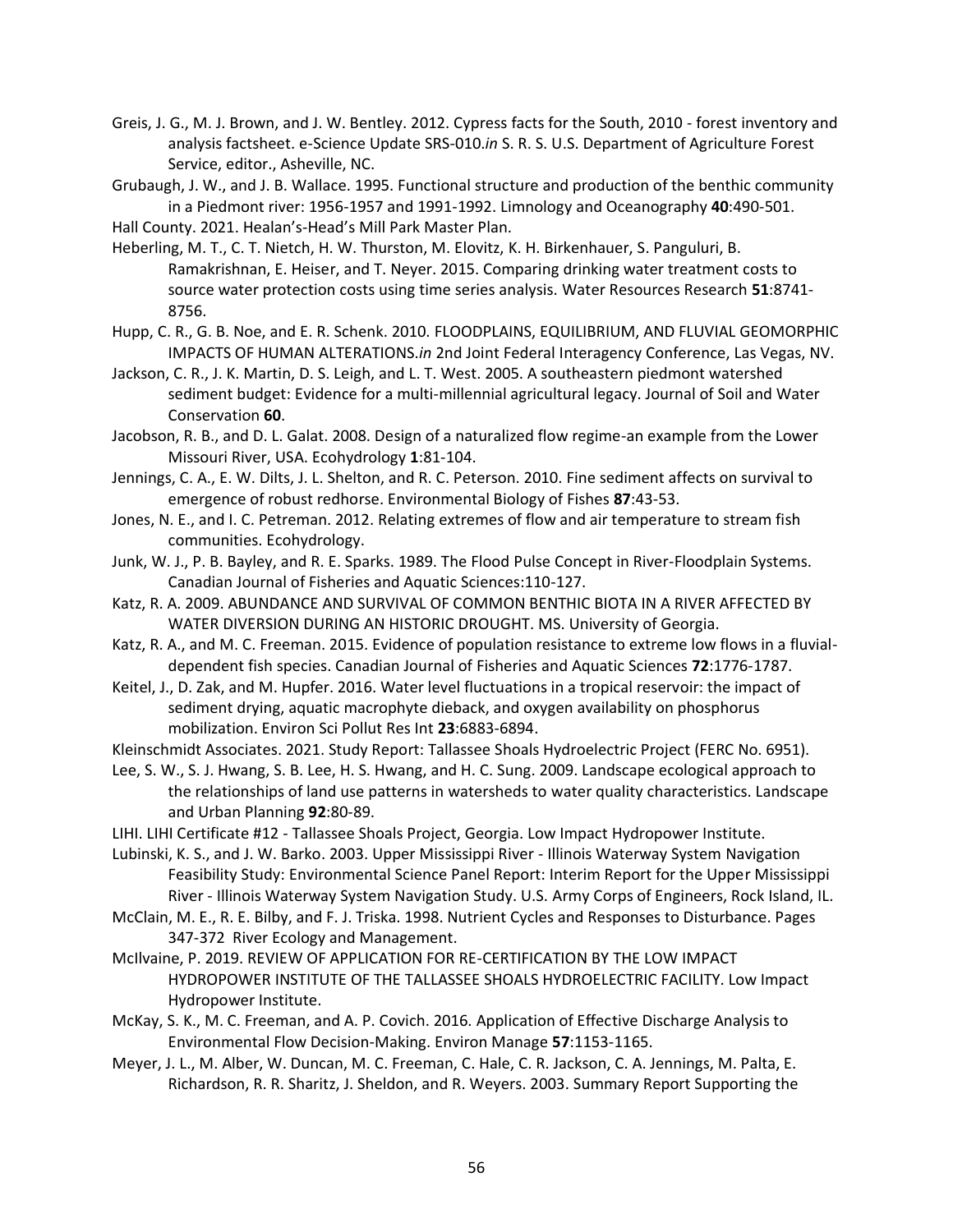Development of Ecosystem Flow Recommendations for the Savannah River below Thurmond Dam. University of Georgia, Athens, GA.

- Morales, K. 2014. Beech Haven Greenspace Could Be a National Treasure Flagpole, Athens, GA.
- Mukundan, R., D. E. Radcliffe, and J. C. Ritchie. 2011. Channel stability and sediment source assessment in streams draining a Piedmont watershed in Georgia, USA. Hydrological Processes **25**:1243- 1253.
- Naiman, R. J., and H. Decamps. 1997. Ecology of Interfaces: Riparian Zones. Annual Review of Ecology and Systematics **28**.
- Nelson, D. J., and D. C. Scott. 1962. Role of Detritus in The Productivity of a Rock-Outcrop Community in a Piedmont Stream Limnology and Oceanography **7**:396-413.
- Nilsson, C., and B. M. Renöfält. 2008. Linking Flow Regime and Water Quality in Rivers: a Challenge to Adaptive Catchment Management. Ecology and Society **13**:18.
- Oconee River Watershed Partnership. undated. Oconee River Watershed Partnership. https://www.oconeeriverpartnership.com/.
- Pahl, J. 2009. EFFECTS OF FLOW ALTERATION ON THE AQUATIC MACROPHYTE PODOSTEMUM CERATOPHYLLUM (RIVERWEED); LOCAL RECOVERY POTENTIAL AND REGIONAL MONITORING STRATEGY. Thesis - MS.
- Palta, M. M., T. W. Doyle, C. R. Jackson, J. L. Meyer, and R. R. Sharitz. 2011. Changes in Diameter Growth of Taxodium distichum in Response to Flow Alterations in the Savannah River. Wetlands **32**:59- 71.
- Perkin, J. S., T. A. Starks, C. A. Pennock, K. B. Gido, G. W. Hopper, and S. C. Hedden. 2019. Extreme drought causes fish recruitment failure in a fragmented Great Plains riverscape. Ecohydrology:e2120.
- Porter, K. 2014. Tallassee Forest Inventories, Baseline Data and Recommendations by Contributors. University of Georgia, Athens, GA.
- Price, J. I., and M. T. Heberling. 2018. The Effects of Source Water Quality on Drinking Water Treatment Costs: A Review and Synthesis of Empirical Literature. Ecological Economics **151**:195-209.
- Purvis, E., and D. Wenner. 2005. EVALUATION OF PHOSPHATE, AND ESCHERICHIA COLI CONCENTRATIONS DURING A SPRING STORM IN THE NORTH OCONEE RIVER, ATHENS, GEORGIA.*in* Georgia Water Resources Conference, University of Georgia, Athens, GA.
- Robert, A. 2014. River Processes: An Introduction to Fluvial Dynamics. Routledge, Abingdon, England.
- Ruetz III, C. R., and C. A. Jennings. 2000. Swimming Performance of Larval Robust Redhorse Moxostoma robustum and Low-Velocity Habitat Modeling in the Oconee River, Georgia. Transactions of the American Fisheries Society **129**:398-407.
- Ruhlman, M. B., and W. L. Nutter. 1999. CHANNEL MORPHOLOGY EVOLUTION AND OVERBANK FLOW IN THE GEORGIA PIEDMONT1. JAWRA Journal of the American Water Resources Association **35**:277-290.
- Saha, U., L. Sonon, Risse, M. Marker, and D. Kissle. 2018. Water Quality and Common Treatments for Private Drinking Water Systems. UGA Extension Bulletin **939**.
- Sandy Creek Nature Center. Athens Clarke County Unified Government. Athens, Georgia. [https://www.accgov.com/2774/Sandy-Creek-Nature-Center.](https://www.accgov.com/2774/Sandy-Creek-Nature-Center)
- Seaber, P. R., F. P. Kapinos, and G. L. Knapp. 1987. Hydrologic Unit Maps: U.S. Geological Survey Water-Supply Paper 2294.*in* U.S. Department of the Interior, editor.
- Sharitz, R. R., R. L. Schneider, and L. C. Lee. 1990. Composition and regeneration of a disturbed river floodplain forest in South Carolina. Ecological Processes and Cumulative Impacts: Illustrated by Bottomland Hardwood Wetland Ecosystems. Lewis Publishers, Chelsea, MI.
- Sklarz, M., and N. Miller. 2018. The Impact of Waterfront Location on Residential Home Values. Collateral Analytics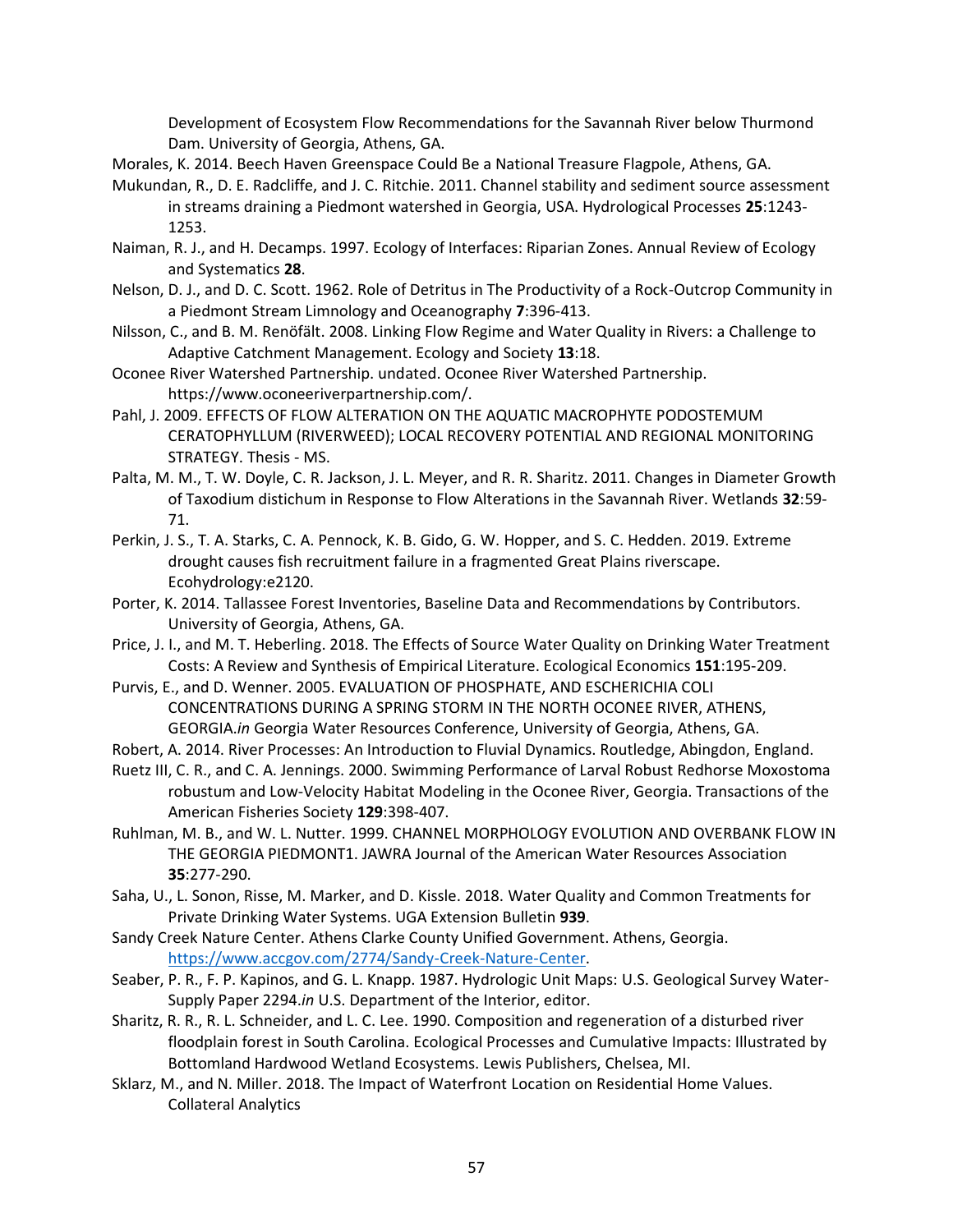Souther, R. F., and G. P. Shaffer. 2000. The effects of submergence and light on two age classes of bald cypress (Taxodium distichum (L.) Richard) seedlings. Wetlands **20**:697-706.

- Sutherland, A. B. 2007. Effects of increased suspended sediment on the reproductive success of an upland crevice spawning minnow. Transactions of the American Fisheries Society:416-422.
- Townsend, P. A. 2001. Relationships between vegetation patterns and hydroperiod on the Roanoke River Floodplain, N.C. Plant Ecology **156**.
- Tran, C. P., R. W. Bode, A. J. Smith, and G. S. Kleppel. 2010. Land-use proximity as a basis for assessing stream water quality in New York State (USA). Ecological Indicators **10**:727-733.
- Trimble, S. W. 1969. Culturally Accelerated Sedimentation on the Middle Georgia Piedmont. University of Georgia, Athens, GA.
- Tronstad, L. M., B. P. Tronstad, and A. C. Benke. 2007. Aerial colonization and growth: rapid invertebrate responses to temporary aquatic habitats in a river floodplain. Journal of the North American Benthological Society **26**:460-471.
- U.S. Energy Information Administration. 2020. Georgia State Profile and Energy Estimates. https://www.eia.gov/state/analysis.php?sid=GA
- UOWN. 2017. Upper Oconee Watershed Network. http://uown.org/UOWN-Wordpress/
- Upper Oconee Water Trail. 2017. About the Upper Oconee. http://uowt.org/about-uowt/
- USSC (United States Study Commission). 1963. Altamaha Basin. Appendix 3. Plan for the development of land and water resources of southeast river basins. Washington, D.C.
- Vila-Costa, M., C. Pulido, E. Chappuis, A. Calviño, E. O. Casamayor, and E. Gacia. 2016. Macrophyte landscape modulates lake ecosystem-level nitrogen losses through tightly coupled plantmicrobe interactions. Limnology and Oceanography **61**:78-88.
- Whittaker, D., B. Shelby, W. Jackson, and R. Beschta. 1993. Instream Flows for Recreation: A Handbook on Concepts and Research Methods. National Park Service.
- Wildlife Resources Division. undated. Georgia Biodiversity Portal. Department of Natural Resources. https://www.georgiabiodiversity.org/natels/home
- Wildlife Resources Division. 2020. Fact Sheet. Georgia Department of Natural Resources. https://georgiawildlife.com/sites/default/files/wrd/pdf/2019%20Fact%20Sheet.pdf
- Wildlife Resources Division. 2021a. Georgia Rare Species & Natural Community Data. Georgia Department of Natural Resources. https://georgiawildlife.com/conservation/species-of-concern.
- Wildlife Resources Division. 2021b. Fishing Forecast Lake Oconee. Georgia Department of Natural Resources.

https://gadnrwrd.maps.arcgis.com/apps/MapJournal/index.html?appid=f7d517b73a5849c3b53 86010cbe070c9

Wildlife Resources Division. 2021c. Fishing Forecast - Lake Sinclair. Georgia Department of Natural Resources.

https://gadnrwrd.maps.arcgis.com/apps/MapJournal/index.html?appid=9ee51cf0ba3f4987b649 ce5742e31e9a

Wildlife Resources Division. 2021d. Fishing Forecast - Oconee River. Georgia Department of Natural Resources.

https://gadnrwrd.maps.arcgis.com/apps/MapJournal/index.html?appid=8ee1220c6b524175bab cc320594bc3c7

- Wildlife Resources Division. 2021e. Georgia Bass Slam. Georgia Department of Natural Resources. https://georgiawildlife.com/fishing/angler-resources/GeorgiaBassSlam
- Williams, M. 1992. ARCHAEOLOGICAL EXCAVATIONS AT SCULL SHOALS MOUNDS (9GE4) 1983 and 1985. Lamar Institute **1**.
- Williams, M. 1996. ARCHAEOLOGICAL INVESTIGATIONS AT THE SAWYER SITE (9LS1). Lamar Institute **32**.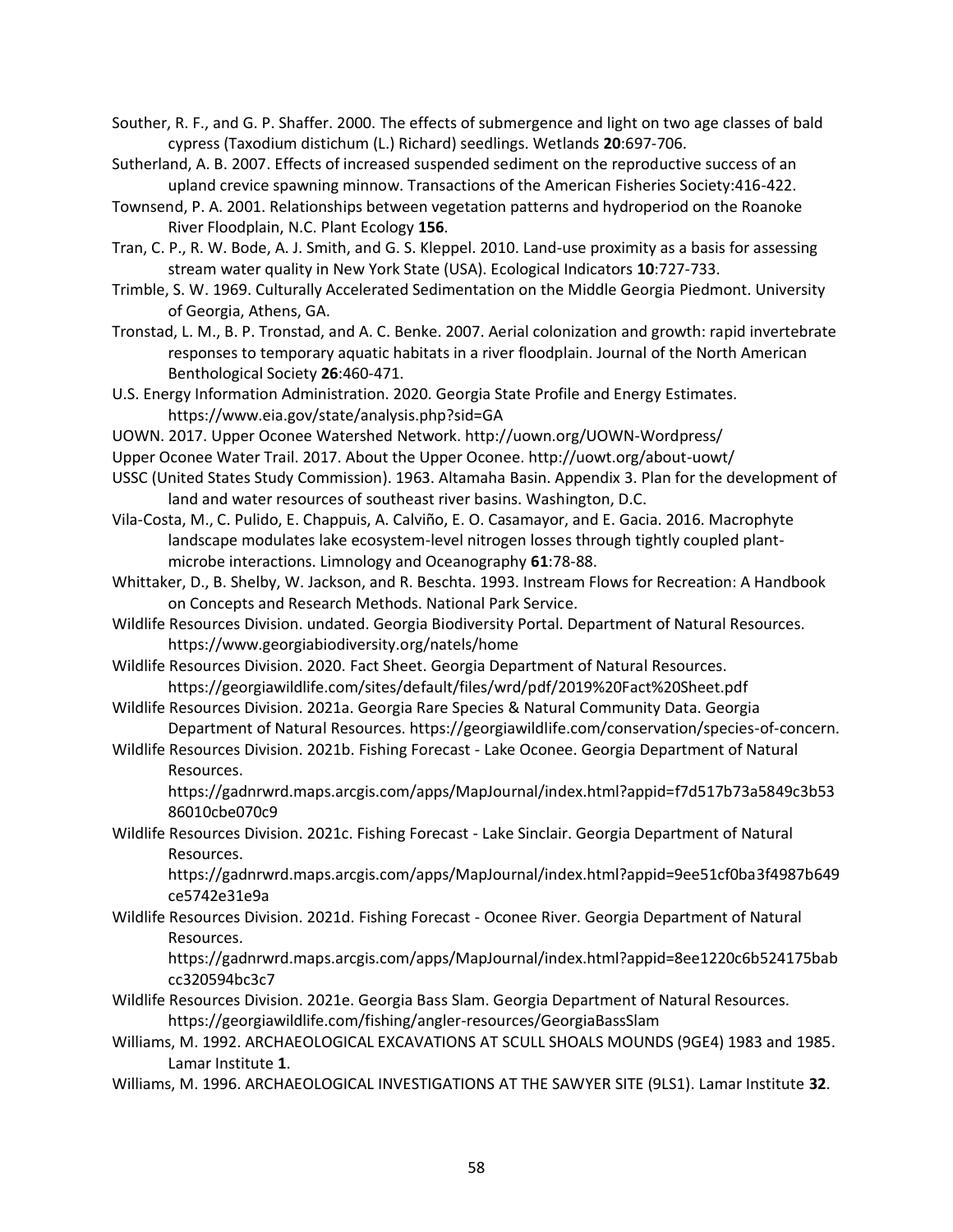- Yarnell, S. M., G. E. Petts, J. C. Schmidt, A. A. Whipple, E. E. Beller, C. N. Dahm, P. Goodwin, and J. H. Viers. 2015. Functional Flows in Modified Riverscapes: Hydrographs, Habitats and Opportunities. BioScience **65**:963-972.
- Yearwood, K. I. 2010. RIVER PLANFORM CHANGE DOWNSTREAM OF THE SINCLAIR DAM, OCONEE RIVER, GEORGIA. University of Florida, Gainesville, FL.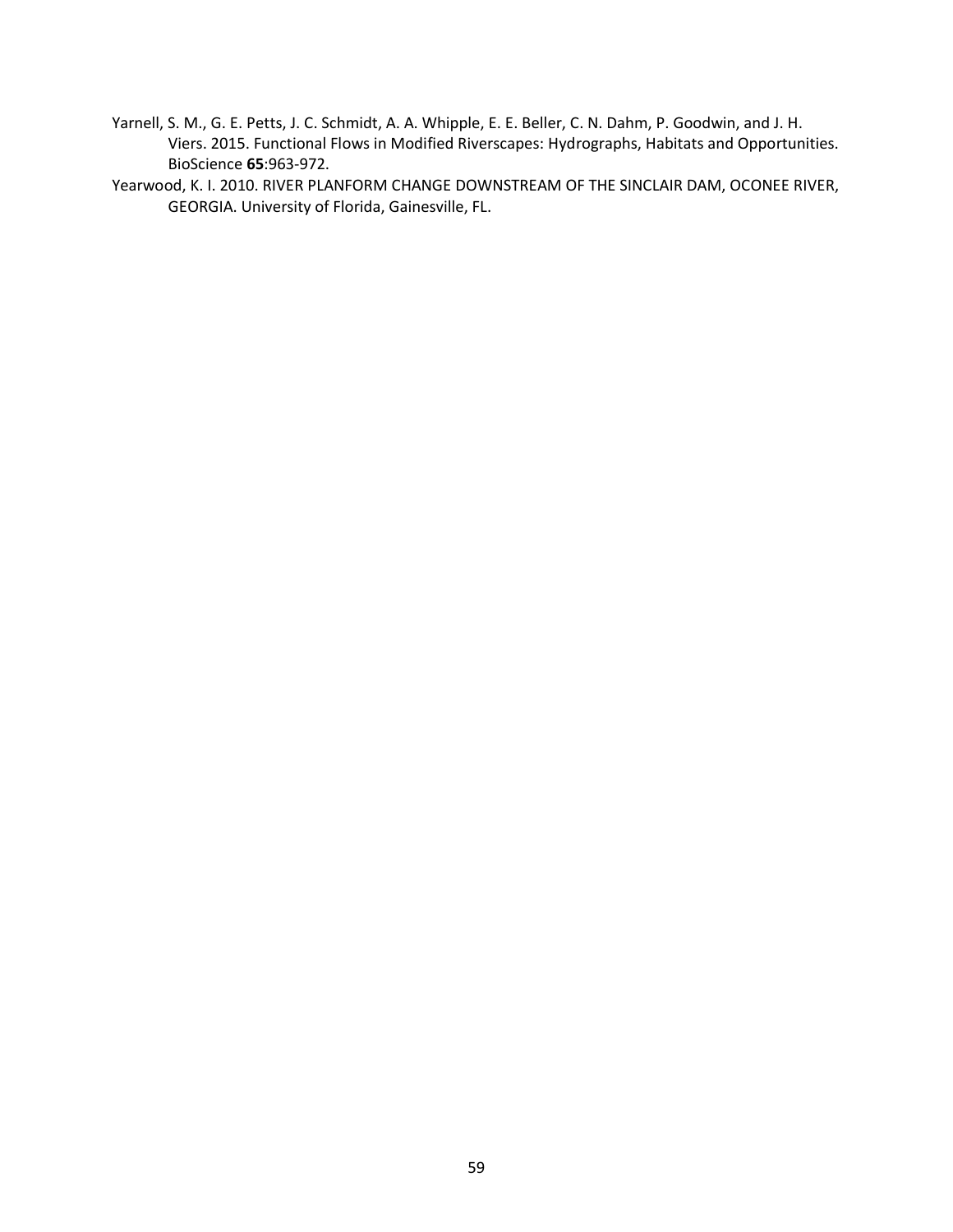# Appendix

Aquatic species of Special Concern in the Oconee River basin. All information is from the GA DNR Wildlife Resources Division, <http://georgiabiodiversityportal.org/>) except as noted. Species with federal ("**US:E**", Endangered; federal Endangered Species Act) or state ("**GA:E**", Endangered, "**GA:T**", Threatened; or **"GA:R"**, Rare; Georgia's Wildlife Protection Act) level protection are so designated.

<span id="page-60-0"></span>

| <b>Name</b>       | <b>Description</b>                    | <b>Habitat</b> | <b>Global Distribution</b> | <b>Oconee Basin</b><br><b>Occurrences</b> | <b>Threats</b>          |
|-------------------|---------------------------------------|----------------|----------------------------|-------------------------------------------|-------------------------|
| Shortnose         | A relatively small (<5' total length) | Large          | Historically occurred      | Known only from                           | Habitat alteration by   |
| Sturgeon *        | sturgeon (family Acipenseridae);      | coastal        | widely in coastal          | the downstream-                           | sedimentation,          |
| Acipenser         | adults mostly live near saltwater in  | rivers and     | rivers of eastern          | most reaches of                           | pollution; changes in   |
| brevirostrum      | coastal rivers, but migrate           | nearshore      | North America, from        | the lower Oconee                          | water temperature and   |
|                   | upstream to spawn in rocky            | coastal        | Canada to Florida.         | River.                                    | river flow regimes that |
| US: E             | habitats during winter and early      | waters.        |                            |                                           | lower reproductive      |
| GA:E              | spring. After hatching, larvae drift  |                |                            |                                           | success. Boat strikes,  |
|                   | downstream, and juveniles live        |                |                            |                                           | by-catch.               |
|                   | and grow in estuaries.                |                |                            |                                           |                         |
| Atlantic Sturgeon | A relatively large (>8' total length) | Atlantic       | Historically occurred      | Known throughout                          | Habitat alteration by   |
|                   | sturgeon (family Acipenseridae);      | Ocean, large   | widely in coastal          | the lower Oconee                          | sedimentation,          |
| Acipenser         | adults live in the Atlantic Ocean     | coastal        | rivers of eastern          | River upstream to                         | pollution; changes in   |
| oxyrinchus        | but return to their natal rivers to   | rivers and     | North America, from        | Sinclair Dam.                             | water temperature and   |
|                   | spawn in rocky habitat near the       | nearshore      | Canada to Florida.         |                                           | river flow regimes that |
| US:E              | fall line. Larvae drift downstream    | coastal        |                            |                                           | lower reproductive      |
| GA:E              | and juveniles live in estuaries,      | waters.        |                            |                                           | success. Boat strikes,  |
|                   | lower rivers and coastal waters.      |                |                            |                                           | by-catch.               |
| American Eel      | A fish in the eel family Angullidae;  | Pools,         | Historically occurred      | Potentially                               | Dams that block         |
| Anguilla rostrata | lives in freshwaters until maturity;  | undercut       | widely in North            | widespread                                | upstream and            |
|                   | adults migrate to the Atlantic        | banks in       | American rivers that       | downstream of                             | downstream              |
|                   |                                       |                | empty into the             | Sinclair Dam. Not                         |                         |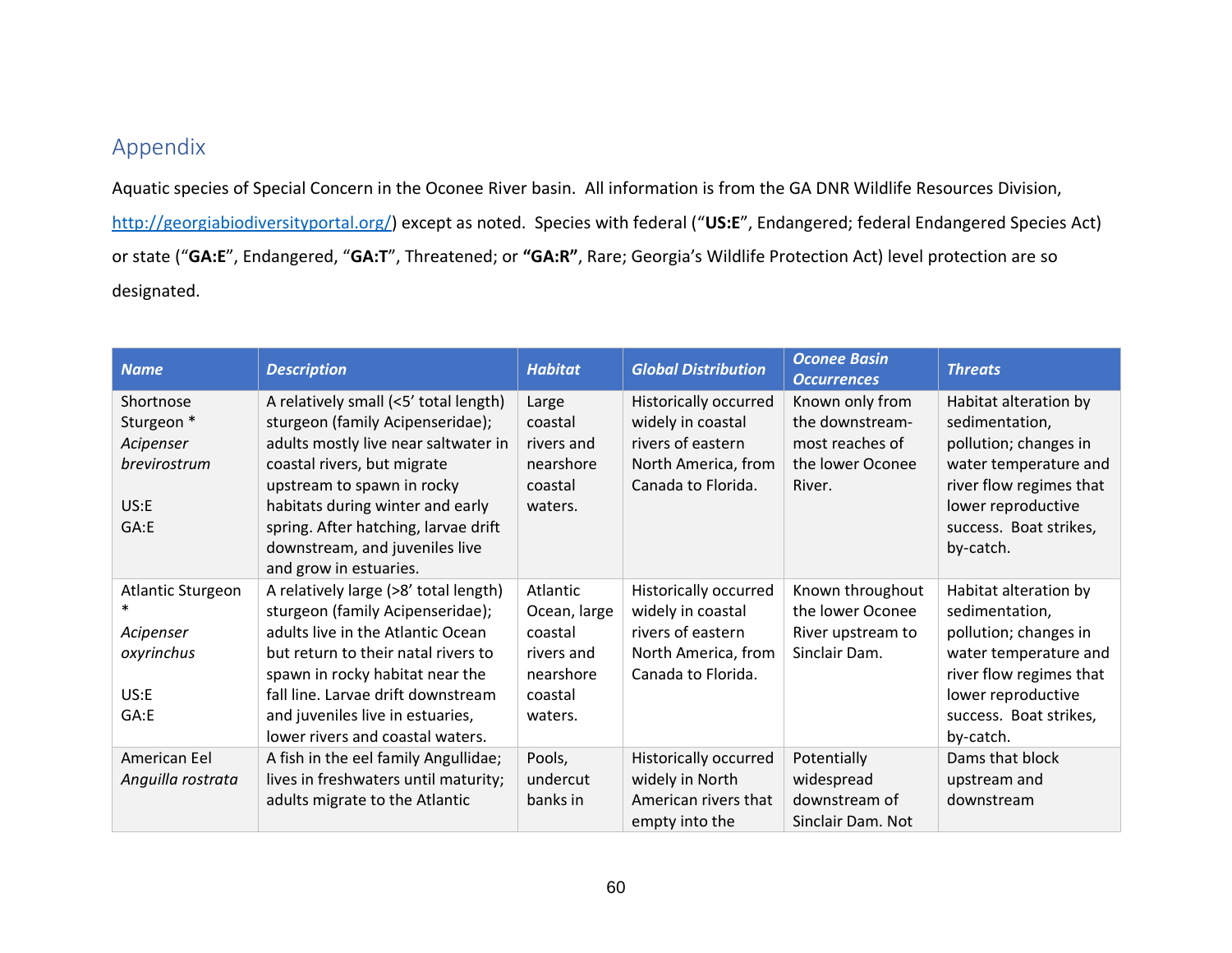|                                                         | ocean to spawn; juveniles return<br>to freshwater.                                                                                                                                                     | streams and<br>rivers                                                                                                   | <b>Atlantic Ocean and</b><br>Gulf of Mexico.                                                                                                         | expected upstream<br>of Sinclair Dam (a<br>barrier to<br>movement from<br>the ocean).                                                        | movements and<br>restrict range.                                                                                                                                         |
|---------------------------------------------------------|--------------------------------------------------------------------------------------------------------------------------------------------------------------------------------------------------------|-------------------------------------------------------------------------------------------------------------------------|------------------------------------------------------------------------------------------------------------------------------------------------------|----------------------------------------------------------------------------------------------------------------------------------------------|--------------------------------------------------------------------------------------------------------------------------------------------------------------------------|
| Altamaha Shiner<br>Cyprinella<br>xaenura<br>GA:T        | A fish belonging to a minnow<br>family (Leuciscidae); lives entirely<br>in freshwater.                                                                                                                 | Pools and<br>shoals in<br>rivers and<br>larger<br>tributaries                                                           | Only occurs in the<br>Piedmont portions<br>of the Oconee and<br>Ocmulgee river<br>systems.                                                           | Multiple stream<br>and river locations<br>upstream from<br>Lake Oconee                                                                       | Habitat replacement by<br>impoundments; stream<br>sedimentation,<br>pollution                                                                                            |
| <b>Ironcolor Shiner</b><br>Notropis<br>chalybeus        | A fish belonging to a minnow<br>family (Leuciscidae); lives entirely<br>in freshwater.                                                                                                                 | Low-<br>gradient<br>streams and<br>floodplain<br>swamps                                                                 | Lowland river<br>systems in eastern<br>North America and<br>the Mississippi<br>basin. $1$                                                            | Known from<br>historic records in<br>the lower basin<br>and from the<br>Murder Creek<br>watershed.                                           | <b>Habitat alteration</b>                                                                                                                                                |
| <b>Robust Redhorse</b><br>Moxostoma<br>robustum<br>GA:E | A large (>2' total length) fish<br>belonging to the sucker family<br>(Catostomidae); lives entirely in<br>freshwater. Adults migrate to<br>gravel shoals to spawn, sometimes<br>moving long distances. | Mainstem<br>rivers;<br>adults and<br>juveniles<br>may occur<br>in<br>reservoirs,<br>but requires<br>rivers to<br>spawn. | <b>Historically occurred</b><br>in Atlantic slope<br>rivers from the<br>Altamaha River<br>system (GA) to the<br>Pee Dee River<br>system (NC and SC). | Known from the<br>lower Oconee River<br>downstream from<br>Sinclair Dam; may<br>occur in the Little<br>River upstream<br>from Lake Sinclair. | Habitat fragmentation<br>by dams; stream<br>sedimentation,<br>pollution. Changes in<br>water temperature and<br>river flow regimes that<br>lower reproductive<br>success |
| <b>Brassy Jumprock</b><br>Moxostoma sp.                 | A fish belonging to the sucker<br>family (Catostomidae); lives<br>entirely in freshwater. Adults<br>migrate to gravel shoals to spawn.                                                                 | Medium-<br>sized<br>tributaries<br>and<br>mainstem<br>rivers with<br>rocky shoals                                       | <b>Historically occurred</b><br>in Atlantic slope<br>rivers from the<br>Altamaha River<br>system (GA) to the<br>Pee Dee River<br>system (NC and SC). | Known from the<br>upper Oconee<br>River system.                                                                                              | Habitat fragmentation<br>by dams; stream<br>sedimentation,<br>pollution.                                                                                                 |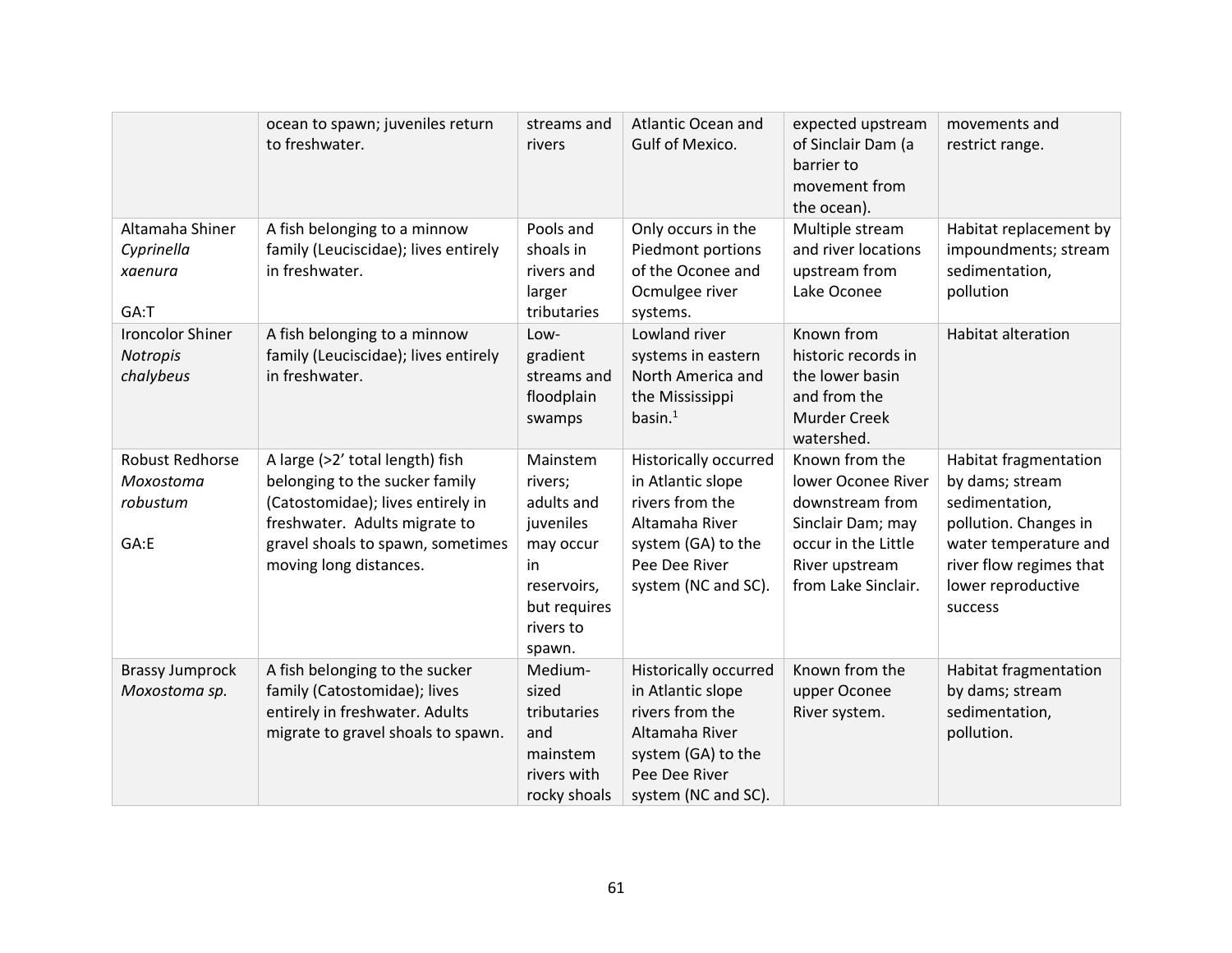| Altamaha Bass<br>Micropterus sp.                              | A fish in the bass and sunfish<br>family (Centrarchidae); lives<br>entirely in freshwater.                                                                      | Small or<br>medium-<br>sized rivers<br>with rocky<br>shoals                          | Only occurs in the<br>Piedmont portions<br>of the Oconee and<br>Ocmulgee river<br>systems, and in<br>upstream reaches of<br>the Ogeechee River. | <b>Upper Oconee</b><br>River system,<br>primarily upstream<br>from Lake Oconee<br>and Lake Sinclair. | Hybridization with<br>stocked, non-native<br>bass species (e.g.,<br>spotted bass). Stream<br>sedimentation,<br>pollution |
|---------------------------------------------------------------|-----------------------------------------------------------------------------------------------------------------------------------------------------------------|--------------------------------------------------------------------------------------|-------------------------------------------------------------------------------------------------------------------------------------------------|------------------------------------------------------------------------------------------------------|--------------------------------------------------------------------------------------------------------------------------|
| <b>Goldstripe Darter</b><br>Etheostoma<br>parvipinne<br>GA:R  | A small (~3 inches) darter fish in<br>the perch family (Percidae).                                                                                              | Small<br>streams and<br>seeps with<br>vegetation                                     | Occurs in Coastal<br>Plain streams from<br>Texas to the<br>Altamaha River<br>basin in GA                                                        | Tributary systems<br>in the Lower<br>Oconee River<br>system                                          | Sedimentation,<br>pollution, and flow<br>alteration in small<br>streams and spring<br>seeps                              |
| Oconee<br>burrowing<br>crayfish Cambarus<br>truncates<br>GA:T | A pale to bright orange crayfish<br>(family Cambaridae) that<br>constructs and inhabits tunnels<br>(burrows) in wet riparian areas<br>and wetlands near streams | Riparian<br>areas along<br>streams and<br>wetlands                                   | Only known from<br>the Oconee River<br>basin                                                                                                    | Lower Oconee<br>River system                                                                         | Land disturbance along<br>streams and wetlands<br>that destroys burrows<br>or alters streamflow                          |
| Chattahoochee<br>crayfish Cambarus<br>howardi<br>GA:T         | A bluish-green crayfish (family<br>Cambaridae) that inhabits stream<br>riffles                                                                                  | Smaller<br>tributaries<br>to mainstem<br>rivers with<br>swift-<br>flowing<br>riffles | Only known from<br>the Chattahoochee,<br>Flint, Ocmulgee and<br>Oconee river basins                                                             | <b>Upper Oconee</b><br>River: streams in<br>the Mulberry River<br>and Middle Oconee<br>River systems | Stream sedimentation,<br>pollution,<br>impoundment; non-<br>native crayfishes                                            |
| Inflated floater<br>Pyganodon<br>gibbosa                      | A large (to over 7 inches)<br>freshwater mussel (family<br>Unionidae)                                                                                           | Mainstem<br>rivers,<br>oxbows,<br>reservoirs,<br>in soft<br>sediments                | Only occurs in the<br>Altamaha River<br>basin, GA                                                                                               | Lake Oconee,<br>localities in the<br>lower Oconee River<br>system                                    | Pollution, flow<br>alteration, threats to<br>host fish populations<br>and barriers to host<br>fish movements             |
| Altamaha<br>arcmussel                                         | A freshwater mussel (family<br>Unionidae), usually less than 3<br>inches                                                                                        | Mainstem<br>rivers,<br>oxbows,                                                       | Altamaha,<br>Ogeechee and                                                                                                                       | Lower Oconee<br>River system                                                                         | Excess sedimentation,<br>habitat disturbance                                                                             |